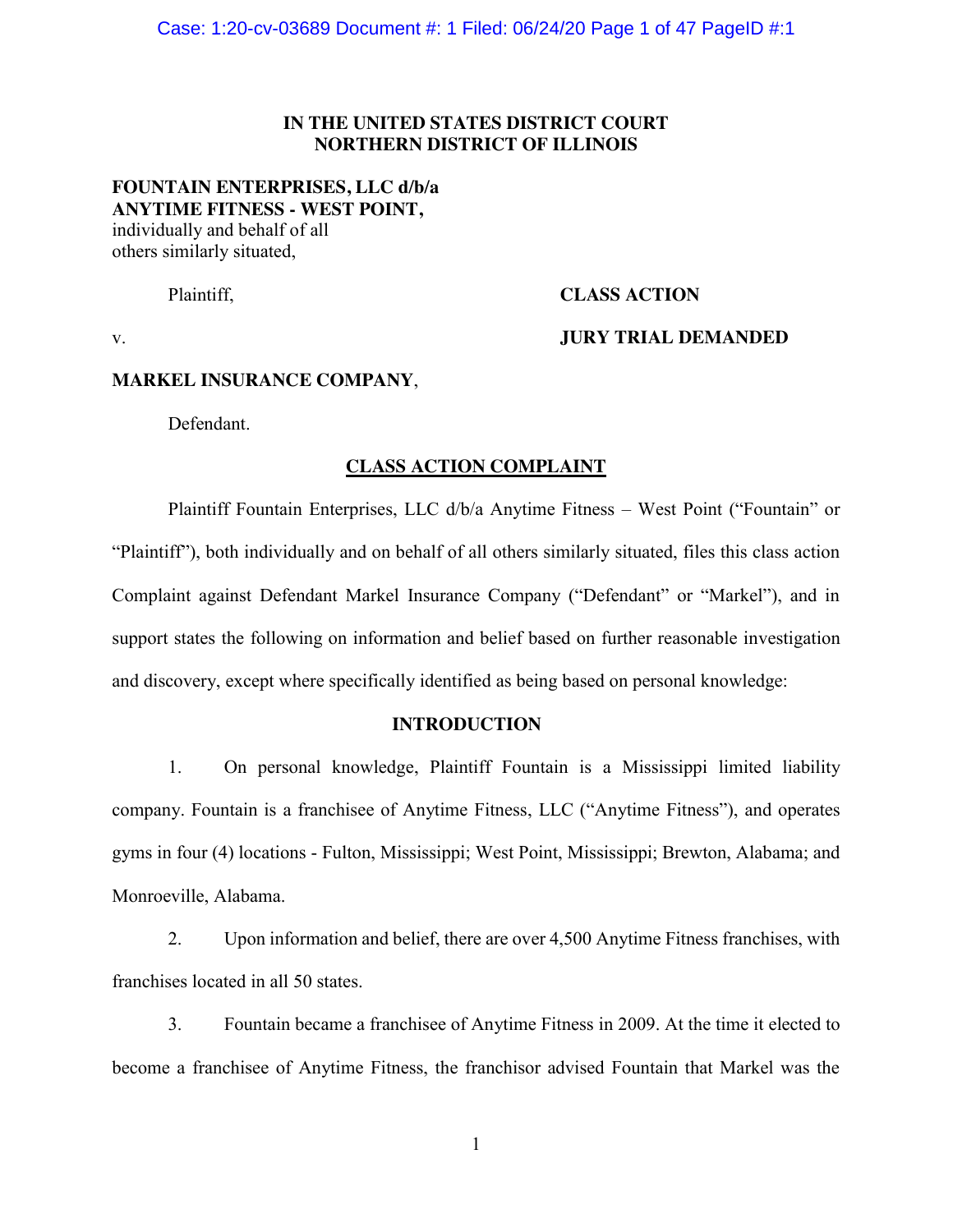#### Case: 1:20-cv-03689 Document #: 1 Filed: 06/24/20 Page 2 of 47 PageID #:2

preferred insurance provider for Anytime Fitness franchisees, such as Fountain. Subsequently, Fountain began purchasing insurance coverage offered by Markel.

4. On or about April 1, 2019, Fountain purchased a commercial policy of insurance issued by Markel with policy number HCP20010543-05 and on or about April 1, 2020, Fountain renewed a commercial policy of insurance with Markel with policy number HCP20010543-06. 1 Fountain paid for and received the *Health Clubs Commercial Property Elite Enhancement* (Form MCP 1217 09 14) coverage with its Policy.

5. The Policy is a bilateral contract: Fountain agreed to pay monthly premiums to Markel in exchange for Markel's promises of coverage for all risks of loss except those specifically and unambiguously excluded.

6. Fountain reasonably expected that claims for loss of business income and extra expenses arising from the inability to use its physical locations would be paid unless specifically and unambiguously excluded.

7. Specifically, the *Health Clubs Commercial Property Elite Enhancement* (Form MCP 1217 09 14) endorsement to the Policy protects Fountain against the actual loss of business income due to a suspension of Fountain's operations. Along with this business income coverage, Fountain also had in effect "Extra Expense" coverage under which Markel promised to pay necessary expenses Fountain incurred during a period of restoration that it would not have otherwise incurred if there had been no direct physical loss of the property

8. The *Health Clubs Commercial Property Elite Enhancement* (Form MCP 1217 09 14) endorsement to the Policy also provides additional "Civil Authority" coverage, under which Markel promised to pay for loss of business income Fountain sustained and necessary "Extra

 $\overline{a}$ 

<sup>&</sup>lt;sup>1</sup> Policy number HCP20010543-06 and policy number HCP20010543-07 are collectively referred to as the "Policy." *See* attached Exhibit A.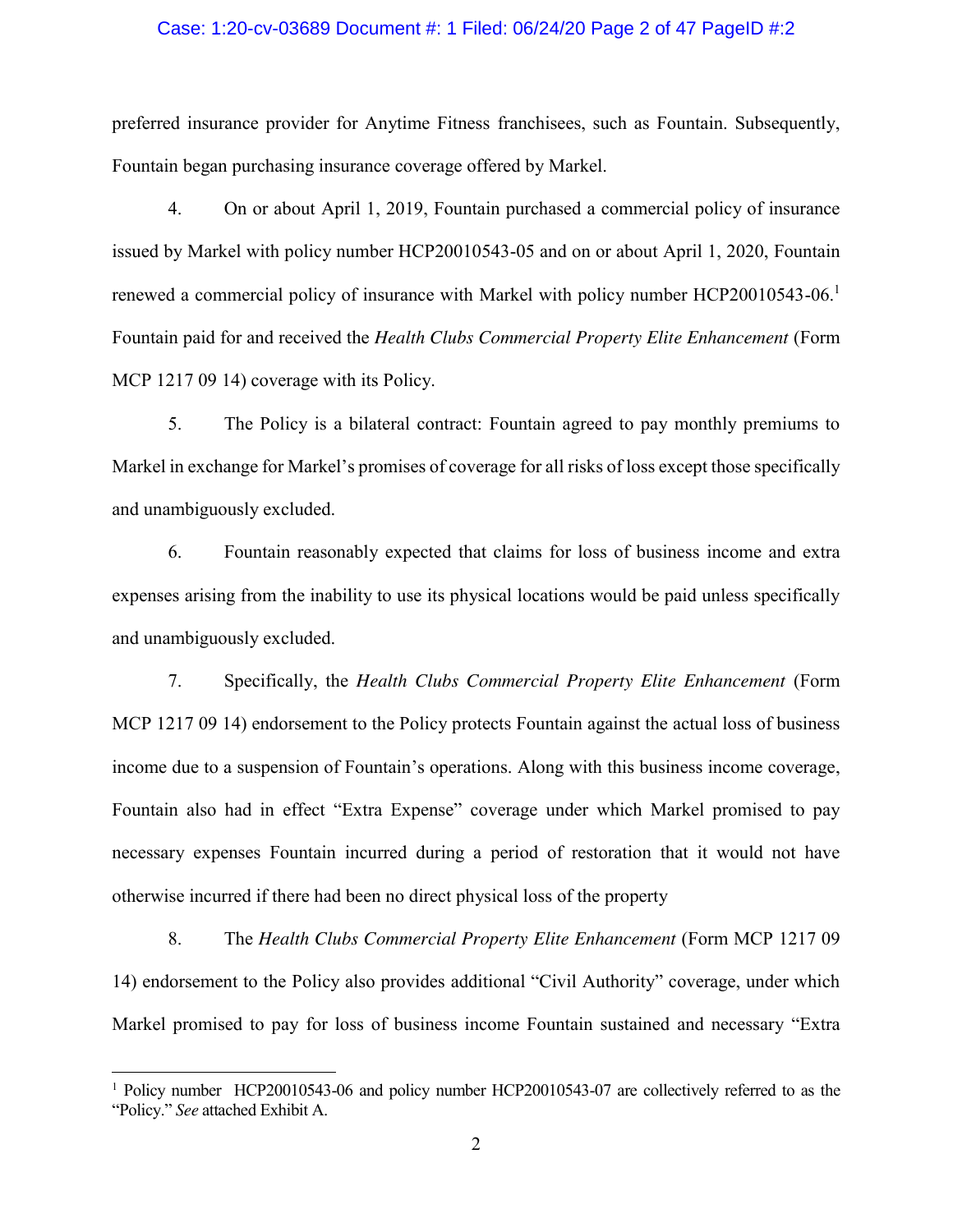#### Case: 1:20-cv-03689 Document #: 1 Filed: 06/24/20 Page 3 of 47 PageID #:3

Expense" Fountain incurred caused by actions of civil authorities "that prohibits access to the described premises."

9. Fountain complied with its obligations under the Policy by timely paying all premiums required.

10. Effective March 24, 2020, Fountain was forced to suspend business operations for its Anytime Fitness franchise located in Fulton, Mississippi, by Order of the City of Fulton. The Order was issued due to existing emergency circumstances warranting immediate action as a result of the recent outbreak of infections and deaths associated with "Coronavirus Disease" (COVID- $19)$ <sup>2</sup>

11. On March 24, 2020, the City of West Point, Mississippi, issued an Order prohibiting any "gatherings of more than ten (10) people . . . within the boundaries of the City of West Point, including but not limited to, . . .fitness centers." The Order was issued due to the existence of a public emergency, "which had resulted in substantial injury or harm to life, health and property within the City of West Point caused by COVID-19."<sup>3</sup>

12. Clay County, Mississippi, wherein the City of West Point is located, likewise entered a resolution on March 24, 2020, finding that "the risk of spread of COVID-19 within Clay County, Mississippi constitutes a public emergency that may result in substantial injury or harm to life, health, and property within Clay County, Mississippi."<sup>4</sup>

 $\overline{\phantom{a}}$ 

<sup>2</sup> *See* attached Exhibit B, Emergency Order Limiting the Scope of Business Practices and General Activities within the City Limits of the City of Fulton.

<sup>3</sup> *See* attached Exhibit C, Resolution of the Board and Mayor and Selectmen of the City of West Point, Mississippi, Declaring a Civil Emergency, and for the Control of Contagious and Infectious Disease and Related Purposes.

<sup>4</sup> *See* attached Exhibit D, Resolution of the Clay County Board of Supervisors Declaring an Emergency, and for Control Contagious and Infectious Disease and Related Purposes.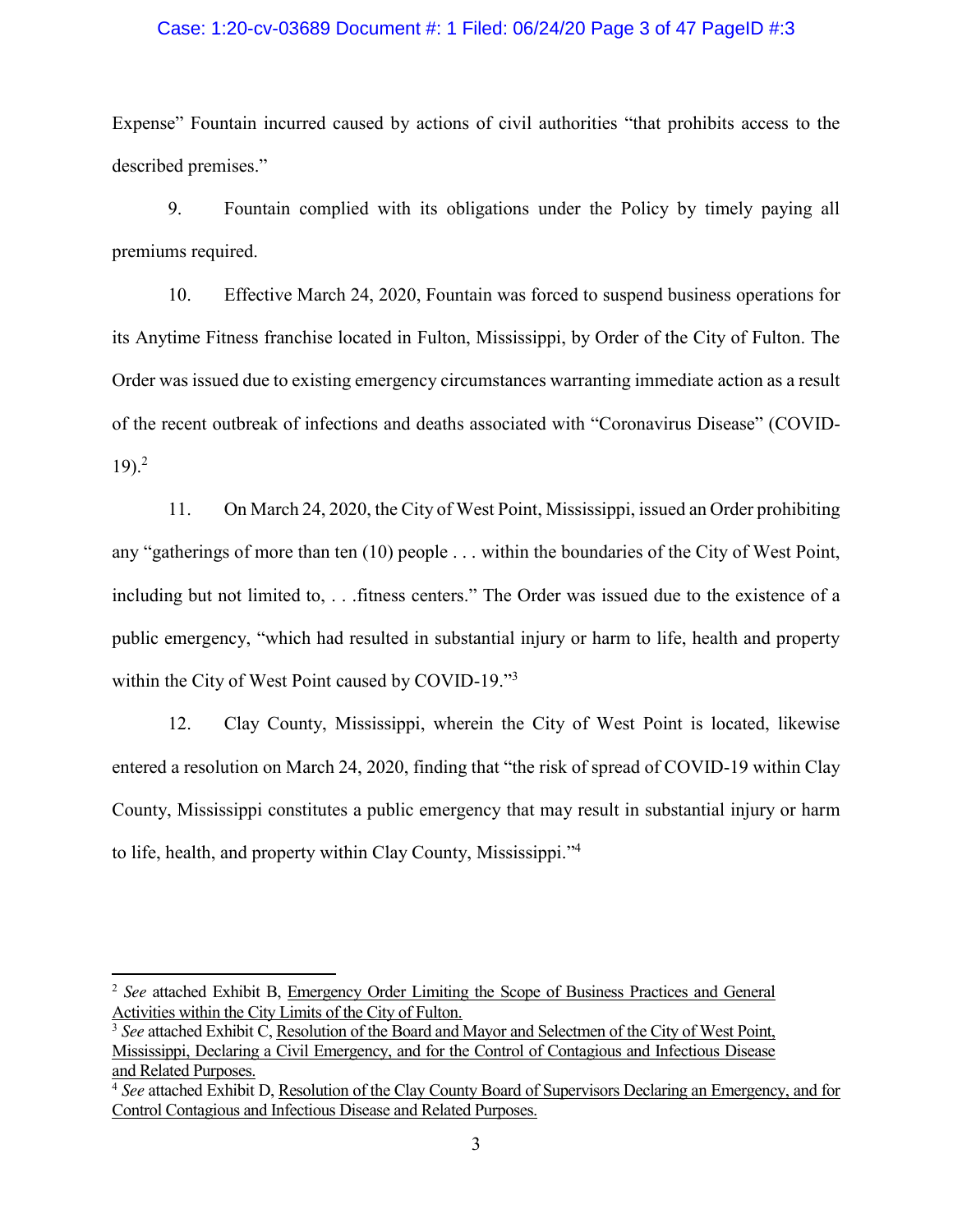#### Case: 1:20-cv-03689 Document #: 1 Filed: 06/24/20 Page 4 of 47 PageID #:4

13. Effective April 6, 2020, at 5:00 p.m., and as a direct result of Mississippi Governor Tate Reeves" Shelter-In-Place Order, Fountain was required to cease operation of its Anytime Fitness franchise located in West Point, Mississippi, and continue suspension of its Anytime Fitness franchise located in Fulton, Mississippi. The Shelter-in-Place Order issued by Governor Reeves was issued in response to COVID-19 and the existence of a public emergency related to the same which posed substantial injury or harm to life, health and property within Mississippi.<sup>5</sup>

14. Effective March 28, 2020, at 5:00 p.m., pursuant to the Order of the State Health Officer of Alabama, Fountain was forced to close its Anytime Fitness franchises located in Brewton, Alabama and Monroeville, Alabama.<sup>6</sup> The Order was based on the presence of "Coronavirus Disease 2019 (COVID-19)" in Alabama and acknowledged that COVID-19's presence jeopardized health in public places within Alabama.

15. As a result of the Orders of the various civil authorities, Fountain suffered, and/or continues to suffer, significant and injurious losses and expenses directly related to the inability to use the physical locations covered by the Policy.

16. The Policy obligated Markel to provide coverage for, and to pay, business income losses and extra expense losses resulting from the suspension of Fountain's operations, including suspensions resulting from actions of civil authorities. Notice of loss was reported to Markel on April 18, 2020.<sup>7</sup>

17. In response, on April 23, 2020, Markel reneged on these obligations and wrongfully failed to fulfill its contractual obligation to provide coverage for, and pay, Fountain's business income losses and extra expense losses resulting from the suspension of Fountain's operations,

 $\overline{\phantom{a}}$ 

<sup>5</sup> *See* attached Exhibit E, Executive Order No. 1466.

<sup>6</sup> *See* attached Exhibit F, Order of the State Health Officer Suspending Certain Public Gatherings Due to Risk of Infection by COVID-19, dated March 27, 2020.

<sup>7</sup> *See* attached Exhibit G, Markel Coverage Disclaimer Letter, dated April 23, 2020.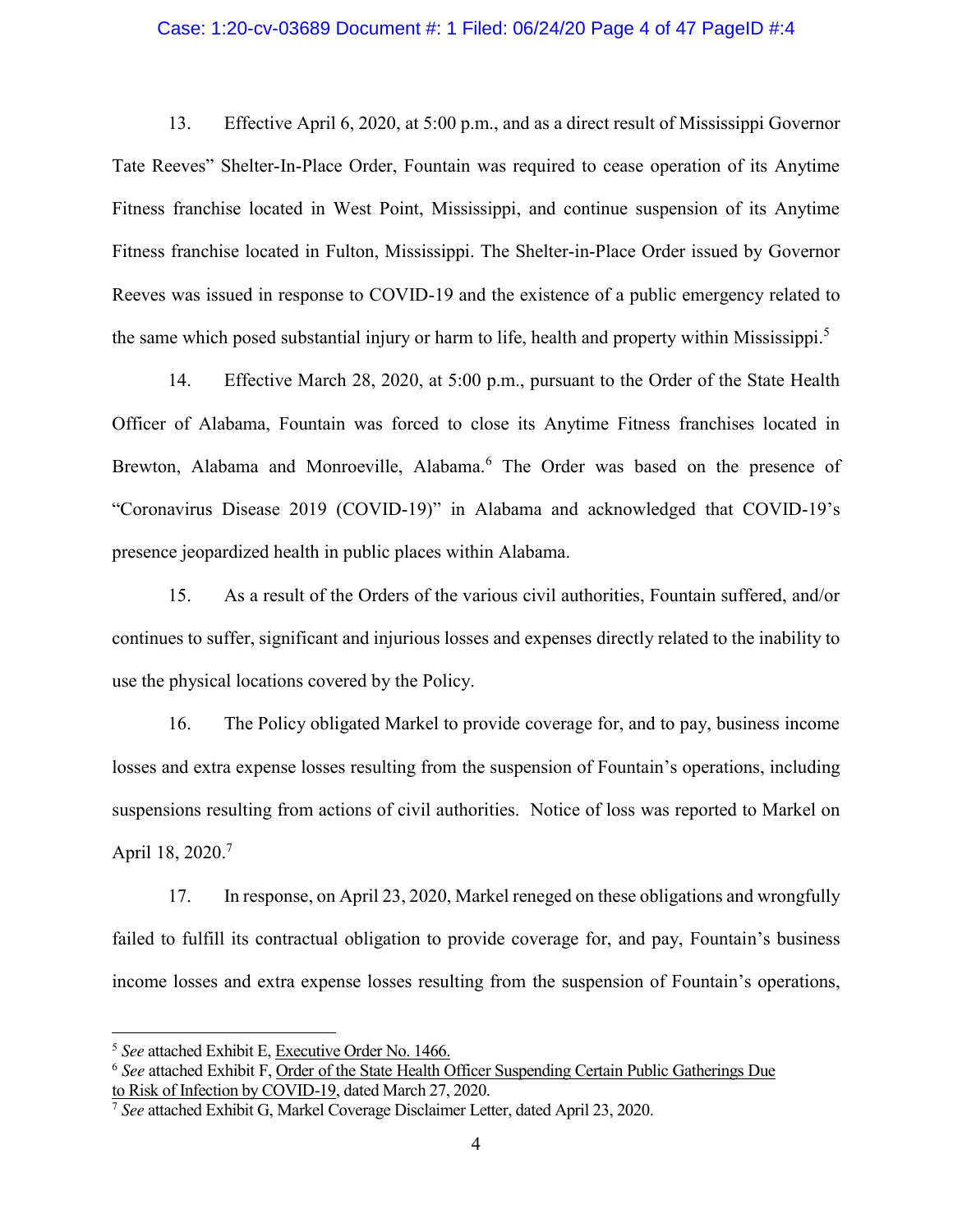#### Case: 1:20-cv-03689 Document #: 1 Filed: 06/24/20 Page 5 of 47 PageID #:5

including suspensions resulting from actions of civil authorities. It did so a mere four business days after Fountain's notice of loss, showing Markel engaged in no meaningful investigation of the claims or review of the Policy. The actions of Markel in improperly denying Fountain's claim were a blatant disregard for the contractual rights of Fountain resulting in a material breach of Markel's duties and obligation owed under the Policy and deprived Fountain of the benefit of its bargain, causing serious financial damages to Fountain.

18. On information and belief, there are approximately 4,500 Anytime Fitness locations. On further information and belief, as the preferred insurance provider for Anytime Fitness franchisees such as Fountain, many other franchisees have the same or similar policies issued by Markel and providing the same or similar business income, extra expense coverage and extended business income coverage. Fountain believes, and therefore alleges, that Markel has also wrongfully, capriciously and arbitrarily denied coverage and payments to these other franchisees.

#### **THE PARTIES**

19. On personal knowledge, Plaintiff Fountain is a limited liability company organized under the laws of and existing in the State of Mississippi with a principal place of business located at 309 Highway 15 South, New Albany, Mississippi 38652. Fountain owns and operates four (4) Anytime Fitness locations amongst the roughly 4,500 franchises throughout the United States.

20. Defendant Markel Insurance Company is a corporation organized under the laws of Illinois with its principal place of business in the state of Illinois at 10 Parkway North Boulevard, Suite 100, Deerfield, Illinois, 60015. Markel Insurance Company is the issuer of the Policy. Markel is authorized to write, sell, and issue insurance policies providing property and business income coverage. At all material times hereto, Markel conducted and transacted business through the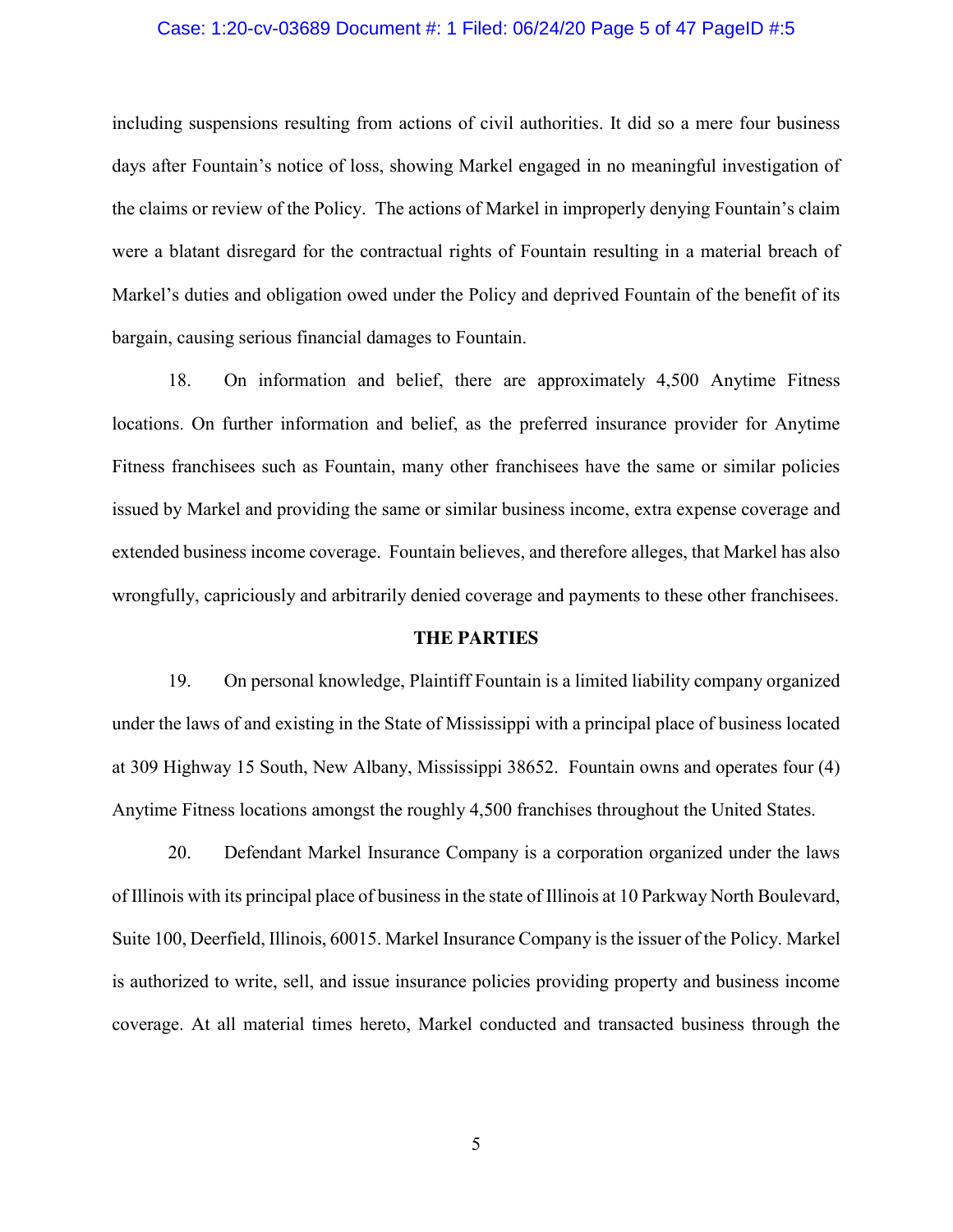#### Case: 1:20-cv-03689 Document #: 1 Filed: 06/24/20 Page 6 of 47 PageID #:6

selling and issuing of insurance policies, including but not limited to selling and issuing commercial property coverage to Plaintiff and all other Class Members as defined *infra*.

### **JURISDICTION AND VENUE**

21. This Court has subject matter jurisdiction over the claims asserted in this action under 28 U.S.C. § 1332 because there is complete diversity between Defendant and at least one member of each class; there are more than one hundred members of each class; and the amount in controversy exceeds \$5,000,000 exclusive of interest and costs. This Court also has subject matter jurisdiction under 28 U.S.C. §§ 2201 and 2202 and is authorized to grant declaratory relief under these statutes.

22. Venue is proper in this District pursuant to 28 U.S.C. § 1391(b)(2) because Markel resides in this district.

23. This Court has personal jurisdiction over the Defendant because it is incorporated in the State of Illinois.

### **FACTUAL BACKGROUND**

#### *The Policy*

24. On April 1, 2019, and again on April 1, 2020, Plaintiff renewed the Policy, a health club insurance policy issued by the Defendant. The Policy has a policy period of April 1, 2019, to April 1, 2020, and April 1, 2020 to April 1, 2021. The Policy insures property of the Plaintiff located at 104 Mueller Brass Road, Fulton, Mississippi 38843; 45 Airport Road, West Point, Mississippi 39773; 465 Pike Street, Suite C, Monroeville, Alabama 36460; and 1650 Douglas Avenue, Brewton, Alabama 36426.

25. The Policy, in the Building and Personal Property Coverage Form, states: **Coverage**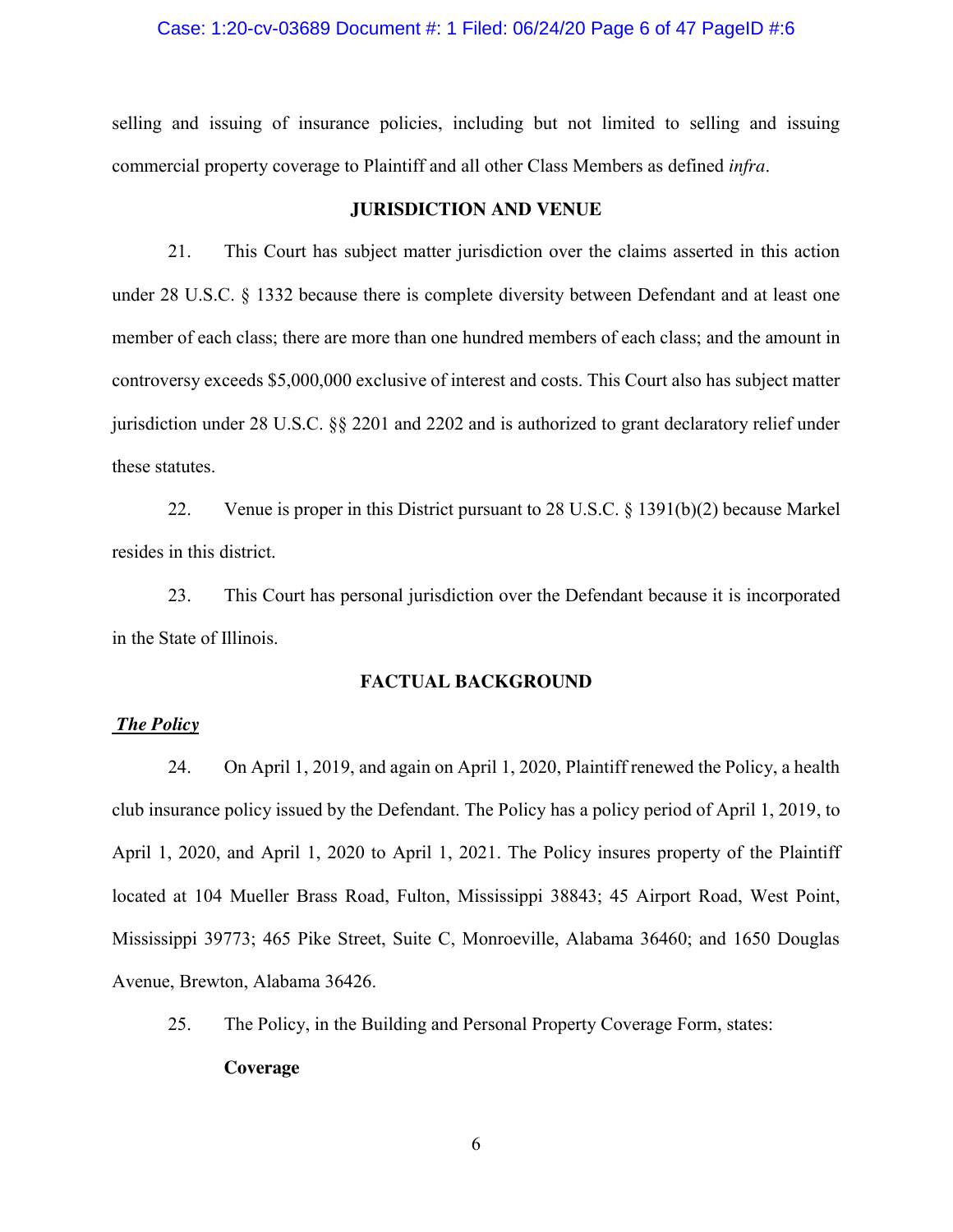### Case: 1:20-cv-03689 Document #: 1 Filed: 06/24/20 Page 7 of 47 PageID #:7

# **We will pay for direct physical loss of or damage to Covered Property at the premises described in the Declarations caused by or resulting from any Covered Cause of Loss.**

26. The Policy contains both a "Specified Cause of Loss" category and "Covered Cause of Loss" category, the latter of which is an all-risk coverage form, meaning that all risks are covered unless specifically excluded or limited by the Policy. All risks coverage is defined by limitations and exclusions in the Policy and in the Policy, Defendant agreed: "When Special is shown in the Declarations, Covered Causes of Loss means direct physical loss unless the loss is excluded or limited in this policy."

27. In the Policy, because "Special" was shown on the Declarations page, Defendant promised to pay for losses of business income sustained as a result of Covered Causes of Loss not otherwise excluded or limited under the Policy.

28. The *Health Clubs Commercial Property Elite Enhancement* (Form MCP 1217 09 14) modifies the Building and Personal Property Coverage Form Causes of Loss-Special Form to include Additional Coverages for Business Income and Extra Expense.

29. So long as the Plaintiff sustained a loss or damage caused by or resulting from a Covered Cause of Loss, the Defendant promised:

# **Business Income And Extra Expense**

**(1) Coverage**

**We will pay for the actual loss of Business Income you sustain due to the necessary "suspension" of your "operations" during the "period of restoration". The "suspension" must be caused by direct physical loss of or damage to property at premises that are described in the Declarations of the policy to which this endorsement is attached. The loss or damage must be caused by or result from a Covered Cause of Loss...**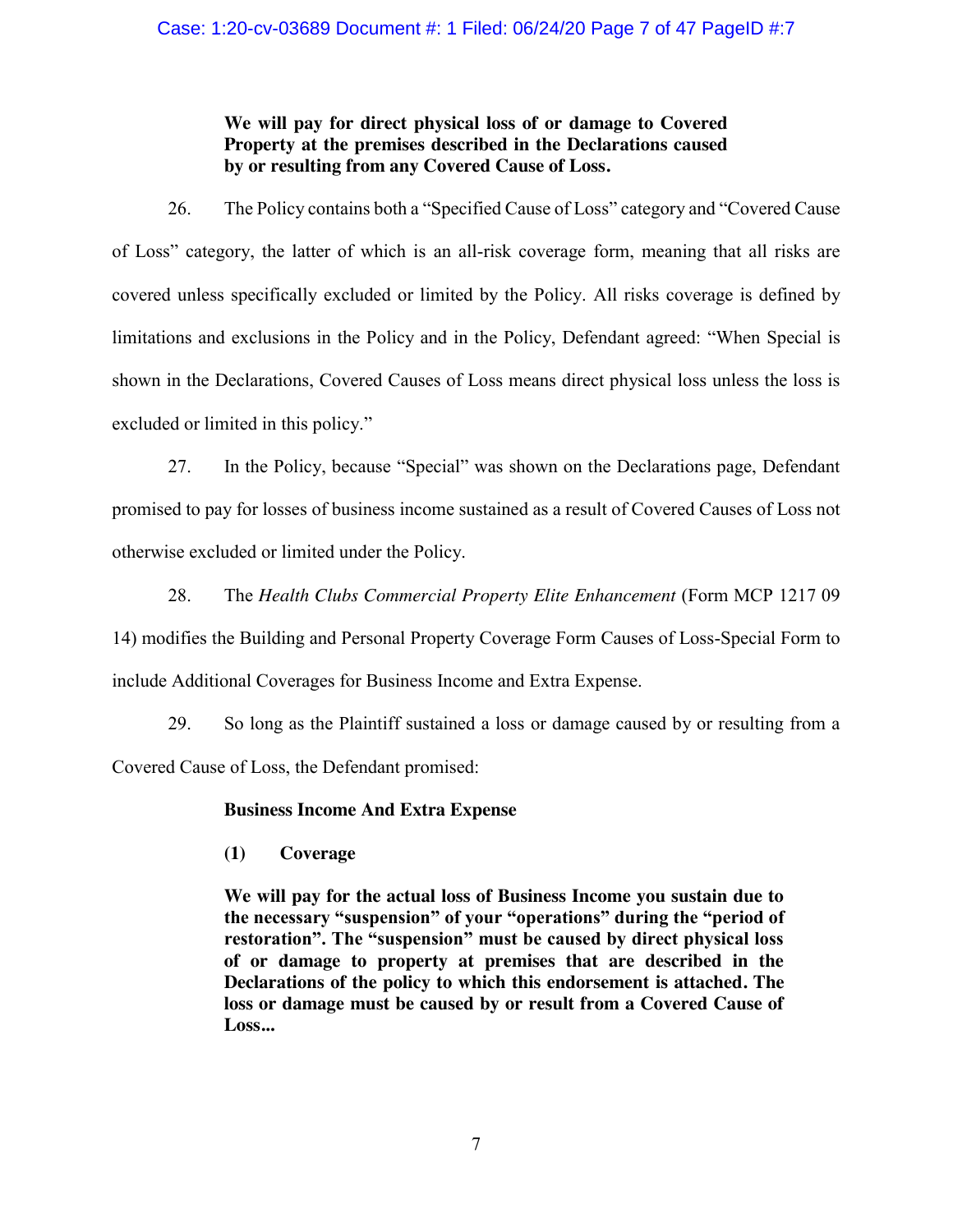### Case: 1:20-cv-03689 Document #: 1 Filed: 06/24/20 Page 8 of 47 PageID #:8

30. Neither "damage" nor the phrases "direct physical loss" and "damage to property"

are defined by the Policy. However, "suspension" is defined as "1. The shutdown or cessation of your business activities; or 2. That a part or all of the described premises is rendered untenantable."

31. The Policy also provides Extended Business Income coverage, as follows:

### **Extended Business Income**

**If the necessary "suspension" of your "operations" produces a Business Income loss payable under this policy, we will pay for the actual loss of Business Income you incur during the period that:** 

- **(i) Begins on the date property (except "finished stock") is actually repaired, rebuilt or replaced and either "operations" are resumed or tenantability is restored; and**
- **(ii) Ends on the earlier of:** 
	- **i. The date you could restore your "operations" or restore tenant occupancy, with reasonable speed, to the level which would generate the business income amount or "rental value" that would have existed if no direct physical loss or damage had occurred; or**
	- **ii. 90 consecutive days after the date determined in (c)(i) above.**

**However, Extended Business Income does not apply to loss of Business Income incurred as a result of unfavorable business conditions caused by the impact of the Covered Cause of Loss in the area where the described premises are located. Loss of Business Income must be caused by direct physical loss or damage at the described premises caused by or resulting from any Covered Cause of Loss.** 

32. In addition to promising to pay for loss of Business Income, under the Policy, Defendant also promised to pay for certain necessary "Extra Expense." Extra Expense means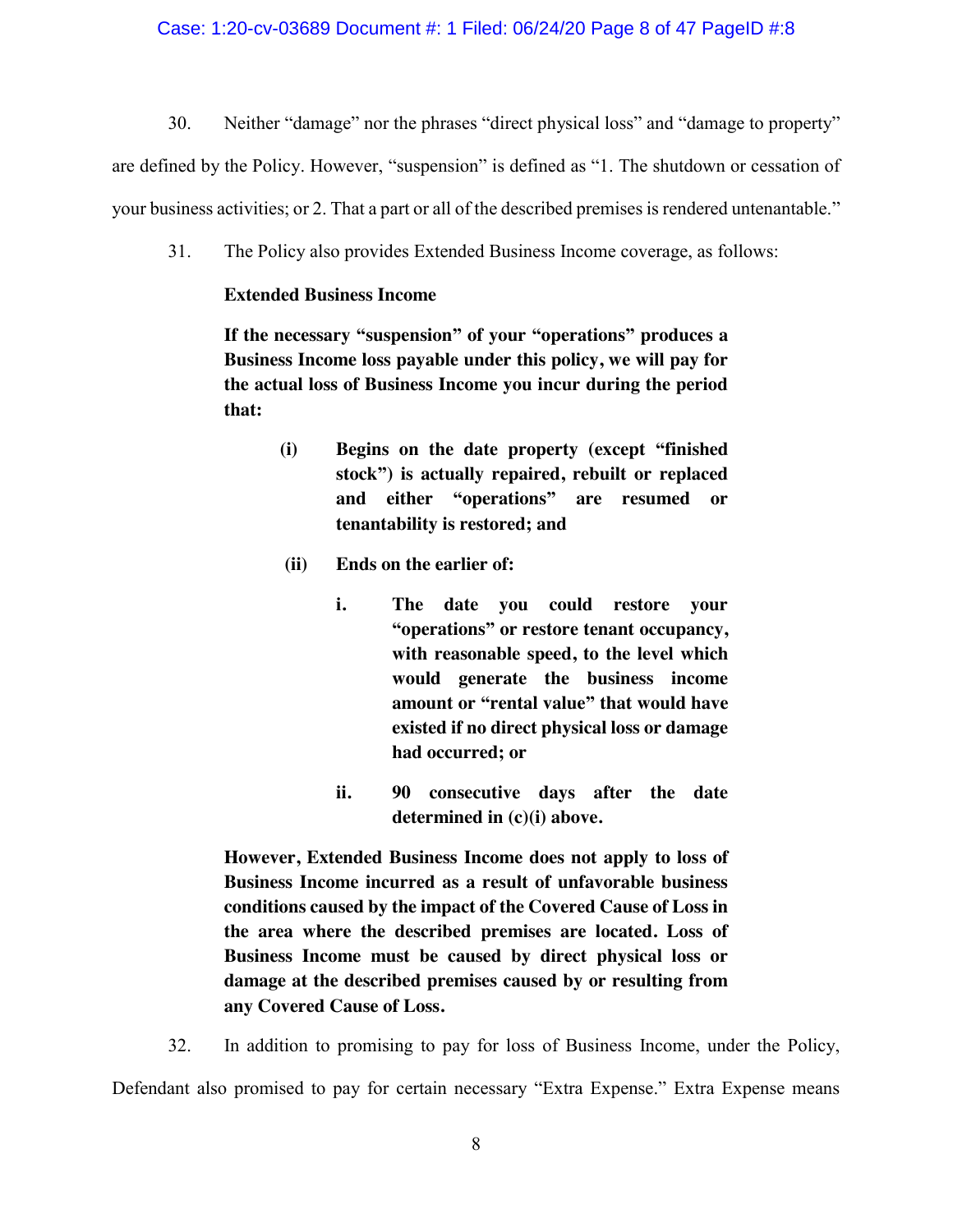### Case: 1:20-cv-03689 Document #: 1 Filed: 06/24/20 Page 9 of 47 PageID #:9

expenses that the policyholder incurs to, for example, minimize the suspension of business operations.

- 33. The Policy also provides additional "Civil Authority" coverage as follows:
	- **(a) Civil Authority**

 **In this Additional Coverage, Civil Authority, the described premises are premises to which this endorsement applies.**

**When a Covered Cause of Loss causes damage to property other than property at the described premises, we will pay for the actual loss of Business Income you sustain and necessary Extra Expense you incur caused by action of civil authority that prohibits access to the described premises, provided that both of the following apply:**

- **(i) Access to the area immediately surrounding the damaged property is prohibited by civil authority as a result of the damage, and the described premises are within that area but are not more than one mile from the damaged property; and**
- **(ii) The action of civil authority is taken in response to dangerous physical conditions resulting from the damage or continuation of the Covered Cause of Loss that caused the damage, or the action is taken to enable a civil authority to have unimpeded access to the damaged property.**

34. The Defendant promised to pay the Plaintiff for actions of civil authorities if a Covered Cause of Loss caused damage to property other than property at the Plaintiff's premises, as described in the Declarations page, and that the Plaintiff suffered actual loss due to civil authorities prohibiting access to Plaintiff's premises. For this coverage to be payable, besides showing a Covered Cause of Loss caused damage to property other than that property at the Plaintiff's premises and the Plaintiff suffered actual loss, the Plaintiff needed to show (1) that access to the area immediately surrounding the damaged property is prohibited as a result of the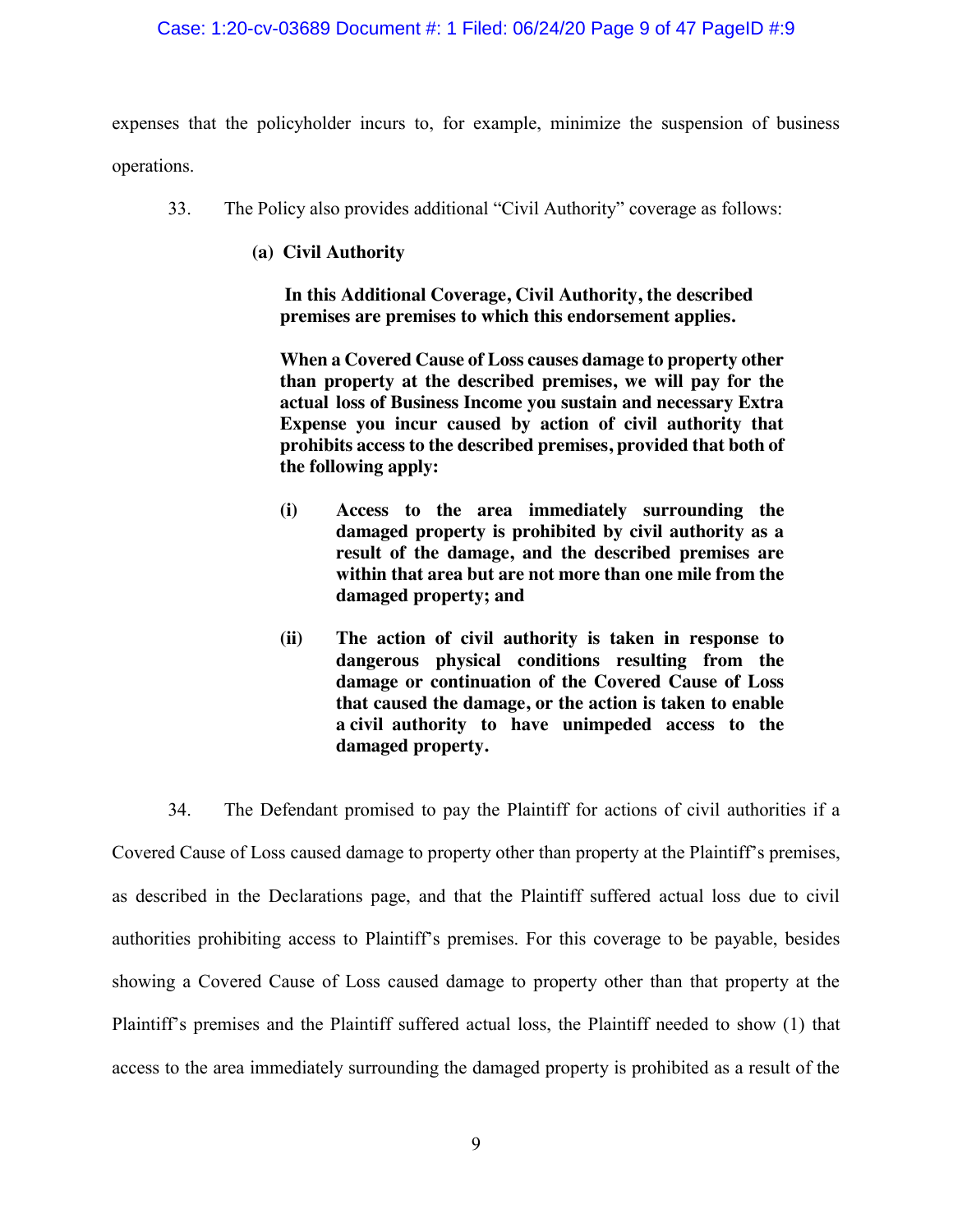#### Case: 1:20-cv-03689 Document #: 1 Filed: 06/24/20 Page 10 of 47 PageID #:10

damage; (2) that the Plaintiff's premises were not more than one (1) mile from the damaged property; and (3) that the actions of the civil authority was taken in response to dangerous physical conditions resulting from the damage or continuation of the Covered Cause of Loss that caused the damage.

35. The Business Income and Extra Expense as well as the Extended Business Income coverages are separate, independent and not mutually exclusive of the coverage for Civil Authority; thus, the Plaintiff theoretically could recover under any one of these coverages or all of these coverages at the same time.

36. Unlike the Business Income and Extra Expense coverage, the Civil Authority coverage does not require the Plaintiff to show a "direct physical loss" and "damage" to its property. Instead, the Plaintiff is required to show that there was "damaged property" in the area immediate to the Plaintiff's premises and that "action of civil authority is taken in response to dangerous physical conditions resulting from the damage or continuation of the Covered Cause of Loss that caused the damage." Neither "damaged property" nor "dangerous physical conditions" is defined by the Policy.

### *History of COVID-19*

37. On December 31, 2019, the World Health Organization reported people in China were becoming sick due to a mysterious form of pneumonia.

38. On January 11, 2020, China reported its first death from the mysterious form of pneumonia.

39. On January 21, 2020, the first confirmed case of the mysterious form of pneumonia was reported in the United States.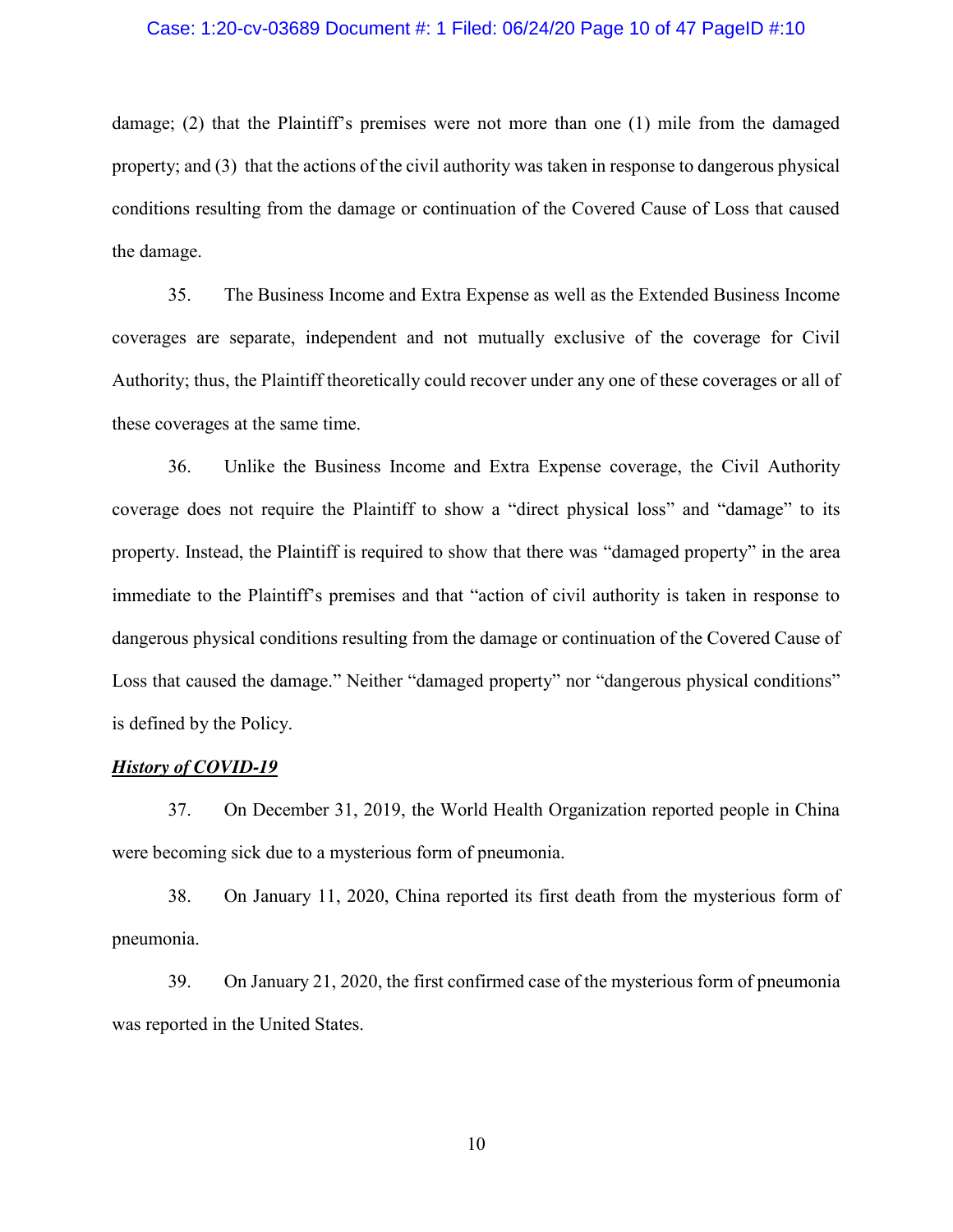### Case: 1:20-cv-03689 Document #: 1 Filed: 06/24/20 Page 11 of 47 PageID #:11

40. On January 30, 2020, for only the sixth time in its history, the World Health Organization ("WHO"), declared the outbreak of the mysterious form of pneumonia a Public Health Emergency of International Concern.

41. On February 11, 2020, the WHO announced COVID-19, also known as coronavirus disease, as the name for the new mysterious form of pneumonia.

42. On February 29, 2020, the first death caused by COVID-19 was reported in the United States.

43. On March 13, 2020, President Trump declares the outbreak of COVID-19 to be a national emergency.

44. As of March 17, 2020, COVID-19 was reported to be present in every state in the United States.

45. As of March 26, 2020, the United States had more confirmed cases of COVID-19 than any other country in the world.

### *Actions of Civil Authorities for Fulton, Mississippi*

46. On March 23, 2020, effective March 24, 2020, the City of Fulton issued an Order recognizing "the recent outbreak of infections and deaths associated with 'Coronavirus Disease' (COVID-19)....that Fulton has the authority to promulgate and enforce regulations designed to limit the spread of contagious or infectious diseases...Fulton has determined that a local emergency exists and that immediate actions must be taken and enforced by the City of Fulton."<sup>8</sup>

 $\overline{a}$ 

<sup>8</sup> *See* attached Exhibit B.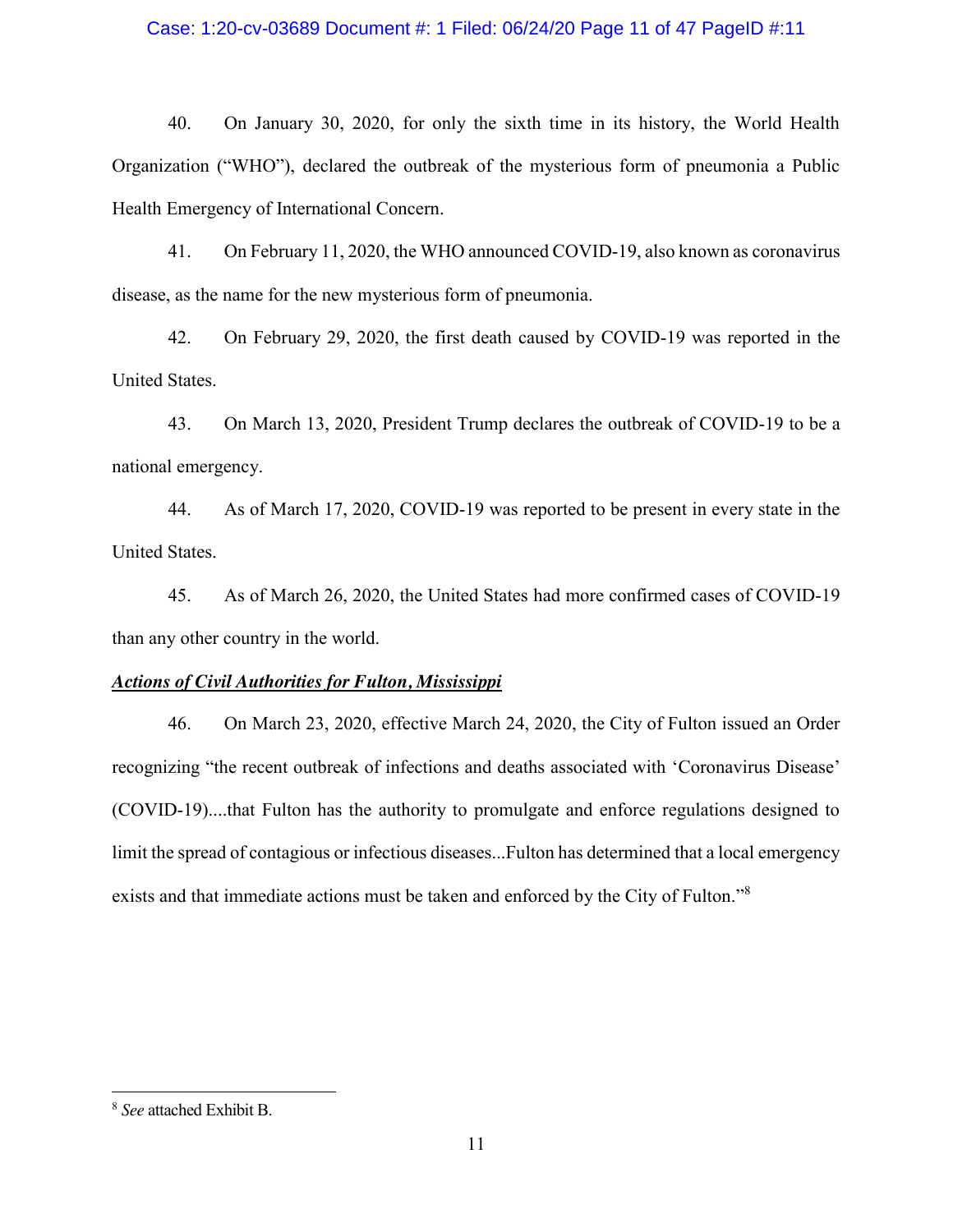#### Case: 1:20-cv-03689 Document #: 1 Filed: 06/24/20 Page 12 of 47 PageID #:12

47. The City of Fulton, in the Order, distinguished "essential service business" from non-essential business.<sup>9</sup> Gyms and/or fitness centers such as Anytime Fitness were not deemed "essential service businesses."<sup>10</sup>

48. For non-essential business, the City of Fulton permitted curbside service, delivery or drive-through service if a particular non-essential business was able to provide such service.<sup>11</sup> If a particular non-essential business was unable to provide curbside service, delivery or drivethrough service the City of Fulton ordered "said business shall be closed to the general public."

49. The actions of the City of Fulton forced the Plaintiff to cease and suspend its business operations.

### *Actions of Civil Authorities for West Point, Mississippi and Clay County, Mississippi*

50. On March 24, 2020, the City of West Point issued an Order recognizing "the emergence and risk of spread of COVID-19 within Mississippi constitutes a public emergency that has resulted in substantial injury or harm to life, health and property within Mississippi, and in the City of West Point...the State of Mississippi and the City of West Point are being adversely affected by the outbreak of the novel coronavirus, COVID-19, and there exists a continued threat to the public's safety, private property and the social and economic welfare of this City and State...the Board of Mayor and Selectmen of the City of West Point finds that COVID-19 is a natural disaster which has caused and will continue to cause injury, illness and/or death to persons to such extent that extraordinary measures must be taken to protect the public health, safety, and welfare of citizens and visitors...."12

 $\overline{\phantom{a}}$  $9$  *Id.* 

<sup>10</sup> *Id.*

 $11$  *Id.* 

<sup>12</sup> *See* attached Exhibit C.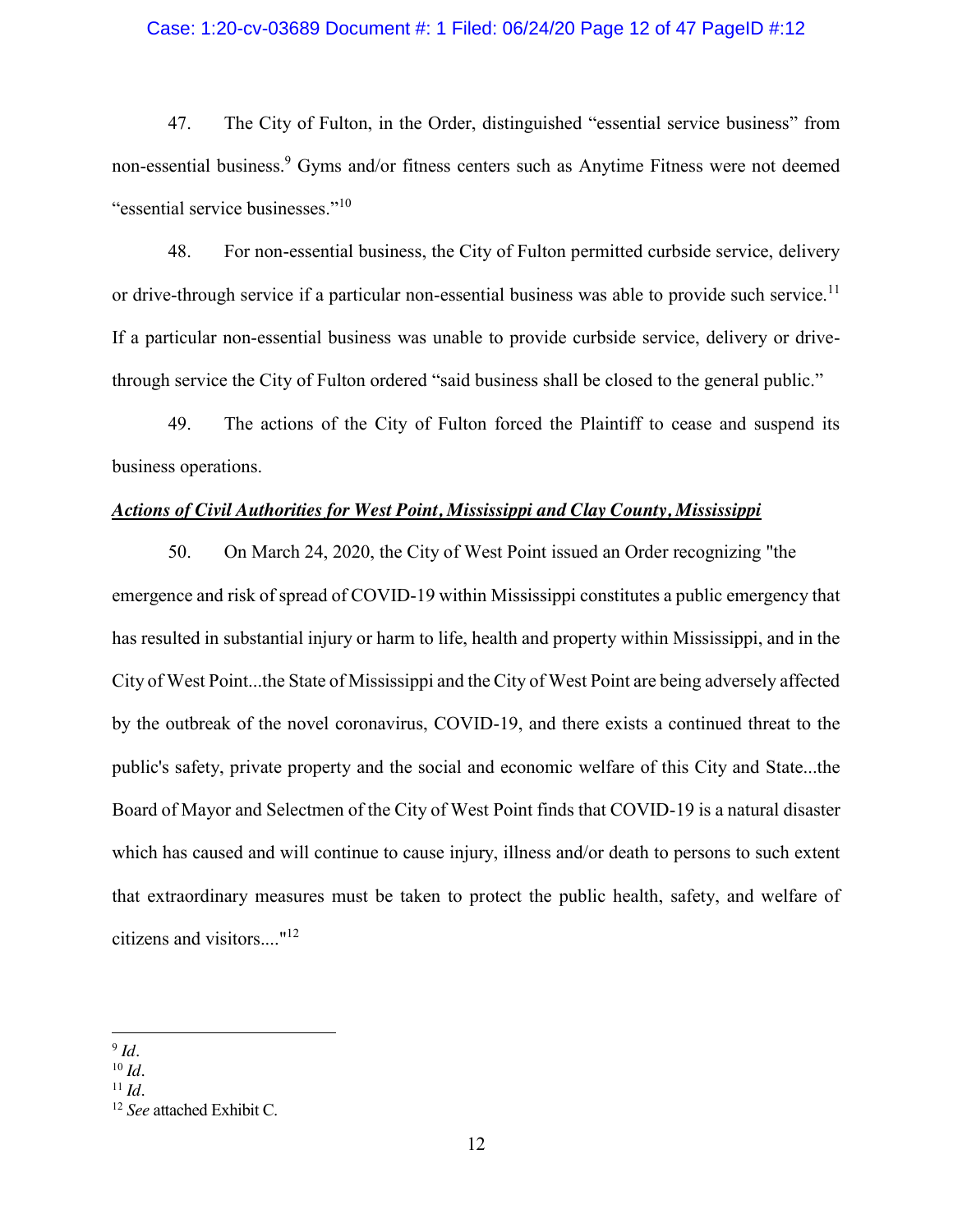#### Case: 1:20-cv-03689 Document #: 1 Filed: 06/24/20 Page 13 of 47 PageID #:13

51. The City of West Point, in the Order, directed "no gatherings of more than ten (10) people may occur or be held within the boundaries of the City of West Point, including but not limited to, ...fitness centers."<sup>13</sup>

52. Clay County, Mississippi, wherein the City of West Point is located, likewise entered a resolution on March 24, 2020 finding that "the risk of spread of COVID-19 within Clay County, Mississippi constitutes a public emergency that may result in substantial injury or harm to life, health, and property within Clay County, Mississippi."<sup>14</sup> The Board of Supervisors' directives, as the same pertain to fitness centers such as Anytime Fitness, were consistent with those of the City of West Point.

53. The actions of the City of West Point and Clay County forced the Plaintiff to cease and suspend its business operations.

#### *Actions of Civil Authorities for the State of Mississippi*

54. On April 1, 2020, "Governor Tate Reeves issued a Shelter-In-Place order, effective April 6, 2020 at 5:00 p.m., because of COVID-19."<sup>15</sup> Under the Shelter-in-Place Order, it was ordered that "all businesses and non-profit entities operating within the State of Mississippi, except for Essential Business or Operations identified in Executive Order No. 1463 as Supplemented (which is incorporated herein by reference), shall cease operation and all activities except Minimum Operations as defined herein."<sup>16</sup>

55. The Order specifically held that "fitness and exercise gyms" are not considered essential healthcare and, therefore, must cease operations.<sup>17</sup>

 $\overline{\phantom{a}}$ 

<sup>13</sup> *Id.*

<sup>14</sup> *See* attached Exhibit D.

<sup>15</sup> https://www.msema.org/news/city-and-county-shutdowns-due-to-covid-19/

<sup>16</sup> *See* attached Exhibit E.

<sup>17</sup> *Id.*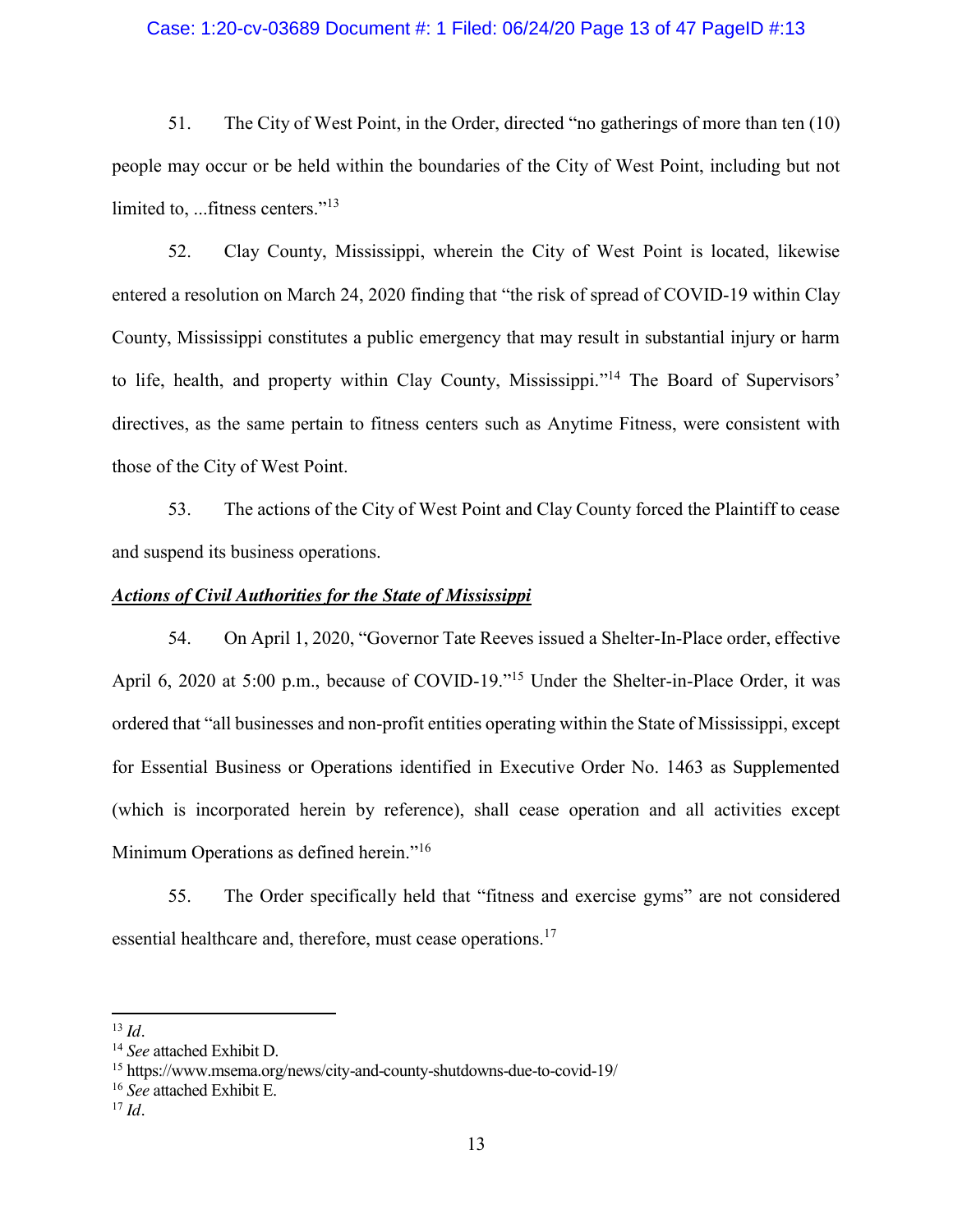#### Case: 1:20-cv-03689 Document #: 1 Filed: 06/24/20 Page 14 of 47 PageID #:14

56. The Shelter-in-Place Order also found, "the worldwide outbreak of COVID-19 and the effects of its extreme risk of person to person transmission throughout the United States and Mississippi significantly impact the life and health of our people, as well as the economy of Mississippi...the risk of spread of COVID-19 within Mississippi constitutes a public emergency that may result in substantial injury or harm to life, health and property within Mississippi...additional measure are needed to further disrupt and slow the spread of the COVID-19 virus within the State...and certain business and public amenities need to be temporarily closed to the public."

57. The actions of the State of Mississippi forced the Plaintiff to cease and suspend its business operations.

#### *Actions of Civil Authorities for the State of Alabama*

58. On March 13, 2020, Alabama Governor Kay Ivey declared a state public health emergency exists in the State of Alabama.

59. On March 27, 2020, the State Health Officer of Alabama issued an Order which provided, "Coronavirus Disease 2019 (COVID-19) has been detected in Alabama... the appearance of COVID-19 in the State poses the potential of widespread exposure to an infectious agent that poses significant risk of substantial harm to a large number of people... the State Board of Health has designated COVID-19 to be a disease of epidemic potential, a threat to the health and welfare of the public, or otherwise of public health importance... further social distancing measures are necessary to be implemented on a statewide basis to prevent the spread of COVID-19."<sup>18</sup>

60. The Order, effective March 28, 2020 at 5:00 p.m., closed, among other businesses, fitness centers and commercial gyms to non-employees.<sup>19</sup>

 $\overline{a}$ 

<sup>18</sup> *See* Exhibit F.

<sup>19</sup> *Id.*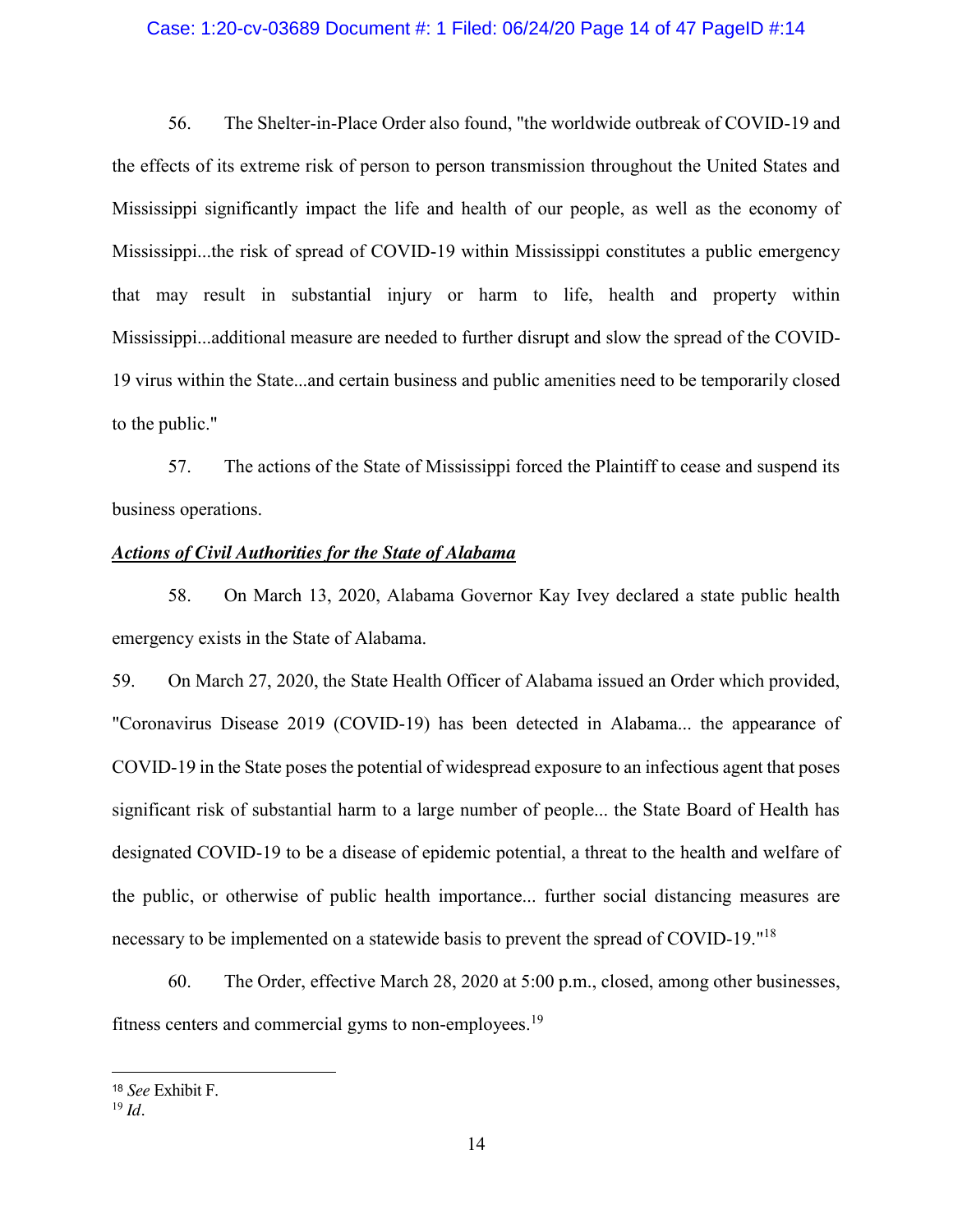#### Case: 1:20-cv-03689 Document #: 1 Filed: 06/24/20 Page 15 of 47 PageID #:15

61. On April 3, 2020, the State Health Officer of Alabama issued an Amended Order finding the "Coronavirus Disease 2019 (COVID-19) has been detected in Alabama...the State Board of Health has designated COVID-19 to be a disease of epidemic potential...a state of public health emergency exists in the State of Alabama...Ala. Code §22-2-2(4) authorizes the State Health Officer, on behalf of the State Board of Health, to direct that conditions prejudicial to health in public places within the State be abated."<sup>20</sup>

62. Under the Amended Order, fitness center and commercial gyms remained closed to non-employees.<sup>21</sup>

63. On May 8, 2020, Governor Ivey entered her ninth (9th) Proclamation wherein determined and ordered that "due to the continuing impact of the 2019 novel coronavirus known as COVID-19 on the State of Alabama, the conditions of disaster and extreme peril to the safety of persons and property within the State of Alabama continue to exist. Therefore, I hereby extend the State of Emergency issued on March 13, 2020, for another sixty day unless sooner terminated."<sup>22</sup>

64. The actions of the State of Alabama forced the Plaintiff to cease and suspend its business operations.

### *Impact of COVID-19 in Mississippi and Alabama*

65. As of the week of June 1, 2020, according to the Mississippi Department of Public Health, Itawamba County, where Fountain maintains an Anytime Fitness location, had 92 cases of COVID-19, with at least eight deaths.

 $\overline{\phantom{a}}$ <sup>20</sup> *Id.*

 $^{21}$  *Id.* 

<sup>22</sup> *See* attached Exhibit H, Ninth Supplemental State of Emergency: Coronavirus (COVID-19) Proclamation dated May 8, 2020.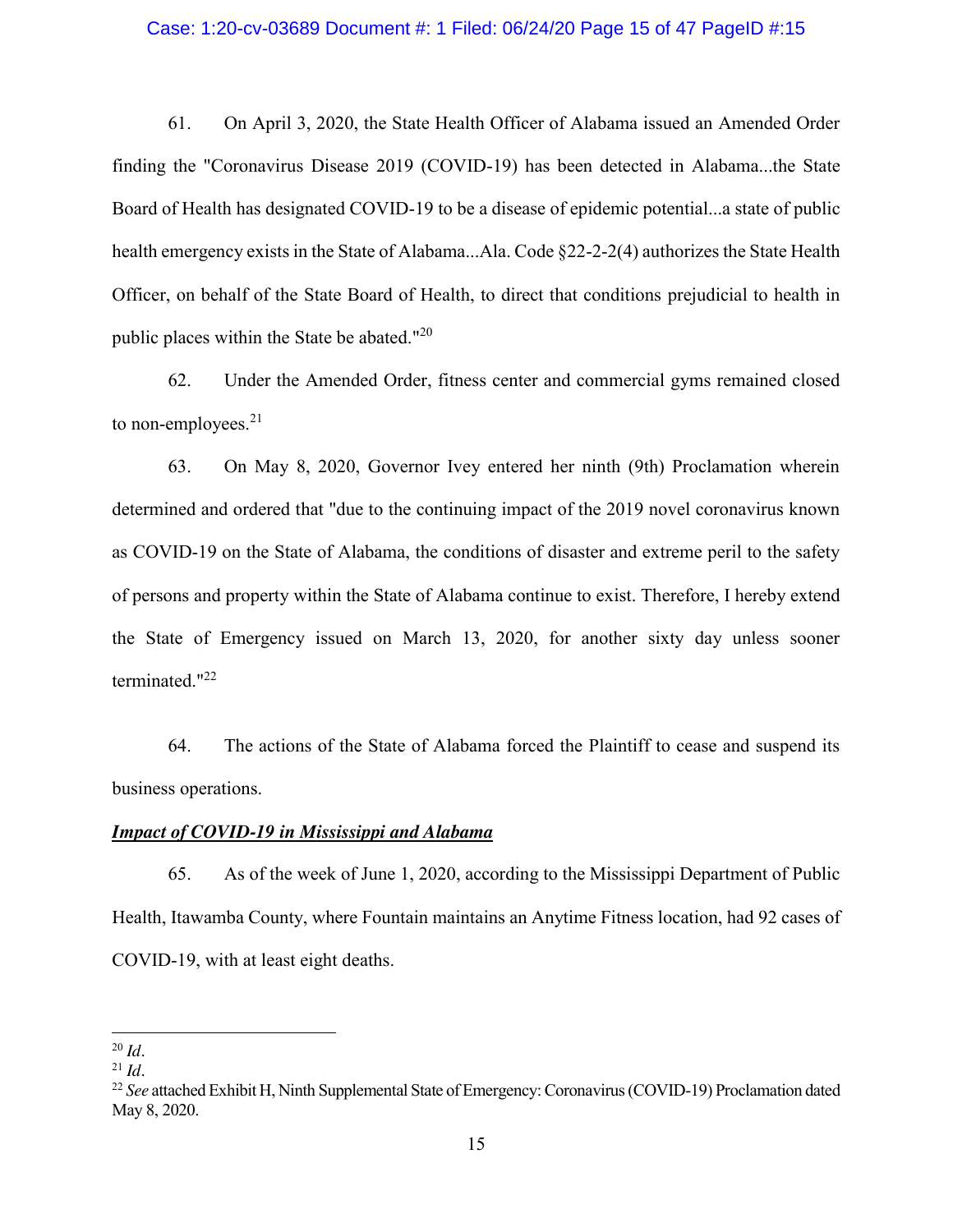#### Case: 1:20-cv-03689 Document #: 1 Filed: 06/24/20 Page 16 of 47 PageID #:16

66. As of the week of June 1, 2020, according to the Mississippi Department of Public Health, Clay County, where Fountain maintains an Anytime Fitness location, had 134 cases of COVID-19, with at least four deaths.

67. As of the week of June 1, 2020, according to the Alabama Department of Public Health, Escambia County, where Fountain maintains an Anytime Fitness location, had 88 cases of COVID-19, with at least three deaths.

68. As of the week of June 1, 2020, according to the Alabama Department of Public Health, Monroe County, where Fountain maintains an Anytime Fitness location, had 62 cases of COVID-19, with at least two deaths.

### *Plaintiff's Covered Losses*

69. At each Anytime Fitness location Fountain owns, Fountain provides professional staff to offer personal training and classes on-site. Each location also provides 24-hour access to exercise equipment for members.

70. Based on City and State Civil Authority Orders, Fountain's Fulton, Mississippi location suspend business on March 23, 2020; the West Point, Mississippi location suspended business on April 3, 2020; and the two Alabama locations suspended business on March 27, 2020.

71. In addition, Fountain froze the memberships of its customers with the time credited to the end of their memberships. For prepaid members, Fountain credited the time period the location was closed to the end of the customer's agreement, effectively extending the contract period. For non-prepaid members, Fountain credited the members for the time period the location was closed and allowed the members to choose the month they wished the credit to be applied.

72. Fountain suffered additional losses while billing was frozen for non-prepaid members. Non-prepaid membership contracts were not extended. At the Fulton location, billing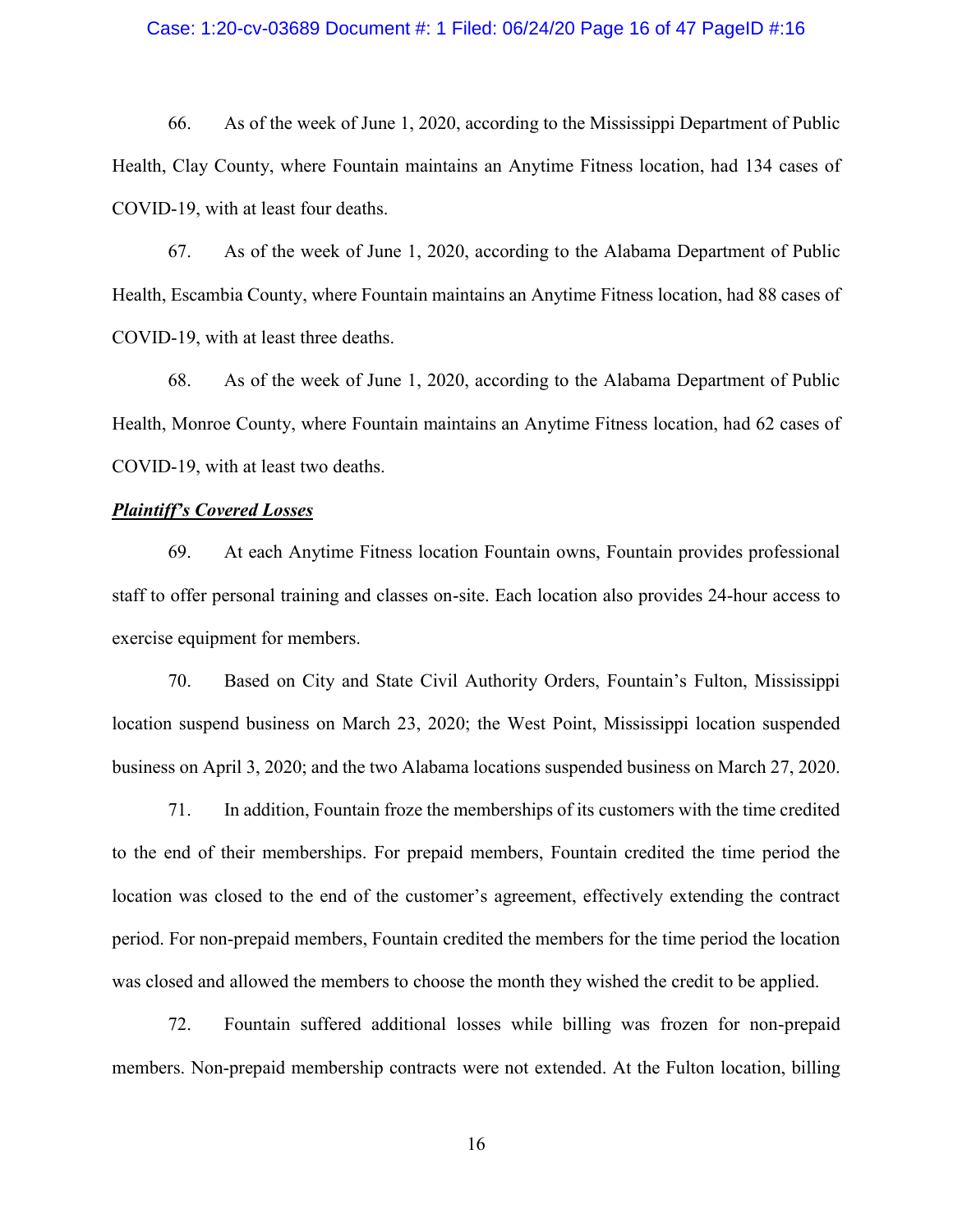### Case: 1:20-cv-03689 Document #: 1 Filed: 06/24/20 Page 17 of 47 PageID #:17

was frozen from April 24, 2020 through May 14, 2020. At the West Point location, billing was frozen from May 2, 2020 through May 14, 2020. The Brewton and Monroeville locations in Alabama froze billing from April 27, 2020 through May 14, 2020. Billing resumed on May 15, 2020 at all locations. Furthermore, as a result of the suspensions of operations at Fountain's facilities, it was unable to acquire new members and also to sell in-store items to members, which typically occurred in the normal course of its business operations on a daily basis. This resulted in additional economic losses to Fountain.

- 73. Fountain continued to suffer losses as locations were reopened.
- 74. Mississippi Governor Tate Reeves announced a plan to reopen gyms on May 11,

2020, and the Fulton and West Point locations reopened under severe limitations on the accessibility and/or use of the properties.<sup>23</sup> The plan was as follows:

### **For businesses:**

- Before they can reopen, the entire gym must be deep-cleaned, disinfected, and sanitized top to bottom. After opening, gyms must be deep-cleaned daily.
- If All gyms are expected to take every step necessary to implement the regulations, orders, and guidance from the Mississippi State Department of Health and CDC to prevent the spread of COVID-19.
- Gyms must close to the public by  $10:00 \text{ PM}$  each day.
- In addition to other gym staff, there must be at least one employee onsite during hours of operation dedicated to wiping down equipment after each use.
- If All high-touch areas must be sanitized at least once every two hours.
- Exercise machines and equipment must be rearranged and/or deactivated to ensure at least 6 feet between customers.
- Gyms must post signage at each entrance stating no customer with a fever or COVID-19 symptoms are allowed in.
- Hand sanitizer must be placed at all entrances and throughout the gym floor.
- All common areas must remain closed.

# **For employees:**

 $\overline{a}$ 

<sup>23</sup> [https://www.wlbt.com/2020/05/08/gov-reeves-will-hold-daily-brief-covid-response/.](https://www.wlbt.com/2020/05/08/gov-reeves-will-hold-daily-brief-covid-response/)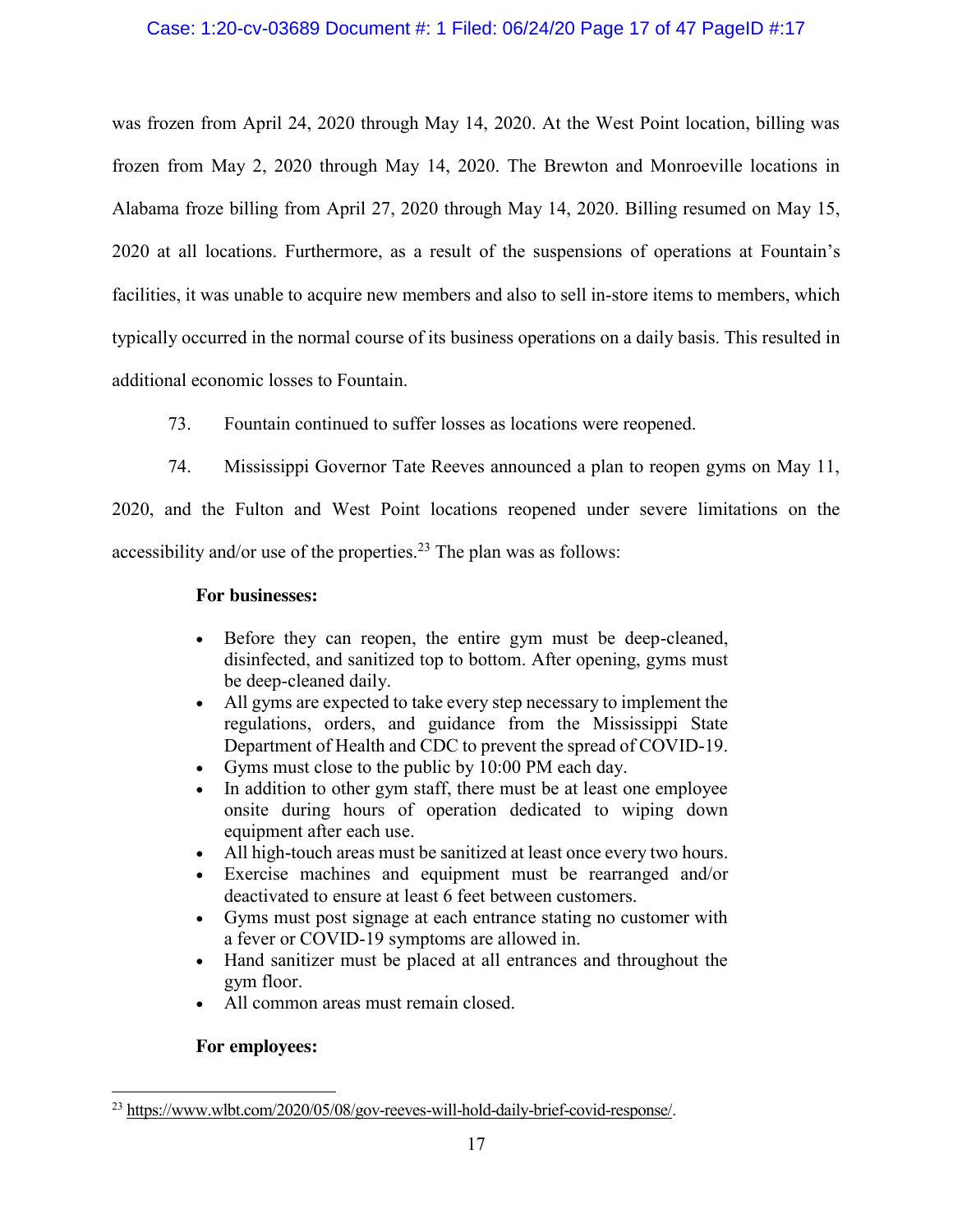- All employees will be screened daily at the beginning of their shifts, including asking whether they have been in contact with a confirmed case of COVID-19 in the past 14 days and have they had a fever in the last 48 hours.
- Face coverings must be provided to all employees who come in direct contact with customers. Employees are required to wear that face covering throughout their shift and clean or replace daily.
- If All employees must be provided training on how to limit the spread of COVID-19.
- Every employee on the gym floor must wear disposable gloves to be changed at least once an hour.

# **For customers:**

- No more than 30% of the gym's maximum capacity. Gyms are encouraged to limit customers' time to a max of 1 hour per day.
- Classes or group exercises are allowed with customers maintaining a minimum of a 6-foot distance apart.
- Customers must sanitize their hands when entering and exiting the gym and when they move between equipment.<sup>24</sup>
- 75. Athletic facilities in Alabama, which includes gyms, reopened on May 11, 2020,

pursuant to Order of the State Health Officer.<sup>25</sup> The Brewton and Monroeville locations reopened under severe limitations on the accessibility and/or use of the properties. The Order required employees of gyms to ensure: (1) no members were within six feet of members from another household; (2) no members participated in athletic activities that involved interaction within six feet of another member, used shared equipment or took place on commercial or public playground equipment; and (3) members did not congregate in lobbies, bathrooms, or other similar common areas. The Order also required that the locations limit occupancy to 50% and prohibit access to "showers, hot tubs, steam rooms, lockers, saunas and other recreational water of spa facilities."<sup>26</sup> Employees were required to wear masks while interacting with members.<sup>27</sup>

 $\overline{\phantom{a}}$ 

<sup>24</sup> *See id.* 

<sup>25</sup> *See* attached Exhibit I, Order of the State Health Officer Suspending Certain Public Gatherings Due

to Risk of Inspection by COVID-19. 26 *See id.* 

<sup>27</sup> *See id.*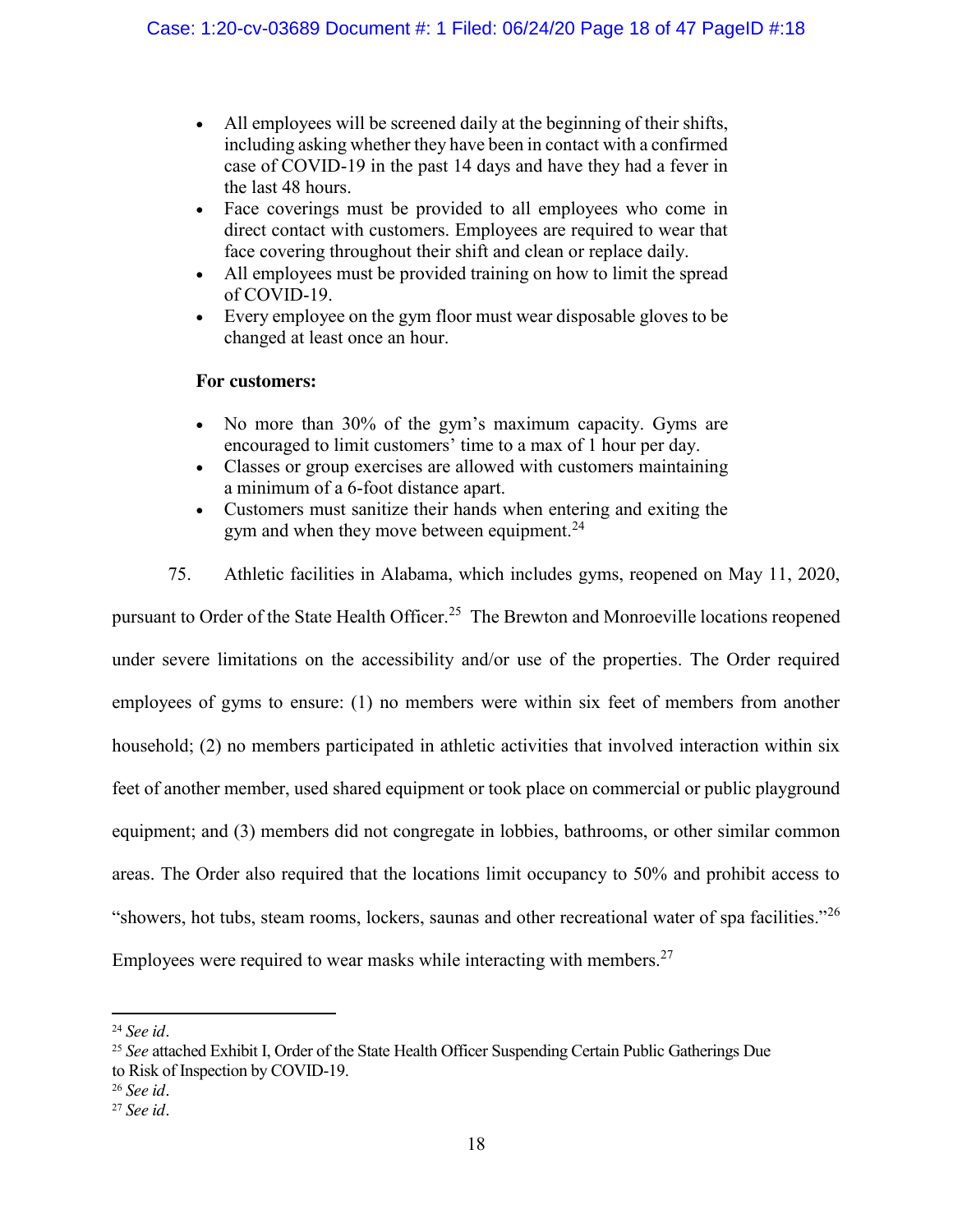#### Case: 1:20-cv-03689 Document #: 1 Filed: 06/24/20 Page 19 of 47 PageID #:19

76. There has been a direct physical loss of and/or damage to the covered premises under the Policy by, among other things, contaminating the property, denying access to the property, preventing customers and employees from physically occupying the property, causing the property to be physically uninhabitable by customers and employees, causing its function to be nearly eliminated or destroyed, and/or causing a suspension of business operations on the premises.

77. Plaintiff has suffered a suspension of normal business operations and a cessation of all operations on the premises, sustained losses of business income, and incurred extra expenses.

78. These losses and expenses have continued through the date of filing of this action.

79. These losses and expenses are not excluded from coverage under the Policy. Moreover, because the Policy is an all-risk policy, and Plaintiff has complied with its contractual obligations, Plaintiff is entitled to payment for these losses and expenses.

80. Plaintiff has suffered a suspension and/or cessation of all normal business operations given the response to the global pandemic associated with the spread of COVID-19, including the actions of civil authority described herein.

81. These losses and expenses have continued through the date of filing of this action.

82. These losses and expenses are not excluded from coverage under the Policy. Moreover, because the Policy is an all-risk policy, and Plaintiff has complied with its contractual obligations, Plaintiff is entitled to payment for these losses and expenses.

83. Accordingly, on April 18, 2020, Plaintiff provided notice of its losses and expenses to Defendant, consistent with the terms and procedures of the Policy.<sup>28</sup>

 $\overline{a}$ 

<sup>28</sup> *See* Exhibit G.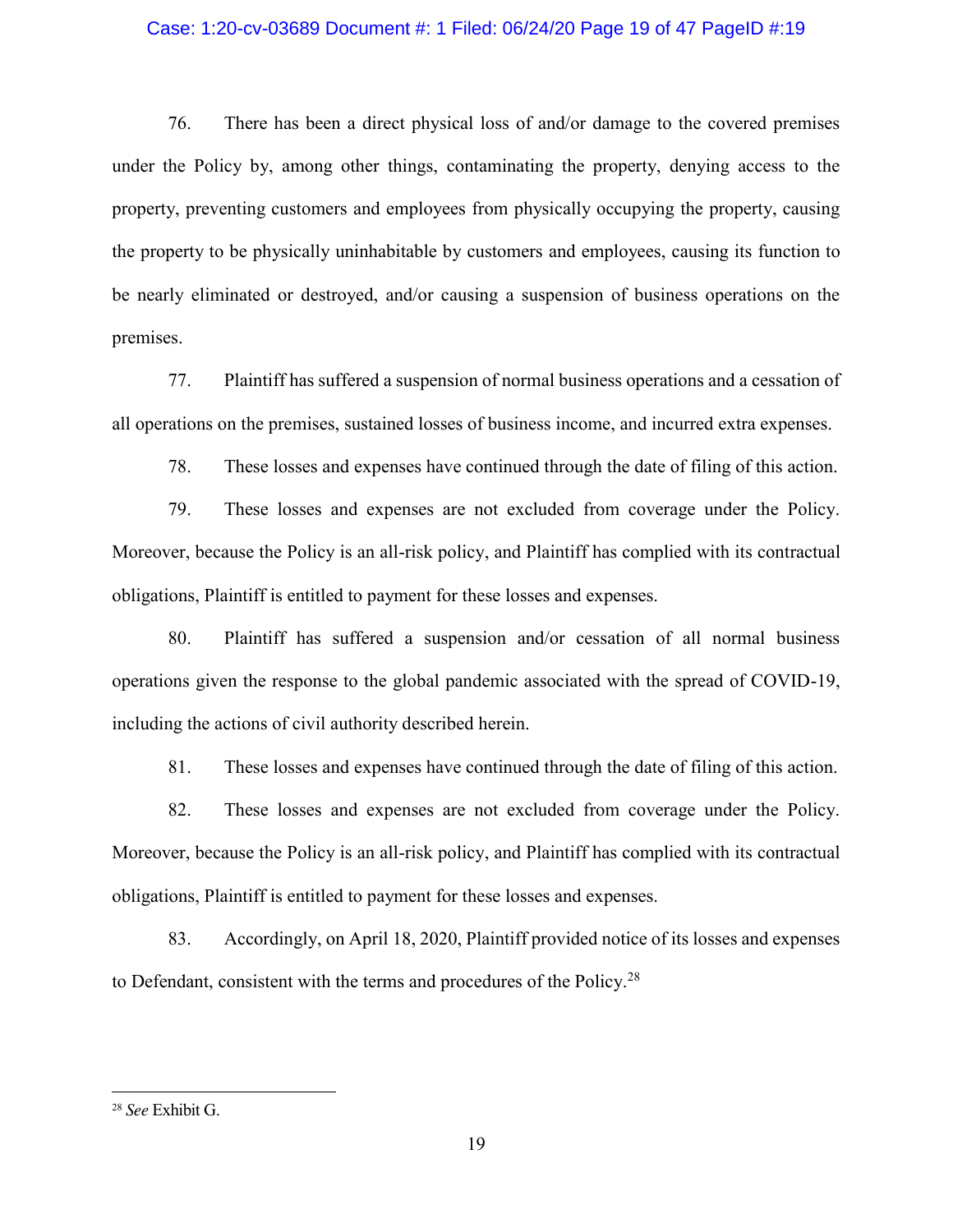84. Contrary to the plain language of the Policy, and to Defendant's corresponding promises and contractual obligations, on April 23, 2020, Defendant refused to pay for Plaintiff's losses and expenses under the terms of the Policy.<sup>29</sup> It did so a mere four business day after Fountain's claims, showing Markel engaged in no meaningful investigation of the claims or review of the Policy.

### **CLASS ACTION ALLEGATIONS**

85. The class claims all derive directly from a single course of conduct by Defendant: their systematic, uniform, capricious and arbitrary refusal to pay insureds for covered losses and the actions taken by civil authorities to suspend business operations.

86. Plaintiff brings this action pursuant to Rules  $23(a)$ ,  $23(b)(1)$ ,  $23(b)(2)$ , and/or 23(b)(3), as well as 23(c)(4), of the Federal Rules of Civil Procedure, individually and on behalf of all others similarly situated. This action satisfies the numerosity, commonality, typicality, adequacy, predominance, and superiority requirements of those provisions.

87. Plaintiff seeks to represent a nationwide class as the Court may deem appropriate defined as:

> a) All Anytime Fitness franchisees that purchased Business Income and Extra Expense coverage under a policy issued by the Defendant containing the *Health Clubs Commercial Property Elite Enhancement* (Form MCP 1217 09 14), and that suffered a suspension of business operations for which Defendant has either actually denied or stated it will deny a claim for the losses or has otherwise failed to acknowledge, accept as a covered cause of loss,

 $\overline{a}$ 

<sup>29</sup> *See id.*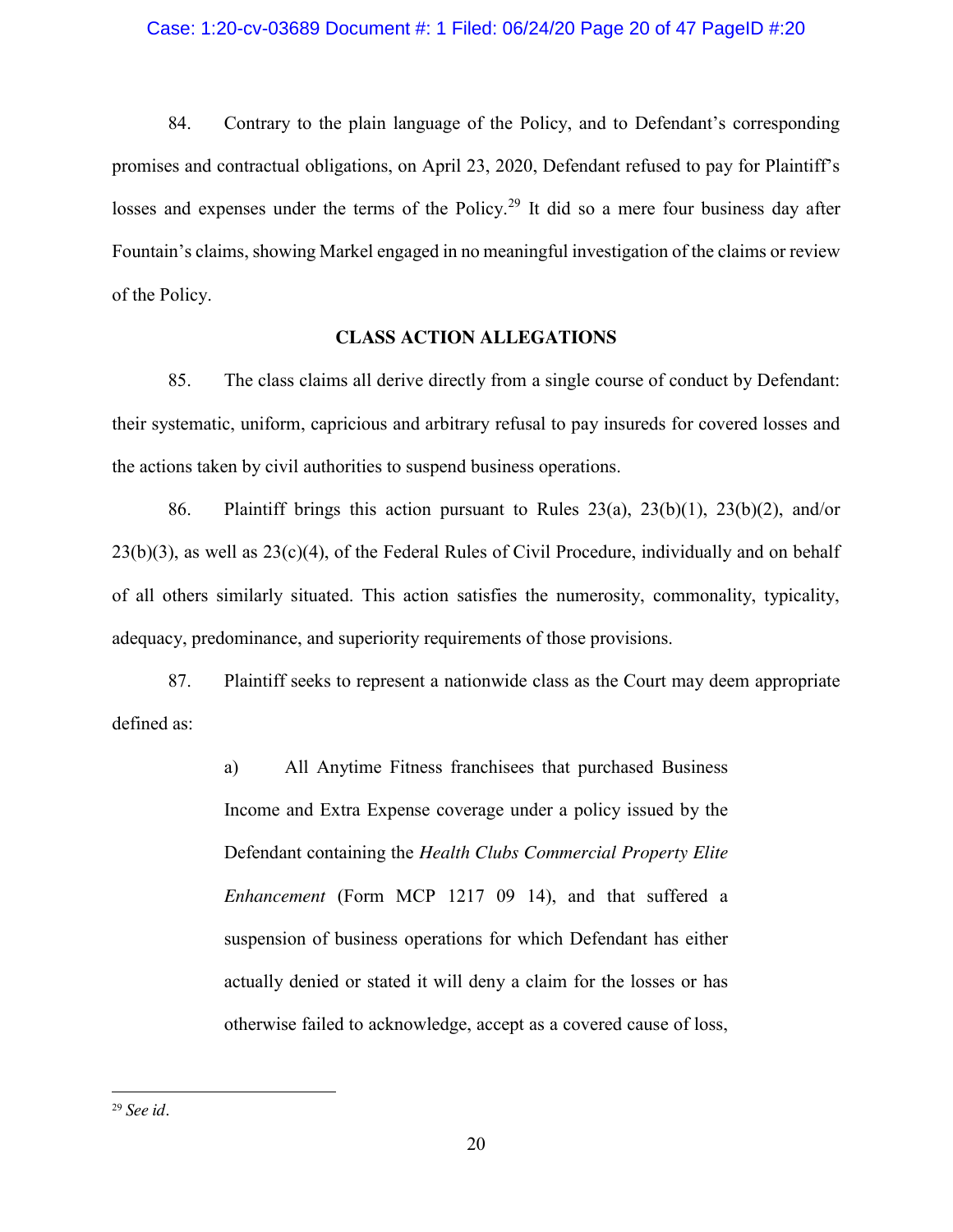or pay for the covered losses ("the Business Income Coverage Class").

b) All Anytime Fitness franchisees that purchased Extended Business Income coverage under a policy issued by the Defendant containing the *Health Clubs Commercial Property Elite Enhancement* (Form MCP 1217 09 14), and that incurred extra expenses to avoid or minimize the suspension of business operations for which Defendant has either actually denied or stated it will deny a claim for the extra expenses or has otherwise failed to acknowledge, accept as a covered expense, or pay for the covered expenses ("the Extra Expense Coverage Class").

c) All Anytime Fitness franchisees that purchased Civil Authority coverage under a policy issued by the Defendant containing the *Health Clubs Commercial Property Elite Enhancement* (Form MCP 1217 09 14), and that suffered an actual loss of Business Income and/or Extra Expense caused by an action of a civil authority that prohibited access to the premises, and for which Defendant has either actually denied or stated it will deny a claim for the losses or has otherwise failed to acknowledge, accept as a covered cause of loss, or pay for the covered losses ("the Civil Authority Coverage Class").

88. Excluded from each defined proposed Classes are Defendant and any of their members, affiliates, parents, subsidiaries, officers, directors, employees, successors, or assigns;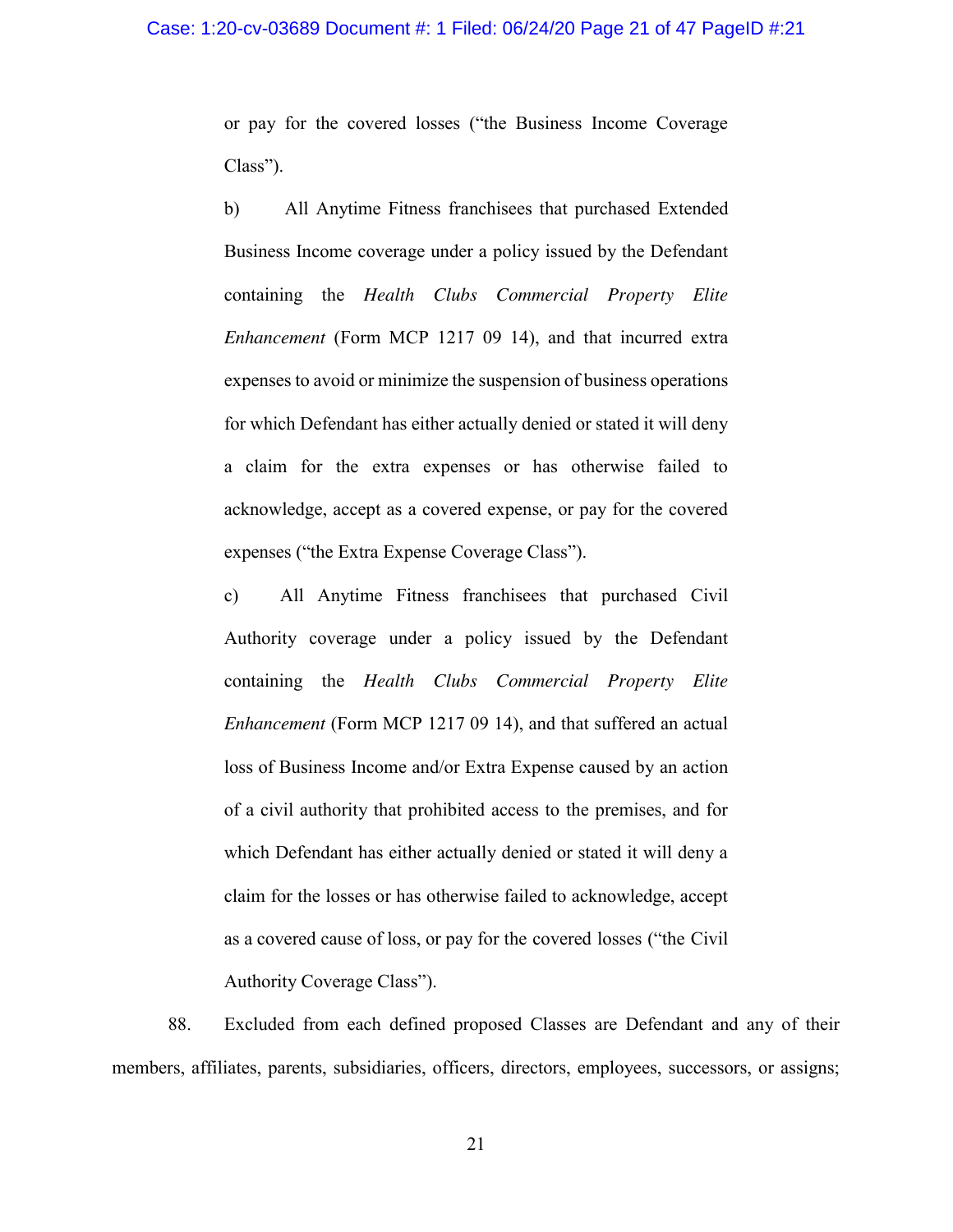#### Case: 1:20-cv-03689 Document #: 1 Filed: 06/24/20 Page 22 of 47 PageID #:22

governmental entities; Class Counsel and their employees; and the judicial officers and Court staff assigned to this case and their immediate family members.

89. Plaintiff reserves the right to modify, expand, or amend the definitions of the proposed Classes, as appropriate, during the course of this litigation.

90. This action has been brought and may properly be maintained on behalf of each Class proposed herein under the criteria of Rule 23 of the Federal Rules of Civil Procedure.

#### *Numerosity and Ascertainability*

91. This action satisfies the requirements of Fed. R. Civ. P.  $23(a)(1)$ . The members of each proposed Class are so numerous that individual joinder of all Class members is impracticable. There are, at minimum, thousands of members of each proposed Class, and these individuals and entities are spread out across the State and the United States.

92. The identity of Class members is ascertainable, as the names and addresses of all Class members can be identified in Defendant's or its agents' books and records. Class members may be notified of the pendency of this action by recognized, Court-approved notice dissemination methods, which may include U.S. mail, electronic mail, internet postings, and/or published notice.

### *Predominance of Common Issues*

93. This action satisfies the requirements of Fed. R. Civ. P. 23(a)(2) and 23(b)(3) because this action involves common questions of law and fact that predominate over any questions affecting only individual Class members. Defendant issued all-risk policies to all the members of each proposed Class in exchange for payment of premiums by the Class members. The questions of law and fact affecting all Class members include, without limitation, the following: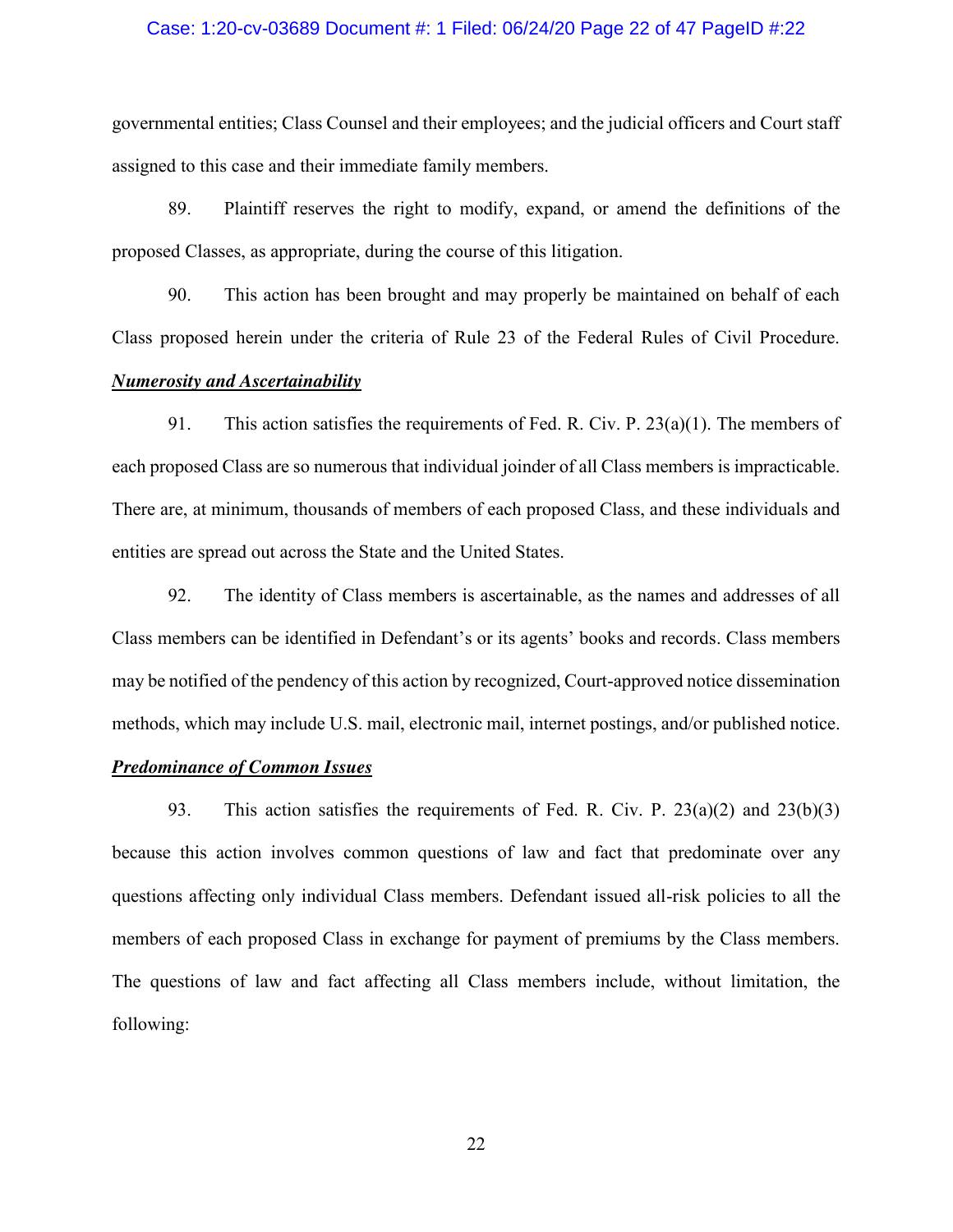a) Whether Plaintiff and the Class members suffered a covered cause of loss under the policies issued to members of the Class;

b) Whether Defendant wrongfully, capriciously and arbitrarily denied all claims based on the facts set forth herein;

c) Whether Defendant's Business Income coverage applies based on the facts set forth herein;

d) Whether Defendant's Civil Authority coverage applies to a loss of Business Income based on the facts set forth herein;

e) Whether Defendant's Extra Expense coverage applies to efforts to avoid or minimize a loss caused by the suspension of business based on the facts set forth herein;

f) Whether Defendant has breached its contracts of insurance through a uniform and blanket denial of all claims for business losses based on the facts set forth herein;

g) Whether the Defendant acts in bad faith, breach of contract and the duty of good faith and fair dealing through a uniform and blanket denial of all claims for business losses based on the facts set forth herein; and

h) Whether Plaintiff and the Class members suffered damages as a result of Defendant's actions; and

i) Whether Plaintiff and the Class members are entitled to an award of reasonable attorneys' fees, interest, and costs.

### *Typicality*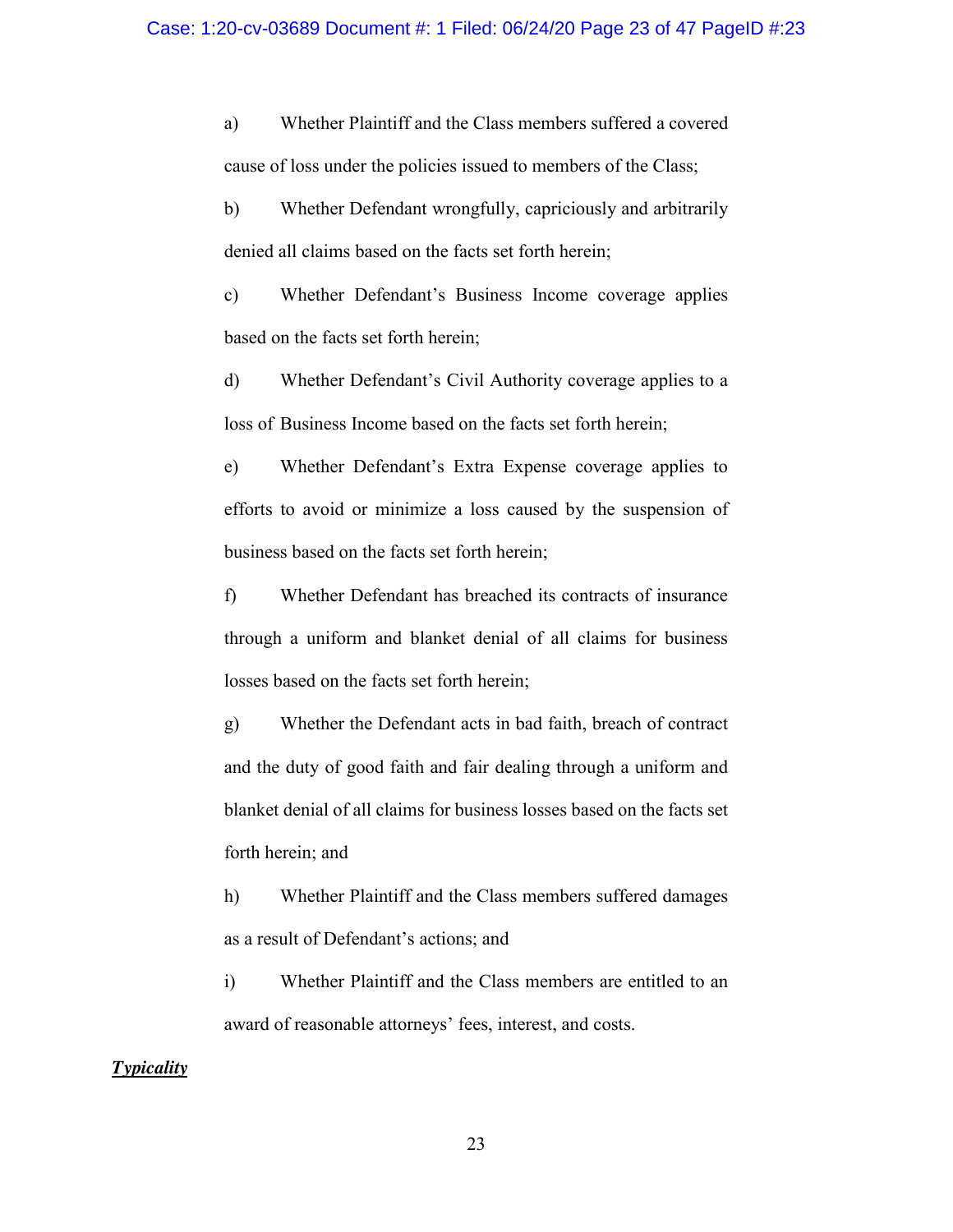#### Case: 1:20-cv-03689 Document #: 1 Filed: 06/24/20 Page 24 of 47 PageID #:24

94. This action satisfies the requirements of Fed. R. Civ. P.  $23(a)(3)$  because Plaintiff's claims are typical of the claims of the Class members and arise from the same course of conduct by Defendant. Plaintiff and the other Class members are all similarly affected by Defendant's refusal to pay under their property insurance policies. Plaintiff's claims are based upon the same legal theories as those of the other Class members. Plaintiff and the other Class members sustained damages as a direct and proximate result of the same wrongful practices in which Defendant engaged. The relief Plaintiff seeks is typical of the relief sought for the absent Class members.

#### *Adequacy of Representation*

95. This action satisfies the requirements of Fed. R. Civ. P. 23(a)(4) because Plaintiff will fairly and adequately represent and protect the interests of Class members. Plaintiff has retained counsel with substantial experience in prosecuting complex class action litigation.

96. Plaintiff and its counsel are committed to vigorously prosecuting this action on behalf of the Class members and have the financial resources to do so. Neither Plaintiff nor its counsel has interests adverse to those of the Class members.

# *Inconsistent or Varying Adjudications and the Risk of Impediments to Other Class Members' Interests*

97. This action satisfies the requirements of Fed. R. Civ. P. 23(b)(1). Plaintiff seeks class-wide adjudication as to the interpretation and scope of Defendant's health club insurance policies that use the same language and terms as the Policy. The prosecution of separate actions by individual members of the proposed Classes would create an imminent risk of inconsistent or varying adjudications that would establish incompatible standards of conduct for Defendant.

# *Final Injunctive and/or Corresponding Declaratory Relief with respect to the Class is Appropriate*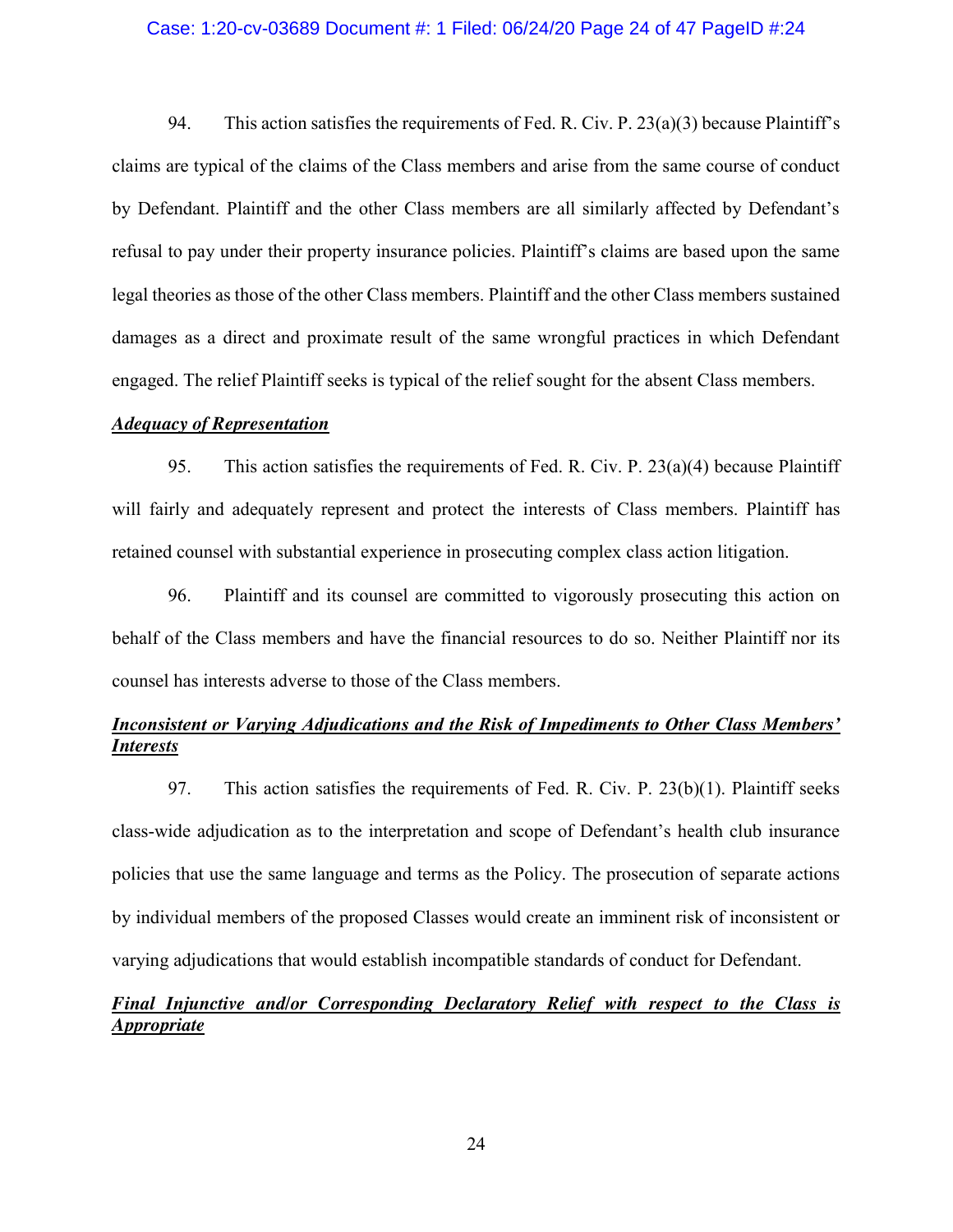#### Case: 1:20-cv-03689 Document #: 1 Filed: 06/24/20 Page 25 of 47 PageID #:25

98. This action satisfies the requirements of Fed. R. Civ. P. 23(b)(2) because Defendant acted or refused to act on grounds generally applicable to Plaintiff and the members of the Classes, thereby making appropriate final injunctive and/or corresponding declaratory relief with respect to the Class members. The class claims all derive directly from Defendant's systematic, uniform, capricious and arbitrary refusal to pay insureds for losses suffered due to actions taken by civil authorities to suspend or interrupt business operations in response to the pandemic associated with the spread of COVID-19. Defendant's actions or refusal to act are grounded upon the same generally applicable legal theories.

### *Superiority*

99. This action satisfies the requirements of Fed. R. Civ. P. 23(b)(3) because a class action is superior to other available methods for the fair and efficient group-wide adjudication of this controversy. The common questions of law and of fact regarding Defendant's conduct and the interpretation of the common language in their health club insurance policies predominate over any questions affecting only individual Class members.

100. Because the damages suffered by certain individual Class members may be relatively small, the expense and burden of individual litigation would make it very difficult for all individual Class members to redress the wrongs done to each of them individually, such that many Class members would have no rational economic interest in individually controlling the prosecution of specific actions, and the burden imposed on the judicial system by individual litigation by even a small fraction of the Class would be enormous, making class adjudication the superior alternative under Fed. R. Civ. P. 23(b)(3)(A).

101. The conduct of this action as a class action presents far fewer management difficulties, far better conserves judicial resources and the parties' resources, and far more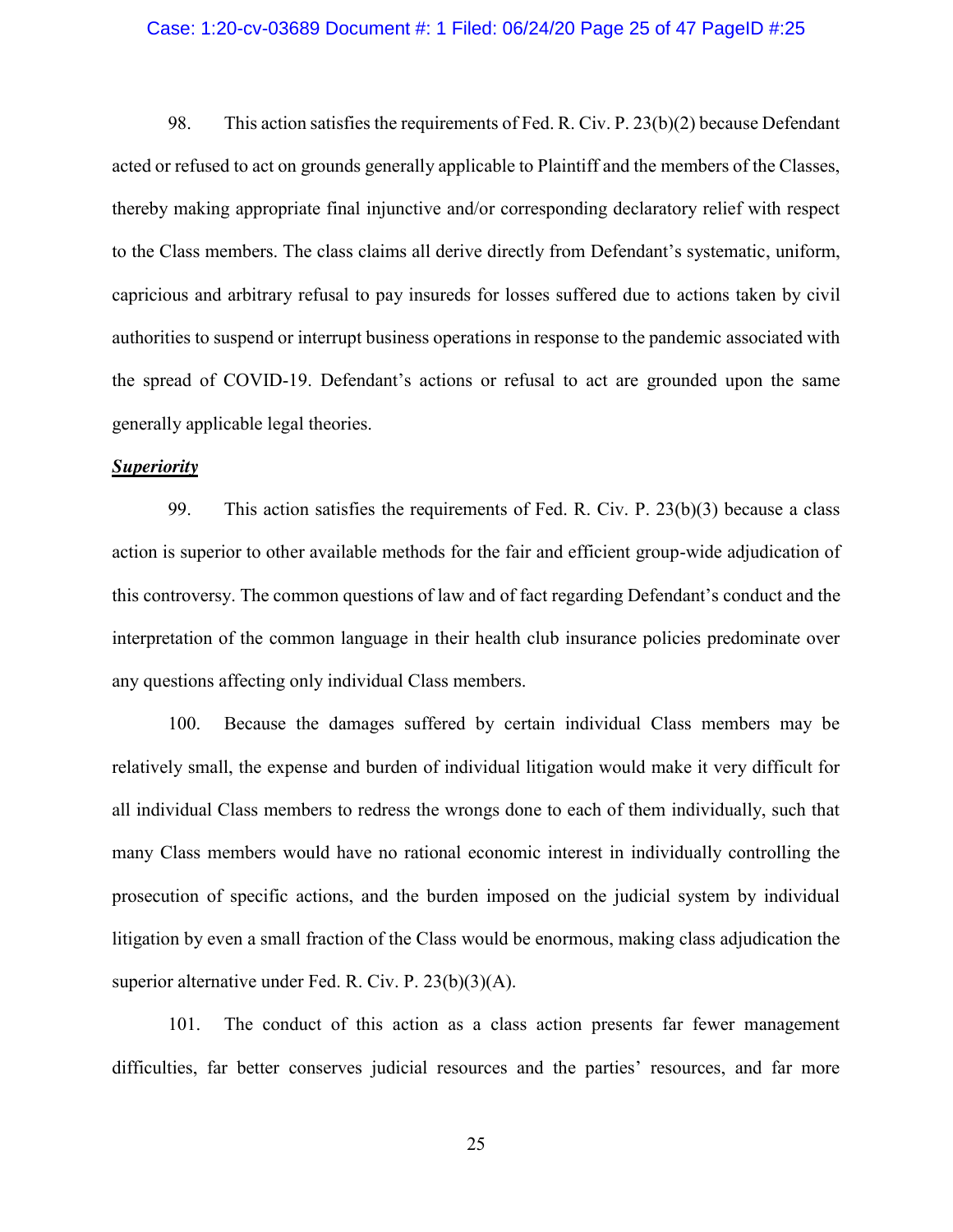#### Case: 1:20-cv-03689 Document #: 1 Filed: 06/24/20 Page 26 of 47 PageID #:26

effectively protects the rights of each Class member than would piecemeal litigation. Compared to the expense, burdens, inconsistencies, economic infeasibility, and inefficiencies of individualized litigation, the challenges of managing this action as a class action are substantially outweighed by the benefits to the legitimate interests of the parties, the Court, and the public of class treatment in this Court, making class adjudication superior to other alternatives, under Fed. R. Civ. P. 23(b)(3)(D).

102. Plaintiff is not aware of any obstacles likely to be encountered in the management of this action that would preclude its maintenance as a class action. Rule 23 provides the Court with authority and flexibility to maximize the efficiencies and benefits of the class mechanism and reduce management challenges. The Court may, on motion of Plaintiff or on its own determination, certify nationwide, statewide and/or multistate classes for claims sharing common legal questions; utilize the provisions of Rule  $23(c)(4)$  to certify any particular claims, issues, or common questions of fact or law for class-wide adjudication; certify and adjudicate bellwether class claims; and utilize Rule 23(c)(5) to divide any Class into subclasses.

### **CAUSES OF ACTION COUNT I: DECLARATORY JUDGMENT (On behalf of the Business Income Coverage Class)**

103. Plaintiff incorporates by reference and re-alleges each and every allegation contained above, as though fully set forth herein.

104. Plaintiff brings this Count both individually and on behalf of the other members of the Business Income Coverage Class.

105. Under 28 U.S.C. §§ 2201 and 2202, this Court has jurisdiction to declare the rights and other legal relations of the parties in dispute.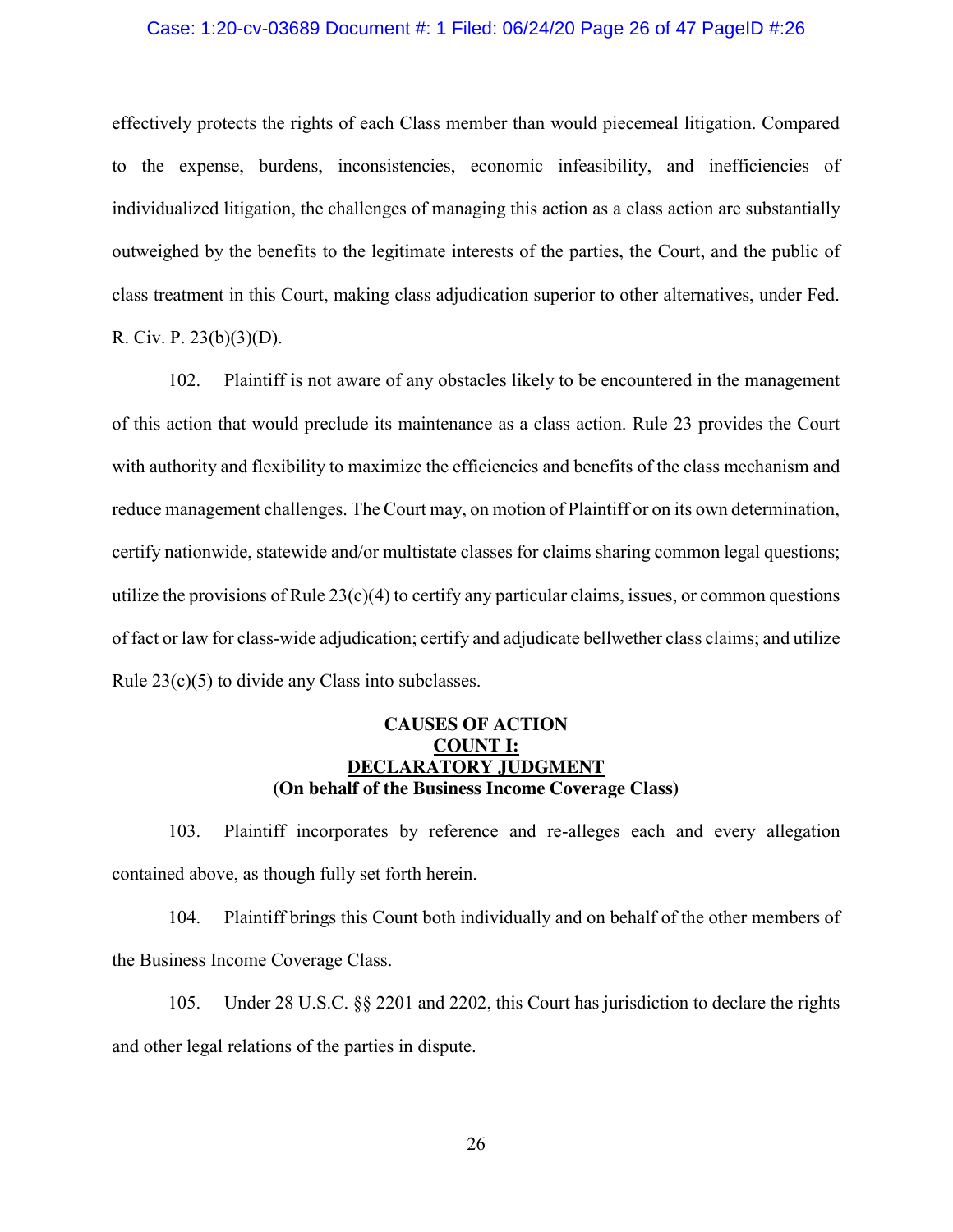#### Case: 1:20-cv-03689 Document #: 1 Filed: 06/24/20 Page 27 of 47 PageID #:27

106. Plaintiff's Policy, as well as the policies of other Business Income Coverage Class members, are insurance contracts under which Defendant was paid premiums in exchange for promises to pay Class members' losses for claims covered by the Policy.

107. In the Policy, Defendant promised to pay for losses of business income and extra expense sustained as a result of perils not excluded under the Policy. Specifically, Defendant promised to pay for losses of business income and extra expense sustained as a result of a suspension of business operations during the period of restoration.

108. Plaintiff and Class members suffered direct physical loss of or damage to Plaintiff's locations and other Class members' insured premises, resulting in interruptions or suspensions of business operations at the locations. These suspensions and interruptions have caused Plaintiff and Class members to suffer losses of business income and extra expense.

109. These suspensions and interruptions, and the resulting losses, triggered business income and extra expense coverage under the Policy and other Class members' policies.

110. Plaintiff and the other Class members have complied with all applicable provisions of their respective policies, including payment of premiums.

111. Defendant, without justification, denies that the Policy and other Class members' policies provide coverage for these losses.

112. Plaintiff seeks a Declaratory Judgment that its Policy and other Class members' policies provide coverage for the losses of business income and extra expense attributable to the facts set forth above.

113. An actual case or controversy exists regarding Plaintiff's and other Class members' rights and Defendant's obligations to reimburse Plaintiff and other Class members for the full amount of these losses. Accordingly, the Declaratory Judgment sought is justiciable.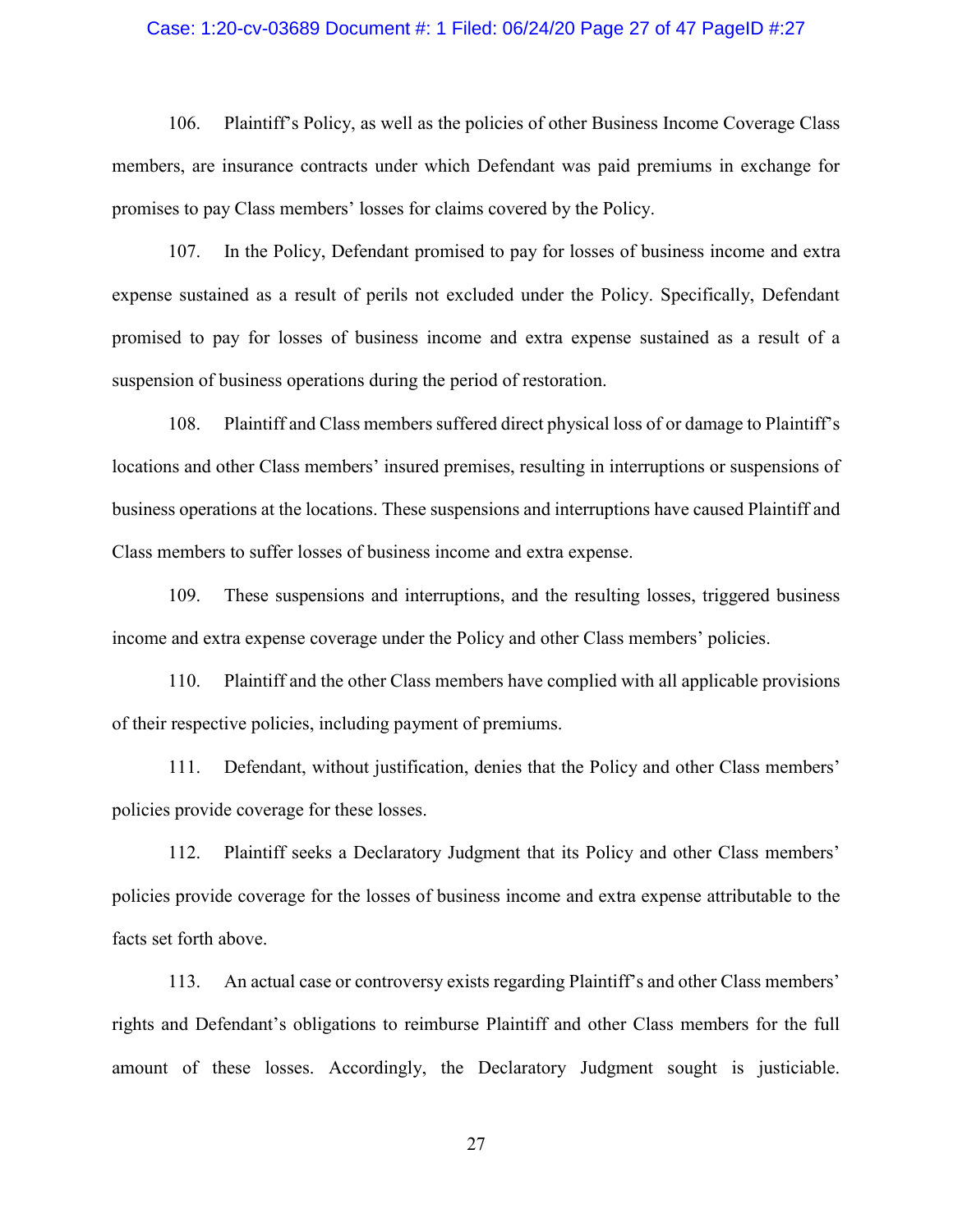#### Case: 1:20-cv-03689 Document #: 1 Filed: 06/24/20 Page 28 of 47 PageID #:28

WHEREFORE, Plaintiff requests that this Court enter a Declaratory Judgment declaring that the Policy and other Class members' policies provide coverage for Class members' losses of business income.

### **COUNT II: BREACH OF CONTRACT (On behalf of the Business Income Coverage Class)**

114. Plaintiff incorporates by reference and re-alleges each and every allegation contained above, as though fully set forth herein.

115. Plaintiff brings this Count both individually and on behalf of the other members of the Business Income Coverage Class.

116. Plaintiff's Policy, as well as the policies of other Business Income Coverage Class members, are insurance contracts under which Defendant was paid premiums in exchange for promises to pay Class members' losses for claims covered by the Policy.

117. In the Policy, Defendant promised to pay for losses of business income and extra expense incurred as a result of perils not excluded under the Policy. Specifically, Defendant promised to pay for losses of business income and extra expense sustained as a result of a suspension of business operations during the period of restoration.

118. Plaintiff and Class members have suffered a direct physical loss of or damage to Plaintiff's locations and other Class members' insured premises as a result of interruptions or suspensions of business operations at these premises. These interruptions and suspensions have caused Class members to suffer losses of business income and extra expense.

119. These losses triggered business income and extra expense coverage under both the Policy and other Class members' policies.

120. Plaintiff and the other Class members have complied with all applicable provisions of their respective policies, including payment of premiums.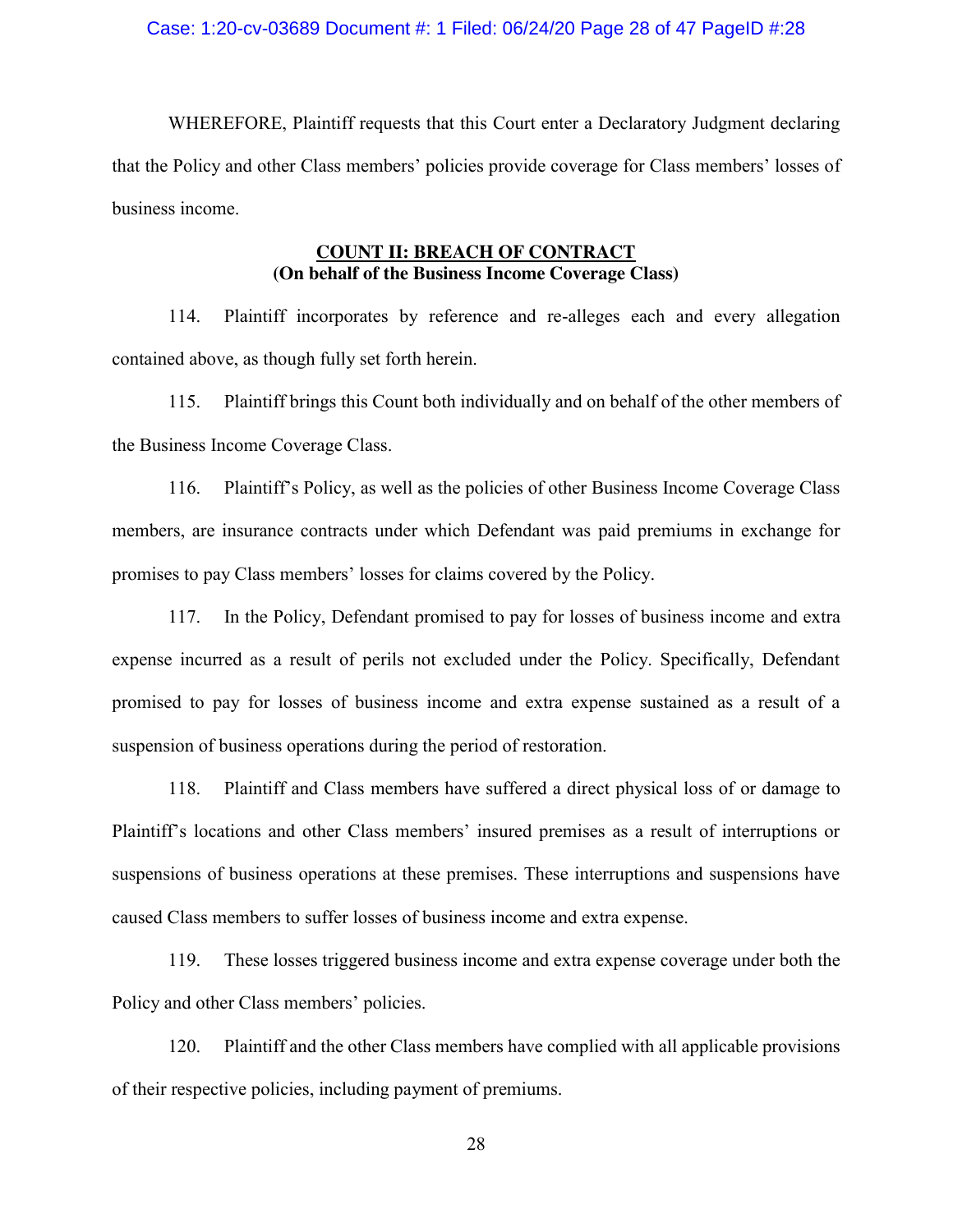#### Case: 1:20-cv-03689 Document #: 1 Filed: 06/24/20 Page 29 of 47 PageID #:29

121. Defendant has denied coverage and refused performance under the Policy and other Class members' policies by denying coverage for these losses and expenses. Accordingly, Defendant is in breach of the Policy and other Class members' policies.

122. As a result of Defendant's breaches of the Policy and other Class members' policies, Plaintiff and other Class members have suffered actual and substantial damages for which Defendant is liable.

WHEREFORE, Plaintiff, both individually and on behalf of other Class members, seeks compensatory damages resulting from Defendant's breaches of the Policy and other Class Members' policies and seek all other relief deemed appropriate by this Court.

### **COUNT III: BAD FAITH BREACH OF CONTRACT AND THE DUTY OF GOOD FAITH AND FAIR DEALING (On behalf of the Business Income Coverage Class)**

123. Plaintiff incorporates by reference and re-alleges each and every allegation contained above, as though fully set forth herein.

124. Plaintiff brings this Count both individually and on behalf of the other members of the Business Income Coverage Class.

125. Plaintiff's Policy, as well as the policies of other Business Income Coverage Class members, are insurance contracts under which Defendant was paid premiums in exchange for promises to pay Class members' losses for claims covered by the Policy.

126. In the Policy, Defendant promised to pay for losses of business income and extra expense incurred as a result of perils not excluded under the Policy. Specifically, Defendant promised to pay for losses of business income and extra expense sustained as a result of a suspension of business operations during the period of restoration.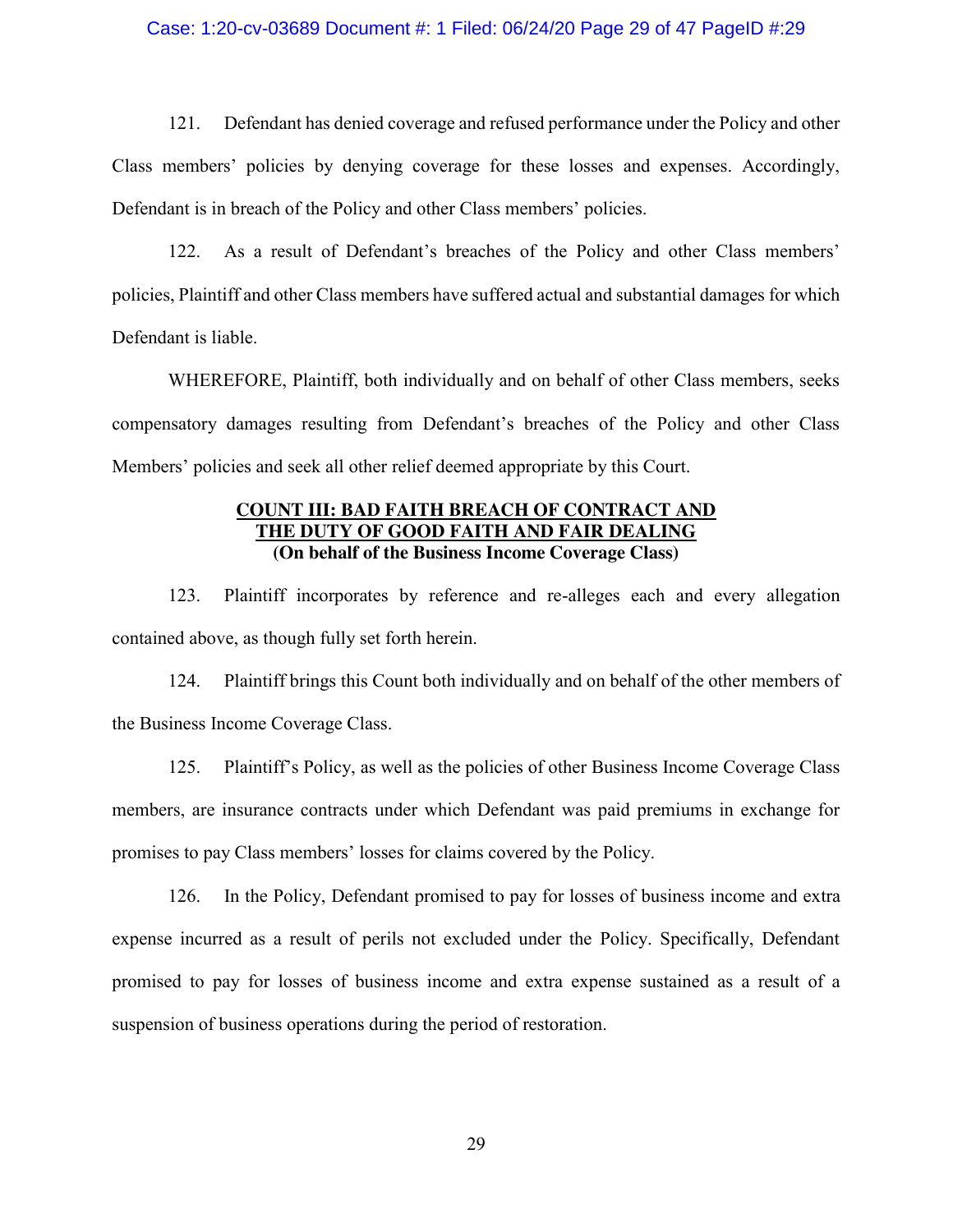#### Case: 1:20-cv-03689 Document #: 1 Filed: 06/24/20 Page 30 of 47 PageID #:30

127. Plaintiff and Class members suffered an actual loss of business income and extra expense due to the necessary suspension of Plaintiff's commercial gyms and other Class members' business operations at insured premises and said suspension(s) were caused by direct physical loss of and damage to Plaintiff's commercial gyms and other Class members' insured premises caused by or resulting from Covered Causes of Loss under the Policy and other Class members' policies. These actual losses, therefore, triggered Business Income and Extra Expense coverage under both the Policy and other Class members' policies.

128. These Covered Causes of Loss were direct, physical and foreseeable causes of loss under the Policy and other Class members' policies and they each caused, and/or resulted in, dangerous physical conditions at, and physical injuries to, the Plaintiff's commercial gyms, other Class members' insured premises and property immediately adjacent to each. The subject Covered Causes of Loss pose a serious risk to and endanger(ed) the public's health, safety and property and rendered the Plaintiff's commercial gyms and other Class members' insured premises unusable and/or uninhabitable; thus, mandating a suspension of business operations.

129. These losses and expenses are not excluded from coverage under the Policy. The Policy is an all-risk policy meaning Covered Causes of Loss are determined by exclusions and the subject Covered Causes of Loss were not excluded under the Policy.

130. Furthermore, these Covered Causes of Loss caused direct physical loss and damage to the Plaintiff's various business premises and the other Class Members' insured premises resulting in dangerous physical conditions, the nature of such loss and damage to property having been recognized by civil authorities in Orders addressing COVID-19.

131. Plaintiff and the other Class members have complied with all applicable provisions of their respective policies, including payment of premiums.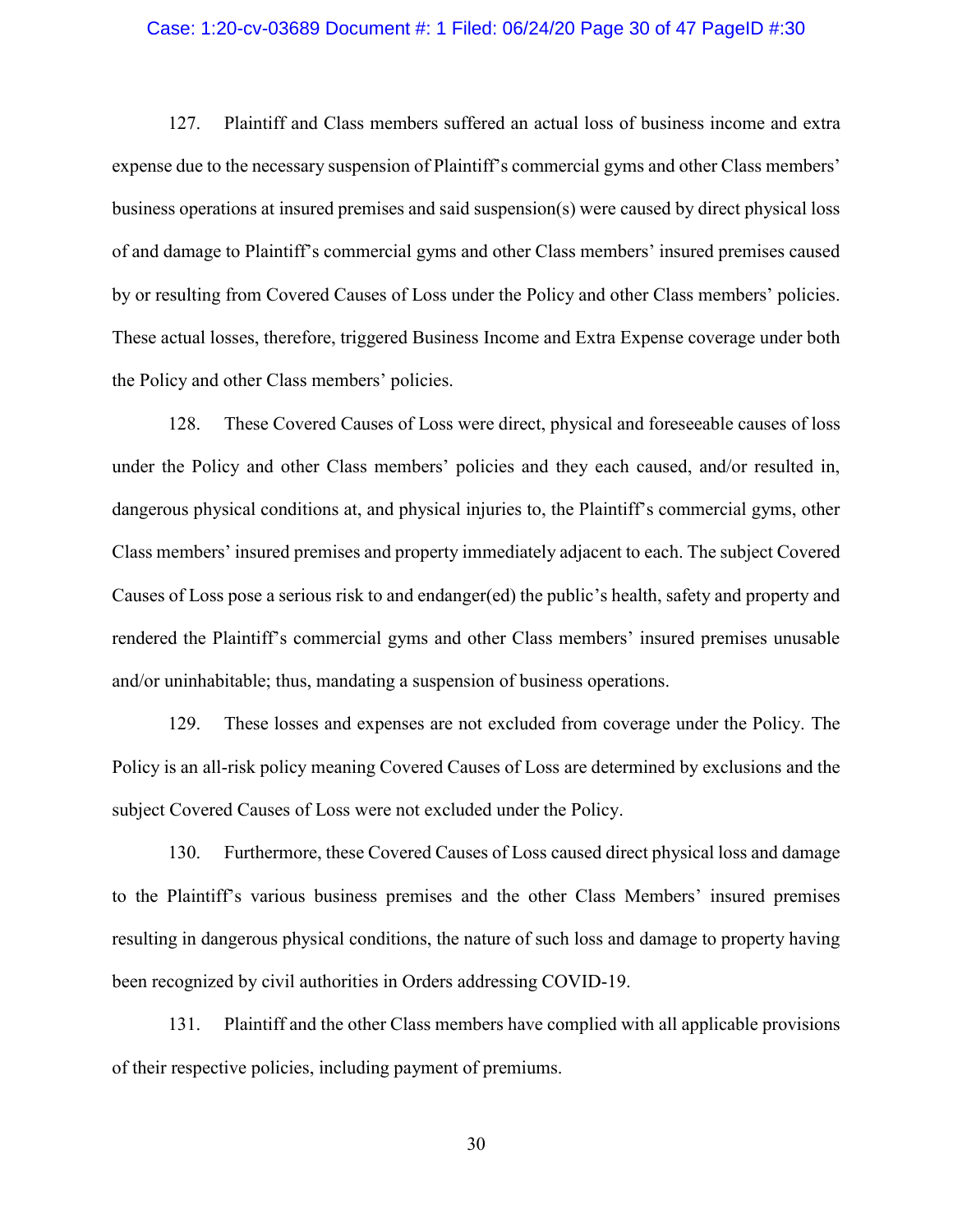#### Case: 1:20-cv-03689 Document #: 1 Filed: 06/24/20 Page 31 of 47 PageID #:31

132. The actions of the Defendant give rise to a cause of action for bad faith breach of contract and the duty of good faith and fair dealing as Plaintiff and other Class members were covered under Plaintiff's Policy, as well as the policies of other Business Income Coverage Class members, and the Defendant has breached the terms of said policies by denying business income and extra expense coverage to the Plaintiff and other Class members. Defendant's actions in breaching the terms of the Plaintiff's Policy and the other Class Members' policies, in bad faith, have proximately caused damages to Plaintiff and other Class members and the damages were reasonably foreseeable to the Defendant.

133. It appears that the Defendant's conduct was performed because it placed its own financial interests before the Plaintiff's and other Class Members' financial interests.

134. Further, the actions of the Defendant in denying business income and extra expense coverage to the Plaintiff and other Class Members was done so without any legitimate basis or arguable reason and constitute intentional and/or malicious conduct or gross negligence and reckless disregard.

135. Implied in the Plaintiff's Policy and the other Class Members' policies is a duty of good faith and fair dealing with respect to conduct encompassed by contractual relations. Defendant's conduct as previously mentioned breached the duty of good faith and fair dealing, which further gives rise to the tort of bad faith for the breach of contract.

136. Defendant, at all times relevant hereto, owed Plaintiff and other Class Members a duty to exercise good faith and an obligation to deal fairly with them; however, the denial of business income and extra expense coverage by Defendant constituted a bad faith breach of contract and was made with only the Defendant's best interests in mind and in total disregard of the contractual rights of Plaintiff and other Class Members.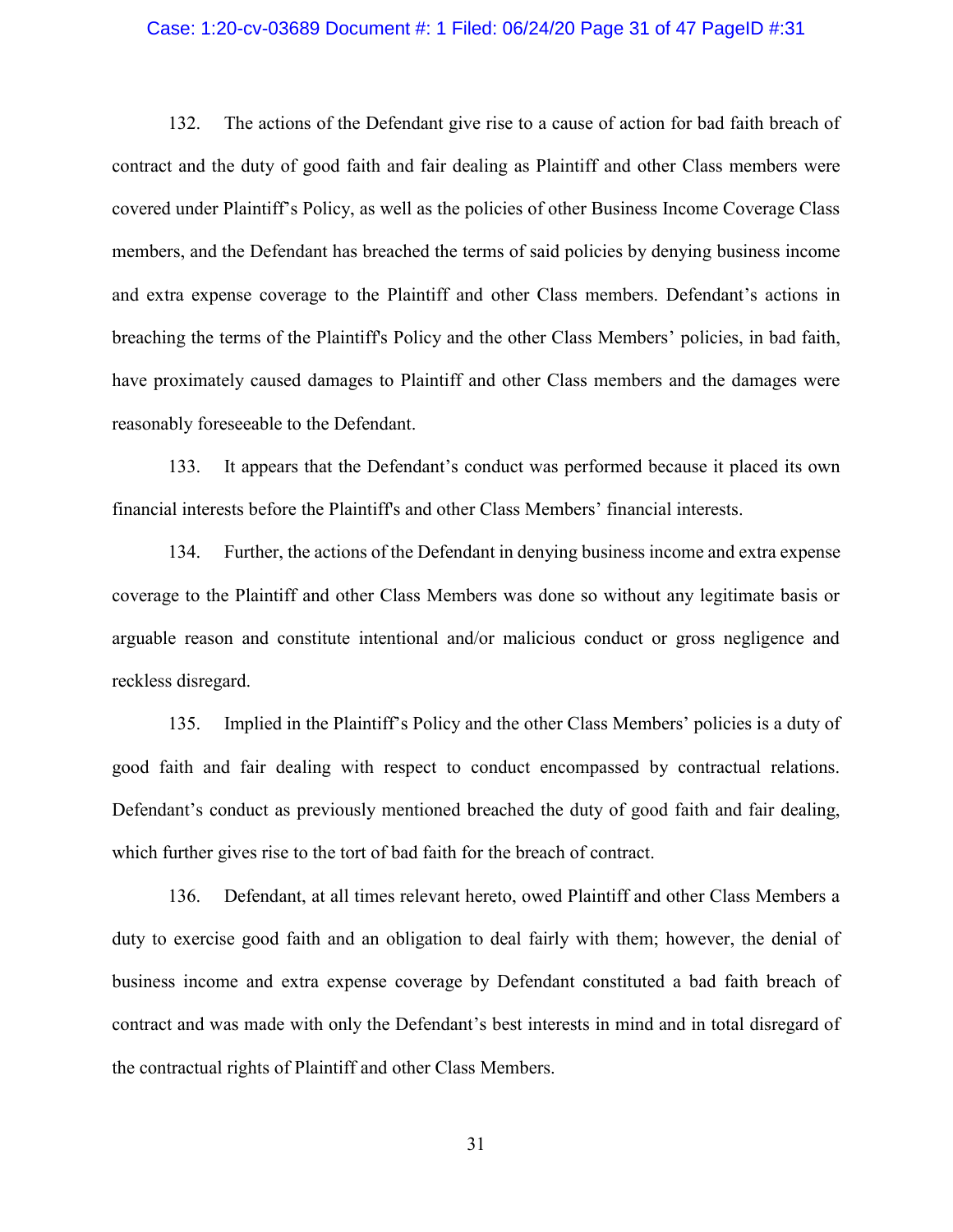#### Case: 1:20-cv-03689 Document #: 1 Filed: 06/24/20 Page 32 of 47 PageID #:32

137. Defendant's bad faith material breach(es) of the Plaintiff's Policy, as well as other Class members' policies, has resulted in actual and substantial damages to the Plaintiff and Business Income Coverage Class members, depriving all of the benefit of their bargain, and represents, in addition to warranting contractual damages, incidental damages and consequential damages, an independent tort entitling Plaintiff and other Class Members to punitive damages in an amount which will punish the Defendant for its intentional, grossly negligent and/or reckless conduct as well as to deter Defendant and others from similar misconduct in the future.

WHEREFORE, Plaintiff, both individually and on behalf of other Class members, seeks compensatory damages, contractual damages, incidental damages, consequential damages, and punitive damages, resulting from Defendant's bad faith breach(es) of the Policy and other Class Members' policies and seek all other relief deemed appropriate by this Court.

### **COUNT IV: DECLARATORY JUDGMENT (On behalf of the Extended Business Income Coverage Class)**

138. Plaintiff incorporates by reference and re-alleges each and every allegation contained above, as though fully set forth herein.

139. Plaintiff brings this Count both individually and on behalf of the other members of the Extra Expense Coverage Class.

140. Under 28 U.S.C. §§ 2201 and 2202, this Court has jurisdiction to declare the rights and other legal relations of the parties in dispute.

141. Plaintiff's Policy, as well as the policies of other Extended Business Income Coverage Class members, are insurance contracts under which Defendant was paid premiums in exchange for promises to pay Class members' losses for claims covered by the Policy.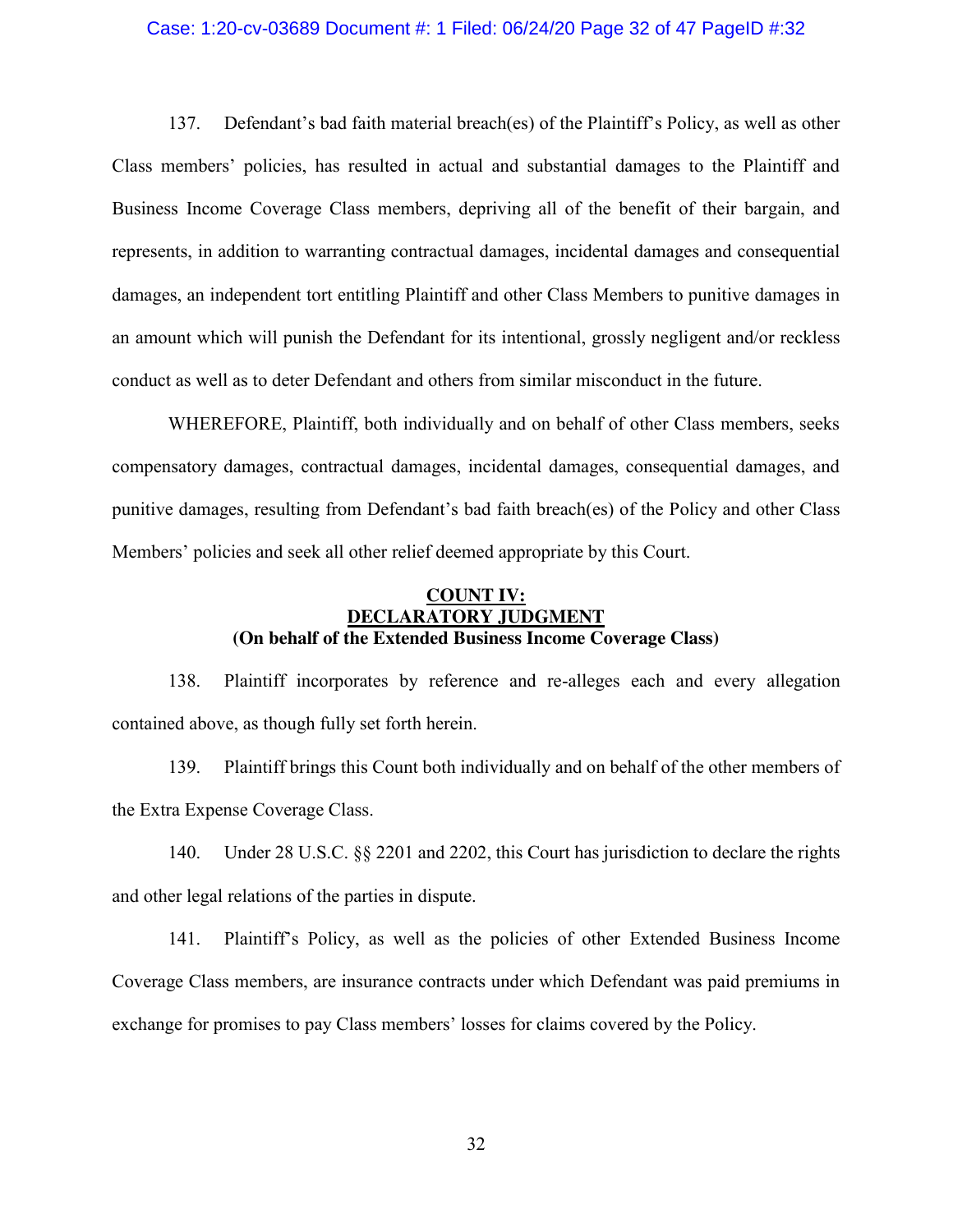#### Case: 1:20-cv-03689 Document #: 1 Filed: 06/24/20 Page 33 of 47 PageID #:33

142. Specifically, Defendant promised to pay for extended business income for losses incurred by Plaintiff and other Class members during the period of restoration that the insureds would not have incurred if there had been no loss or damage to the insured premises. Extended business income included income to avoid or minimize the suspension of business, continue operations, and to repair or replace property.

143. Plaintiff and Class members suffered direct physical loss of or damage to Plaintiff's locations and other Class members' insured premises, resulting in suspensions or interruptions of business operations at these premises. As a result, Plaintiff and other Class members have incurred losses, as defined in the Policy and other Class members' policies.

144. These losses triggered Extended Business Income coverage under the Policy and other Class members' policies.

145. Plaintiff and the other Class members have complied with all applicable provisions of their respective policies, including payment of premiums.

146. Defendant, without justification, denies that the Policy and other Class members' policies provide coverage for this Extended Business Income.

147. Plaintiff, both individually and on behalf of the other members of the Extended Business Income Coverage Class, seeks a Declaratory Judgment that its Policy, and those of other members of the Extended Business Income Coverage Class, provides coverage for extended business income.

148. An actual case or controversy exists regarding Class members' rights and Defendant's obligations under Class members' policies to reimburse Class members for extended business income. Accordingly, the Declaratory Judgment sought is justiciable.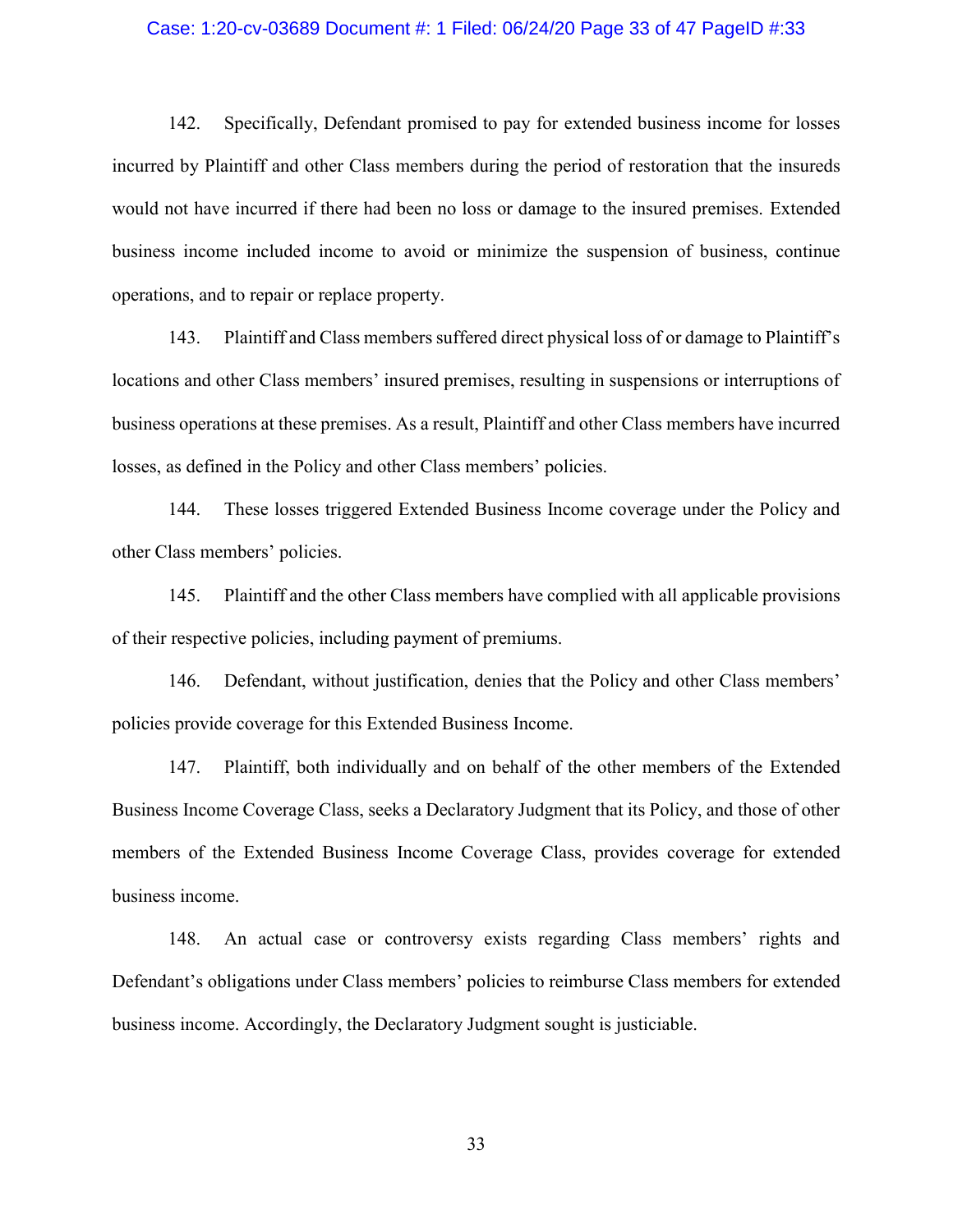#### Case: 1:20-cv-03689 Document #: 1 Filed: 06/24/20 Page 34 of 47 PageID #:34

WHEREFORE, Plaintiff requests that this Court enter a Declaratory Judgment declaring that the Policy and other Class members' policies provide coverage for Class members' extended business income

## **COUNT V: BREACH OF CONTRACT (On behalf of the Extended Business Income Coverage Class)**

149. Plaintiff incorporates by reference and re-alleges each and every allegation contained above, as though fully set forth herein.

150. Plaintiff brings this Count individually and on behalf of the other members of the Extended Business Income Coverage Class.

151. Plaintiff's Policy, as well as the policies of other Extended Business Income Coverage Class members, are insurance contracts under which Defendant was paid premiums in exchange for promises to pay Class members' losses for claims covered by the Policy.

152. Specifically, Defendant promised to pay for extended business income for losses incurred by Plaintiff and other Class members during the period of restoration that the insureds would not have incurred if there had been no loss or damage to the insured premises. Extended business income losses included income to avoid or minimize the suspension of business, continue operations, and to repair or replace property.

153. Plaintiff and Class members suffered direct physical loss of or damage to the Plaintiff's locations and other Class members' insured premises, resulting in suspensions and interruptions of business operations at these premises. These suspensions and interruptions have caused Class members to incur Extra Expenses.

154. These expenses triggered extended business income coverage under the Policy and other Class members' policies.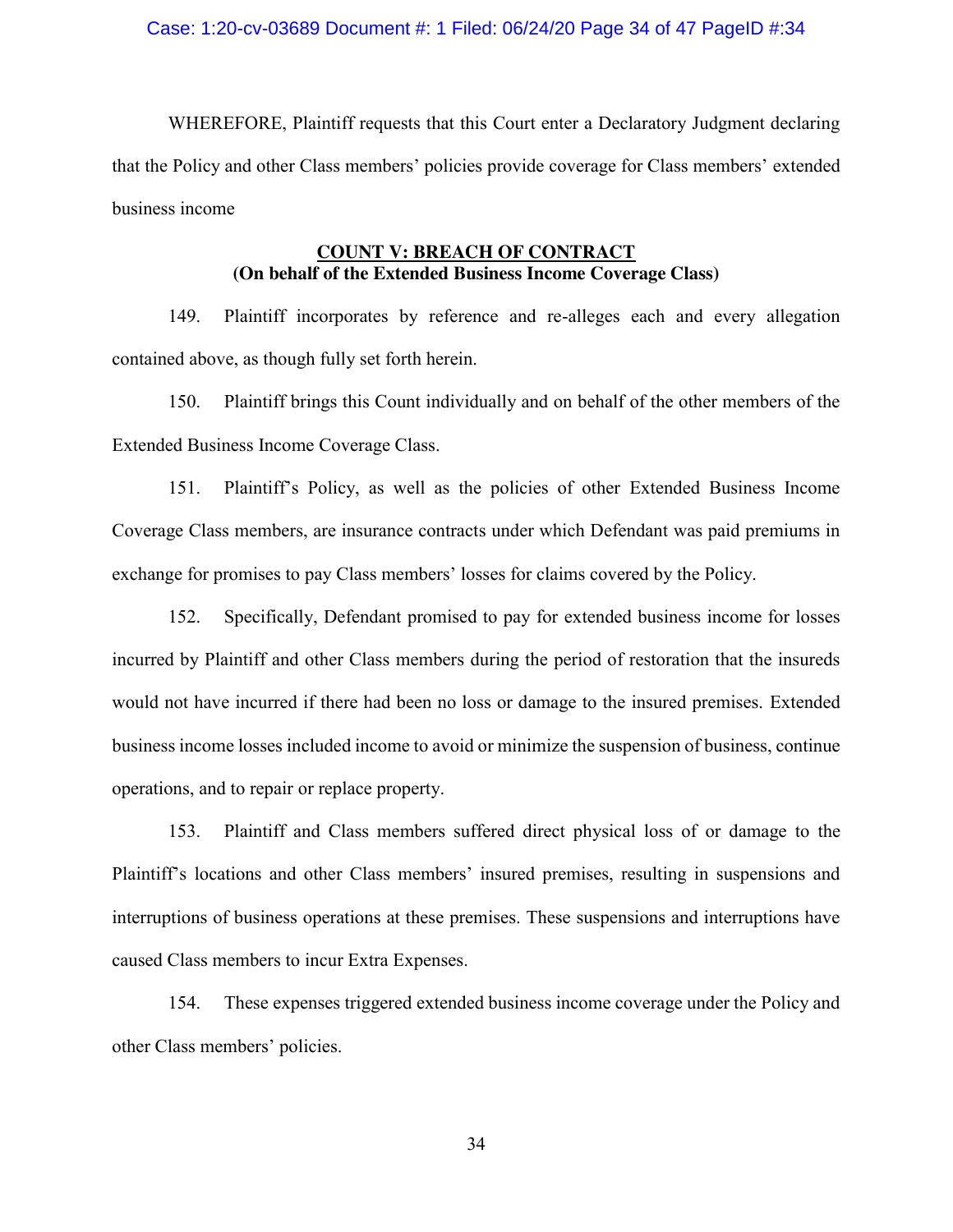#### Case: 1:20-cv-03689 Document #: 1 Filed: 06/24/20 Page 35 of 47 PageID #:35

155. Plaintiff and the other Class members have complied with all applicable provisions of the Policy, including payment of premiums.

156. Defendant has denied coverage and refused performance extended business income. Accordingly, Defendant is in breach of the Policy and other Class members' policies.

157. As a result of Defendant's breaches of the Policy and other Class members' policies, Plaintiff and other Class members have suffered actual and substantial damages for which Defendant is liable.

WHEREFORE, Plaintiff, individually and on behalf of other Class members, seeks compensatory damages resulting from Defendant's breaches of the Policy and other Class Members' policies and seek all other relief deemed appropriate by this Court.

### **COUNT VI: BAD FAITH BREACH OF CONTRACT AND E DUTY OF GOOD FAITH AND FAIR DEALING (On behalf of the Extended Business Income Coverage Class)**

158. Plaintiff incorporates by reference and re-alleges each and every allegation contained above, as though fully set forth herein.

159. Plaintiff brings this Count both individually and on behalf of the other members of the Extra Expense Coverage Class.

160. Plaintiff's Policy, as well as the policies of other Extended Business Income Coverage Class members, are insurance contracts under which Defendant was paid premiums in exchange for promises to pay Class members' losses for claims covered by the Policy.

161. In the Policy, Defendant promised to pay extended business income for losses, under the Health Clubs Commercial Property Elite Enhancement provision of the Plaintiff's Policy and other Class Members' policies, incurred as a result of perils not excluded under the Policy.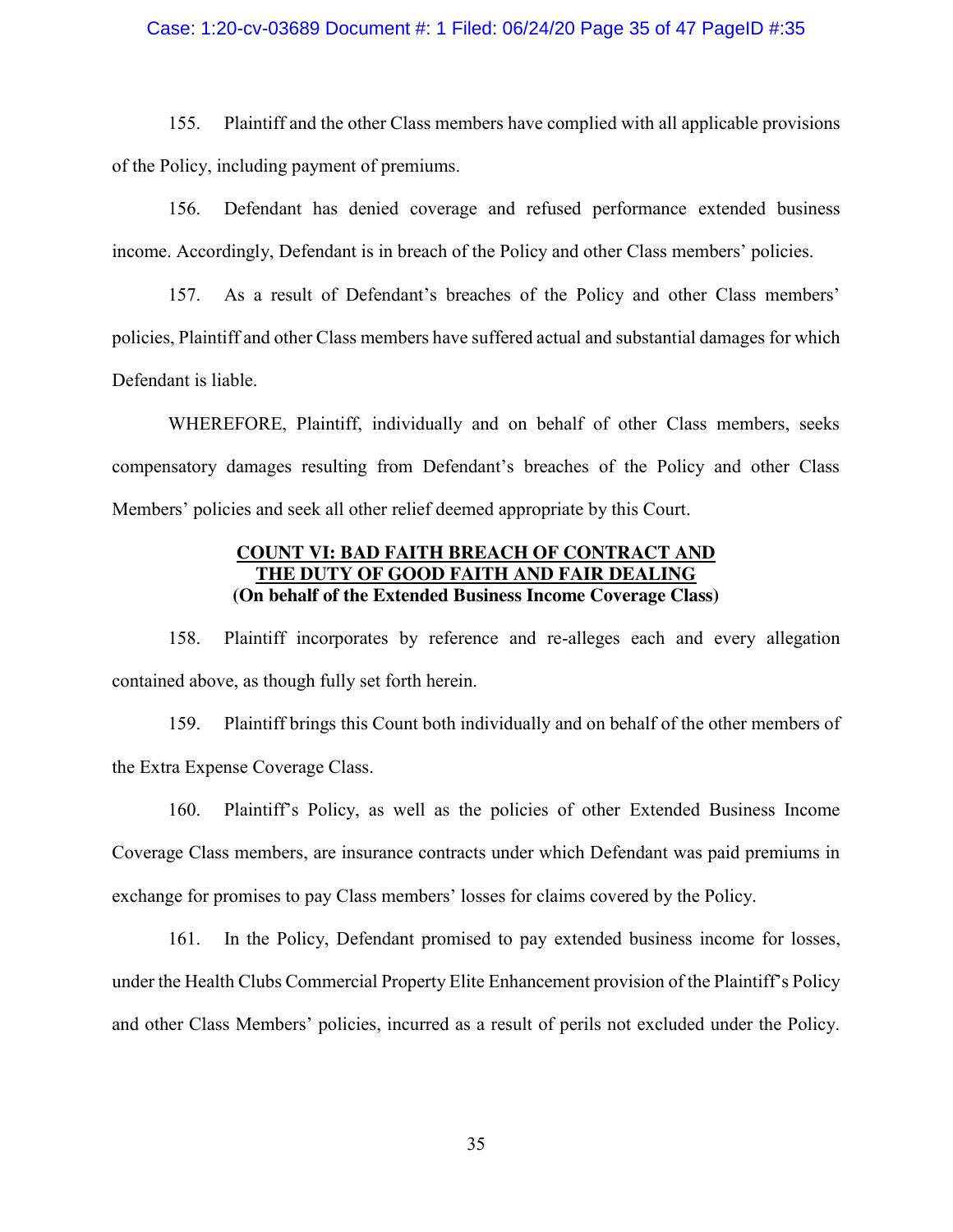#### Case: 1:20-cv-03689 Document #: 1 Filed: 06/24/20 Page 36 of 47 PageID #:36

Specifically, Defendant promised to pay for losses of Extended Business Income sustained as a result of a suspension of business operations during the period of restoration.

162. Plaintiff and Class members suffered an actual loss of business income due to the necessary Suspension of Plaintiff's commercial gyms and other Class members' business operations at insured premises and said suspension(s) were caused by direct physical loss of and damage to Plaintiff's commercial gyms and other Class members' insured premises caused by or resulting from Covered Causes of Loss under the Policy and other Class members' policies. These actual losses, therefore, triggered Health Clubs Commercial Property Elite Enhancement Extended Business Income coverage under both the Policy and other Class members' policies.

163. These Covered Causes of Loss were direct, physical and foreseeable causes of loss under the Policy and other Class members' policies and they each caused, and/or resulted in, dangerous physical conditions at, and physical injuries to, the Plaintiff's commercial gyms, other Class members' insured premises and property immediately adjacent to each. The subject Covered Causes of Loss pose a serious risk to and endanger(ed) the public's health, safety and property and rendered the Plaintiff's commercial gyms and other Class members' insured premises unusable and/or uninhabitable; thus, mandating a suspension of business operations.

164. These losses and expenses are not excluded from coverage under the Policy. The Policy is an all-risk policy meaning Covered Causes of Loss are determined by exclusions and the subject Covered Causes of Loss were not excluded under the Policy.

165. Furthermore, these Covered Causes of Loss caused direct physical loss and damage to the Plaintiff's various business premises and the other Class Members' insured premises resulting in dangerous physical conditions, the nature of such loss and damage to property having been recognized by civil authorities in Orders addressing COVID-19.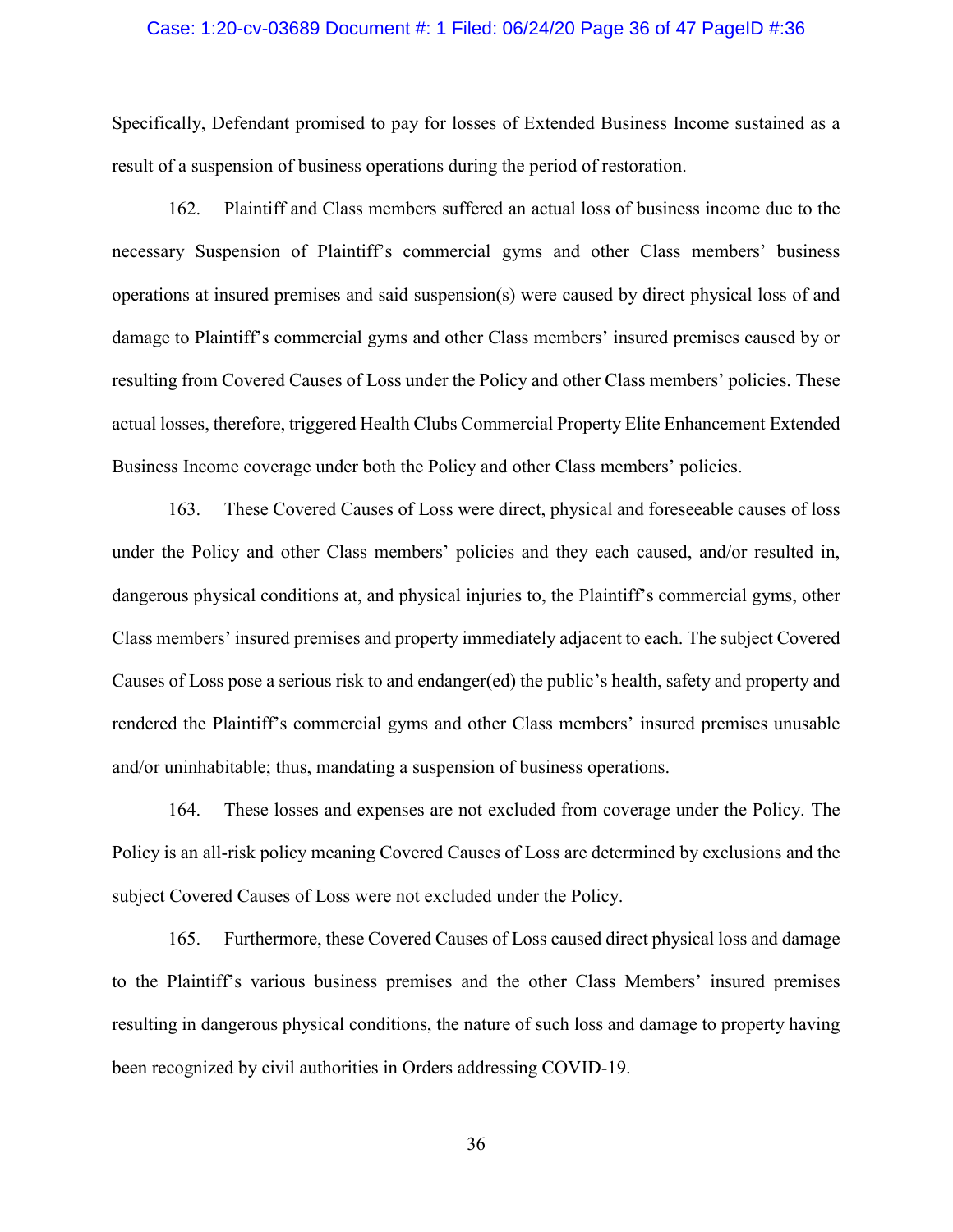#### Case: 1:20-cv-03689 Document #: 1 Filed: 06/24/20 Page 37 of 47 PageID #:37

166. Plaintiff and the other Class members have complied with all applicable provisions of their respective policies, including payment of premiums.

167. The actions of the Defendant give rise to a cause of action for bad faith breach of contract and the duty of good faith and fair dealing as Plaintiff and other Class members were covered under Plaintiff's Policy, as well as the policies of other Health Club Elite Enhancement Extended Business Income Coverage Class members, and the Defendant has breached the terms of said policies by denying extended business income coverage to the Plaintiff and other Class members. Defendant's actions in breaching the terms of the Plaintiff's Policy and the other Class Members' policies, in bad faith, have proximately caused damages to Plaintiff and other Class members and the damages were reasonably foreseeable to the Defendant.

168. It appears that the Defendant's conduct was performed because it placed its own financial interests before the Plaintiff's and other Class Members' financial interests.

169. Further, the actions of the Defendant in denying Health Clubs Commercial Property Elite Enhancement extended business income coverage to the Plaintiff and other Class Members was done so without any legitimate basis or arguable reason and constitute intentional and/or malicious conduct or gross negligence and reckless disregard.

170. Implied in the Plaintiff's Policy and the other Class Members' policies is a duty of good faith and fair dealing with respect to conduct encompassed by contractual relations. Defendant's conduct as previously mentioned breached the duty of good faith and fair dealing, which further gives rise to the tort of bad faith for the breach of contract.

171. Defendant, at all times relevant hereto, owed Plaintiff and other Class Members a duty to exercise good faith and an obligation to deal fairly with them; however, the denial of Health Clubs Commercial Property Elite Enhancement extended business income coverage by Defendant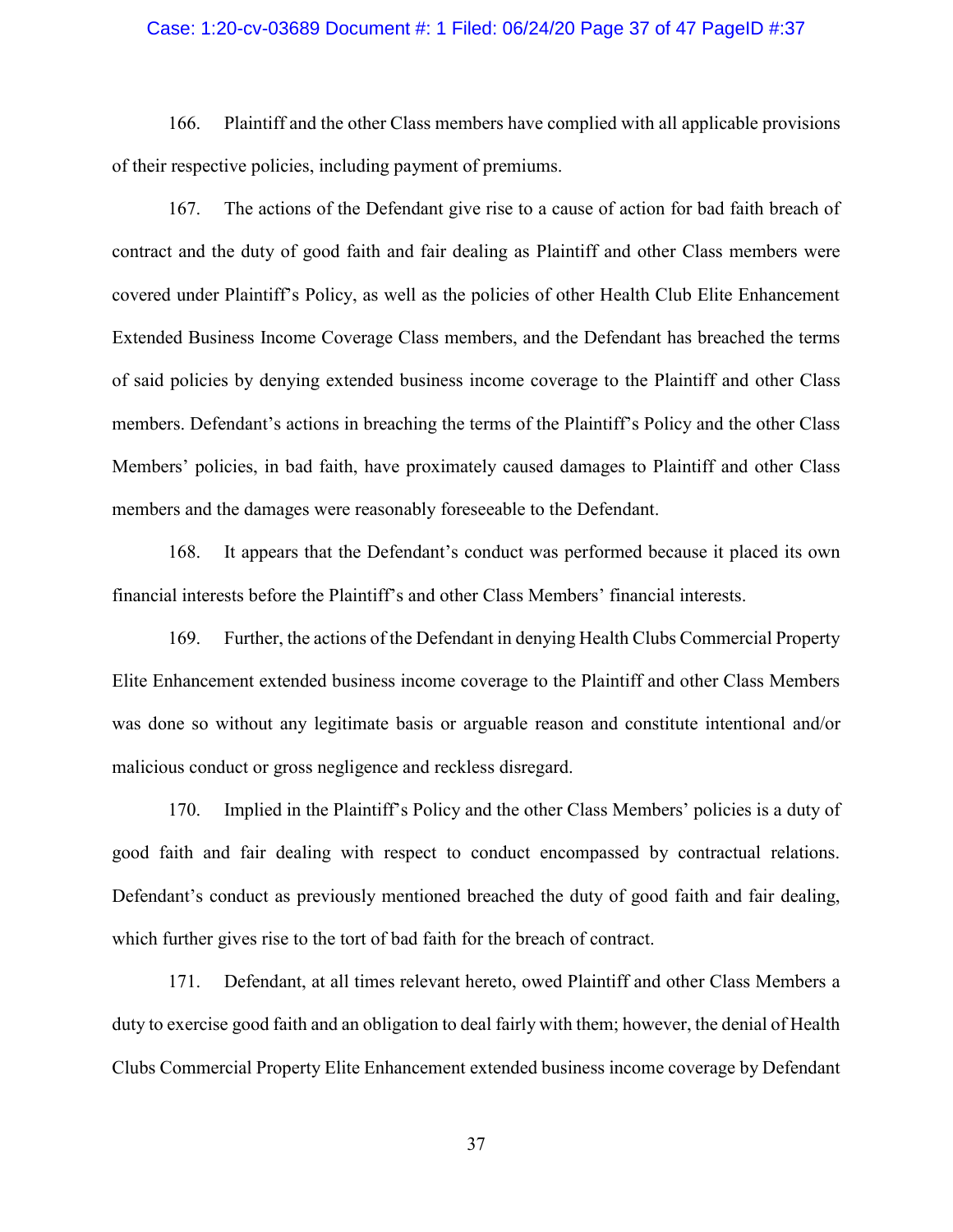#### Case: 1:20-cv-03689 Document #: 1 Filed: 06/24/20 Page 38 of 47 PageID #:38

constituted a bad faith breach of contract and was totally made with only the Defendant's best interests in mind and in total disregard of the contractual rights of Plaintiff and other Class Members.

172. Defendant's bad faith material breach(es) of the Plaintiff's Policy, as well as other Class members' policies, has resulted in actual and substantial damages to the Plaintiff and Extended Business Income Coverage Class members, depriving all of the benefit of their bargain, and represents, in addition to warranting contractual damages, incidental damages, and consequential damages, an independent tort entitling Plaintiff and other Class Members to punitive damages in an amount which will punish the Defendant for its intentional, grossly negligent, and/or reckless conduct as well as to deter Defendant and others from similar misconduct in the future.

WHEREFORE, Plaintiff, both individually and on behalf of other Class members, seeks compensatory damages, contractual damages, incidental damages, consequential damages, and punitive damages, resulting from Defendant's bad faith breach(es) of the Policy and other Class Members' policies and seek all other relief deemed appropriate by this Court.

### **COUNT VII: DECLARATORY JUDGMENT (On behalf of the Civil Authority Coverage Class)**

173. Plaintiff incorporates by reference and re-alleges each and every allegation contained above, as though fully set forth herein.

174. Plaintiff brings this Count both individually and on behalf of the other members of the Civil Authority Coverage Class. Under 28 U.S.C. §§ 2201 and 2202, this Court has jurisdiction to declare the rights and other legal relations of the parties in dispute.

175. Plaintiff's Policy, as well as the policies of other Civil Authority Coverage Class members, are insurance contracts under which Defendant was paid premiums in exchange for promises to pay Class members' losses for claims covered by the policies.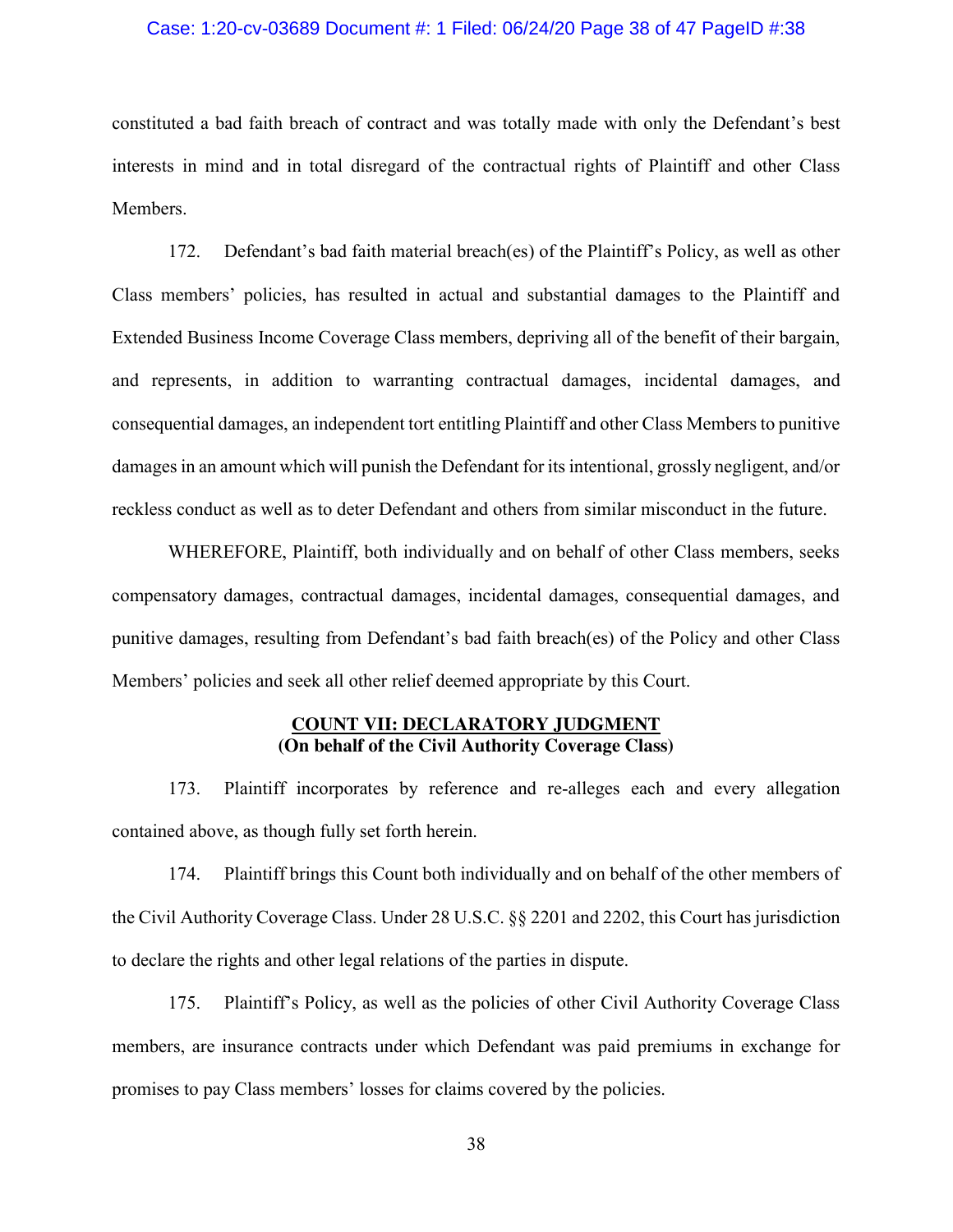#### Case: 1:20-cv-03689 Document #: 1 Filed: 06/24/20 Page 39 of 47 PageID #:39

176. In the Policy and other Class members' policies, Defendant promised to pay for losses of business income sustained and extra expenses incurred when, among other things, a covered cause of loss causes damage to property near the insured premises, the civil authority prohibits access to property near the insured premises, and the civil authority action is taken in response to dangerous physical conditions.

177. Plaintiff and other Class members have suffered losses and incurred expenses as a result of actions of civil authorities that prohibited access to insured premises under the Policy and Class members' policies.

178. These losses satisfied all requirements to trigger Civil Authority coverage under the Policy and other Class members' policies.

179. Plaintiff and the other Class members have complied with all applicable provisions of the Policy, including payment of premiums.

180. Defendant, without justification, denies that the Policy provides coverage for these losses.

181. Plaintiff seeks a Declaratory Judgment that its Policy and other Class members' policies provide coverage for the losses that Class members have sustained and extra expenses they have incurred caused by actions of civil authorities.

182. An actual case or controversy exists regarding Class members' rights and Defendant's obligations under Class members' policies to reimburse Class members for these losses and extra expenses. Accordingly, the Declaratory Judgment sought is justiciable.

WHEREFORE, Plaintiff, both individually and on behalf of other Class members, requests that this Court enter a Declaratory Judgment declaring that the Policy provides Civil Authority coverage for the losses and extra expenses incurred by Plaintiff and the other Class members.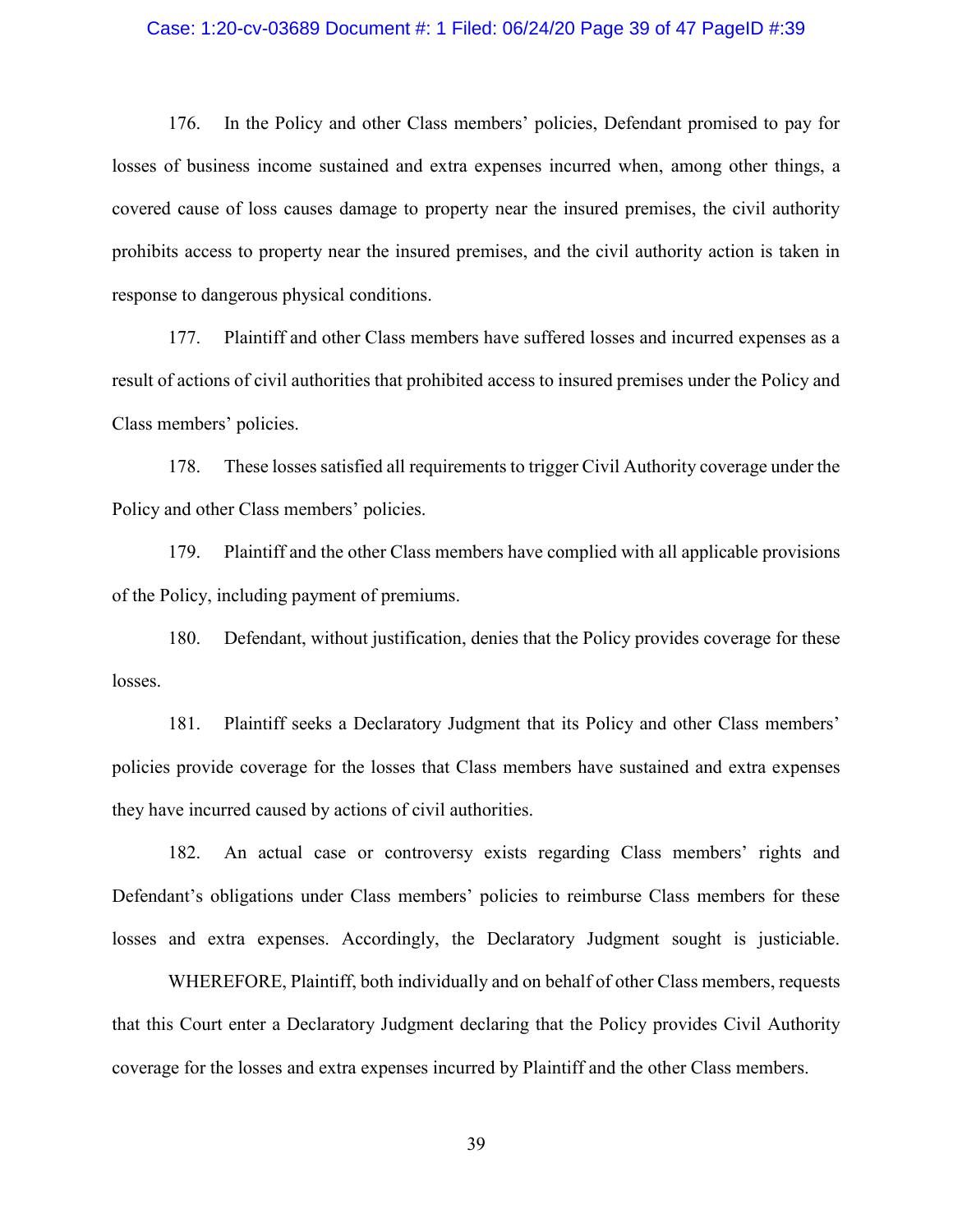### **COUNT VIII: BREACH OF CONTRACT (On behalf of the Civil Authority Coverage Class)**

183. Plaintiff incorporates by reference and re-alleges each and every allegation contained above, as though fully set forth herein.

184. Plaintiff brings this Count individually and on behalf of the other members of the Civil Authority Coverage Class.

185. Plaintiff's Policy, as well as the policies of other Civil Authority Coverage Class members, are insurance contracts under which Defendant was paid premiums in exchange for promises to pay Class members' losses and expenses covered by the Policy.

186. In the Policy and other Class members' policies, Defendant promised to pay for losses of business income sustained and extra expenses incurred when a covered cause of loss causes damage to property near the insured premises, the civil authority prohibits access to property near the insured premises, and the civil authority action is taken in response to dangerous physical conditions.

187. Plaintiff and other Class members have suffered losses and incurred expenses as a result of actions of civil authorities that prohibited access to insured premises under the Policy and Class members' policies.

188. These losses satisfied all requirements to trigger Civil Authority coverage under the Policy and other Class members' policies.

189. Plaintiff and the other Class members have complied with all applicable provisions of the Policy, including payment of premiums.

190. Defendant has refused performance under the Policy and other Class members' policies by denying coverage for these losses and expenses. Accordingly, Defendant is in breach of the Policy and other Class members' policies.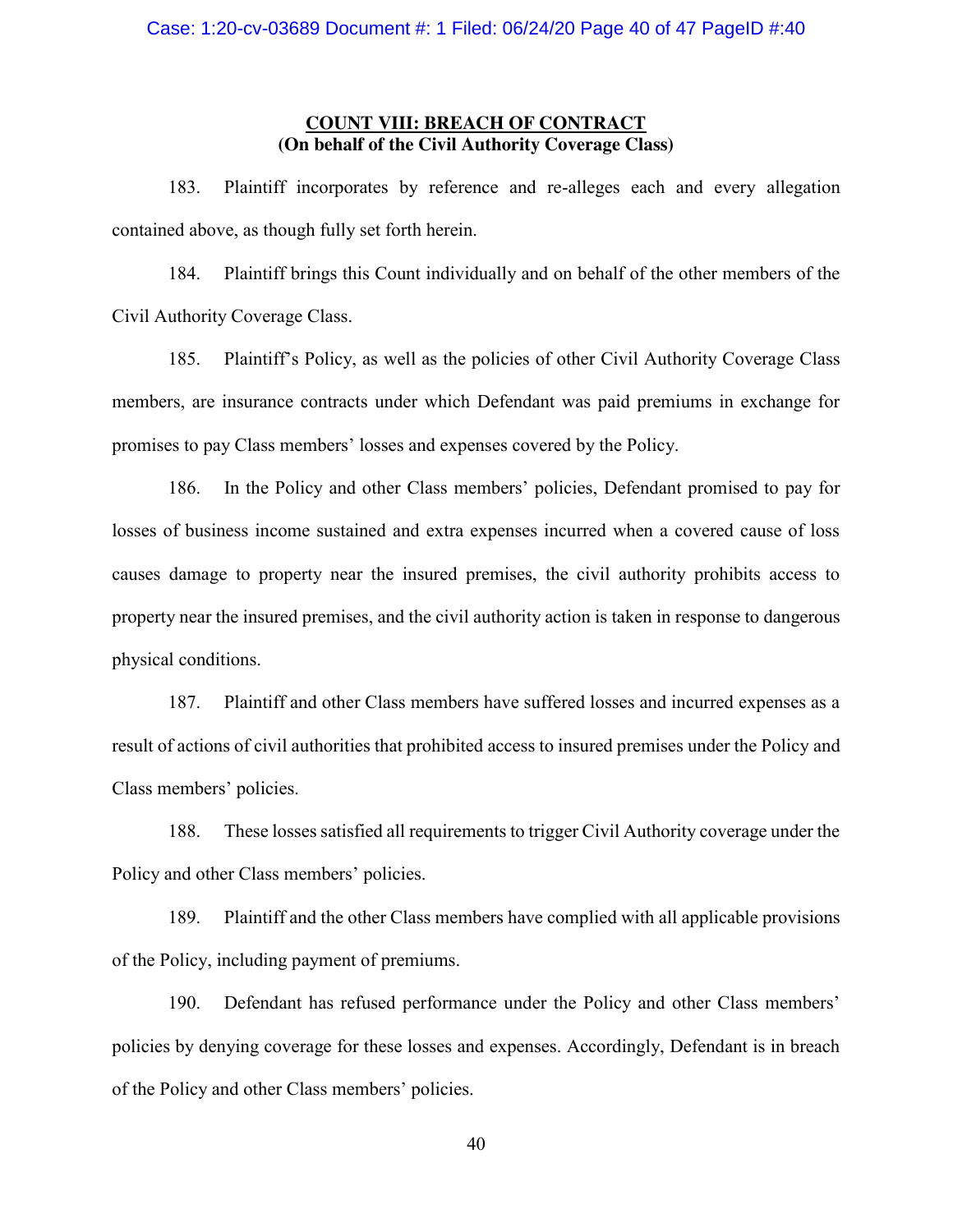#### Case: 1:20-cv-03689 Document #: 1 Filed: 06/24/20 Page 41 of 47 PageID #:41

191. As a result of Defendant's breaches of the Policy and other Class members' policies, Plaintiff and other Class members have suffered actual and substantial damages for which Defendant is liable.

WHEREFORE, Plaintiff seeks compensatory damages resulting from Defendant's breaches of the Policy and other Class members' policies, and seek all other relief deemed appropriate by this Court.

### **COUNT IX: BAD FAITH BREACH OF CONTRACT AND THE DUTY OF GOOD FAITH AND FAIR DEALING (On behalf of the Civil Authority Coverage Class)**

192. Plaintiff incorporates by reference and re-alleges each and every allegation contained above, as though fully set forth herein.

193. Plaintiff brings this Count individually and on behalf of the other members of the Civil Authority Coverage Class.

194. Plaintiff's Policy, as well as the policies of other Civil Authority Coverage Class members, are insurance contracts under which Defendant was paid premiums in exchange for promises to pay Class members' losses and expenses covered by the Policy.

195. In the Policy and other Class members' policies, Defendant promised to pay for actual loss of business income sustained and necessary extra expenses incurred when a Covered Cause of Loss caused damage to property within one (1) mile of Plaintiff's various business premises, and within one (1) mile of the other Class Members' insured premises, and as a result of damage to property dangerous physical conditions resulting from the Covered Cause of Loss existed in the immediate area prompting civil authorities to issue Orders prohibiting the public's access to the area immediately surrounding the damaged property, including the Plaintiff's business premises and other Class Members' insured premises.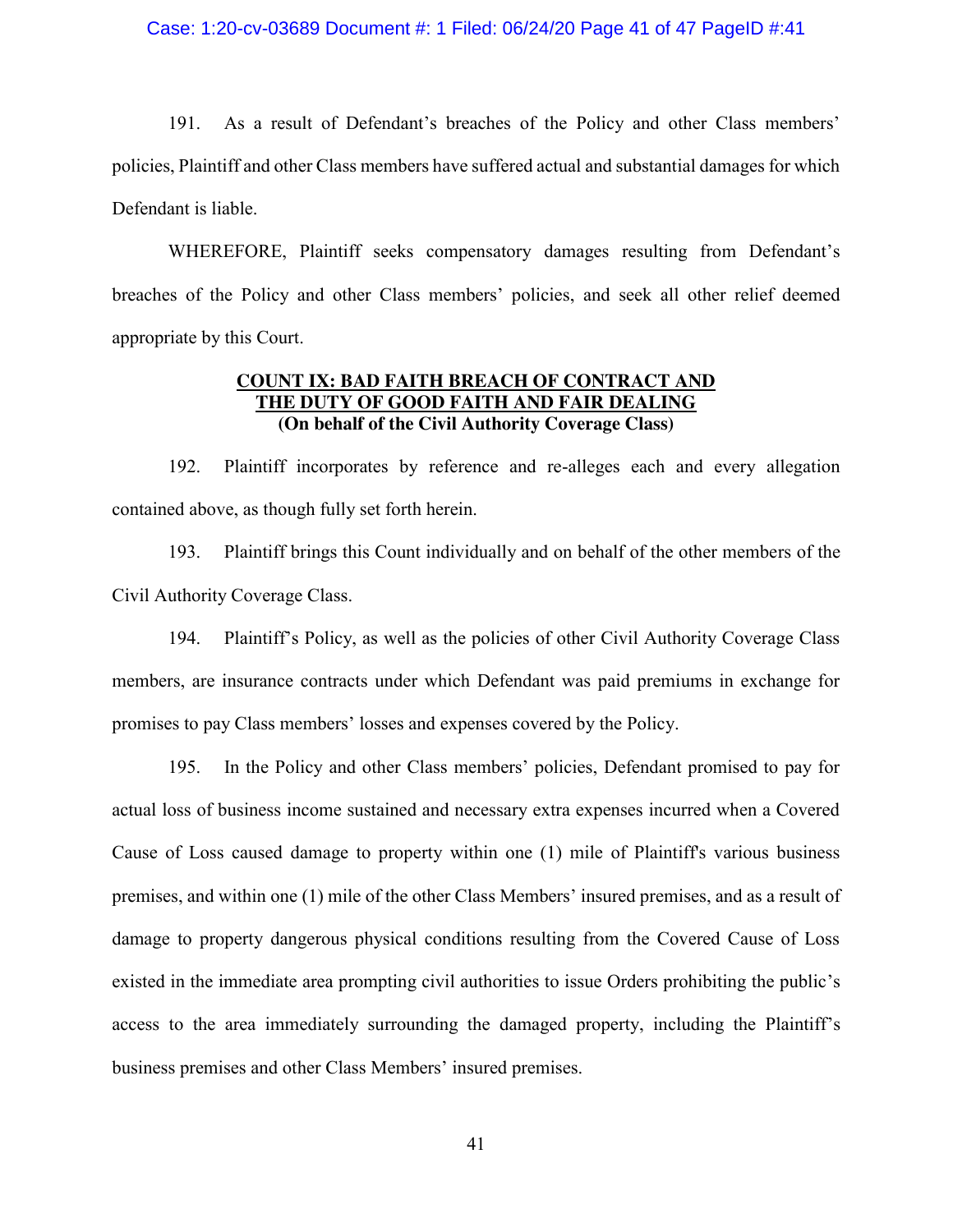#### Case: 1:20-cv-03689 Document #: 1 Filed: 06/24/20 Page 42 of 47 PageID #:42

196. These Covered Causes of Loss were direct, physical and foreseeable causes of loss under the Policy and other Class members' policies and they each caused, and/or resulted in, dangerous physical conditions at, and physical injuries to, the Plaintiff's commercial gyms, other Class members' insured premises and property immediately adjacent to each. The subject Covered Causes of Loss pose a serious risk to and endanger(ed) the public's health, safety and property and rendered the Plaintiff's commercial gyms, other Class members' insured premises and areas within one mile of the Plaintiff's business premises and other Class Members' insured premises, damaged, unusable and/or uninhabitable; thus, prompting the Orders of civil authorities prohibiting access to the same.

197. These losses and expenses are not excluded from coverage under the Policy. The Policy is an all-risk policy meaning Covered Causes of Loss are determined by exclusions and the subject Covered Causes of Loss were not excluded under the Policy.

198. Furthermore, these Covered Causes of Loss caused damage to property in the area within one (1) mile of Plaintiff's various business premises, and the other Class Members' insured premises, resulting in dangerous physical conditions prompting civil authorities, such as, for example, the City of Fulton, Mississippi, the City of West Point, Mississippi, the State of Mississippi and the State of Alabama, to issue Orders prohibiting the public's access to the area immediately surrounding the damaged property, including access to the Plaintiff's business premises and other Class Members' insured premises.

199. Accordingly, these losses satisfied all requirements to trigger Civil Authority coverage under the Policy and other Class members' policies.

200. Plaintiff and the other Class members have complied with all applicable provisions of the Policy, including payment of premiums.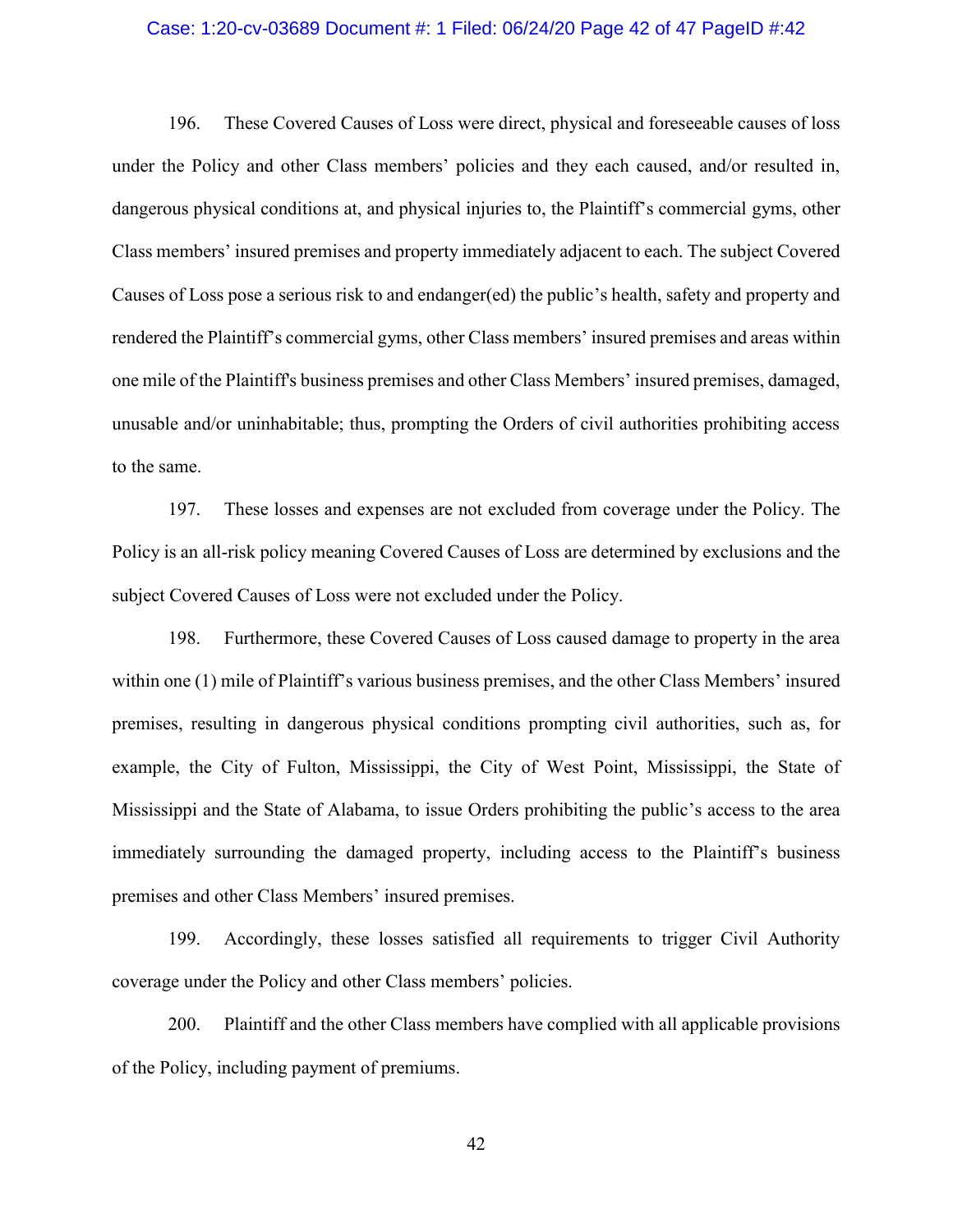#### Case: 1:20-cv-03689 Document #: 1 Filed: 06/24/20 Page 43 of 47 PageID #:43

201. The actions of the Defendant give rise to a cause of action for bad faith breach of contract and the duty of good faith and fair dealing as Plaintiff and other Class members were covered under Plaintiff's Policy, as well as the policies of other Civil Authority Coverage Class members, and the Defendant has breached the terms of said policies by denying Civil Authority coverage to the Plaintiff and other Class members. Defendant's actions in breaching the terms of the Plaintiff's Policy and the other Class Members' policies, in bad faith, have proximately caused damages to Plaintiff and other Class members and the damages were reasonably foreseeable to the Defendant.

202. It appears that the Defendant's conduct was performed because it placed its own financial interests before the Plaintiff's and other Class Members' financial interests.

203. Further, the actions of the Defendant in denying Civil Authority coverage to the Plaintiff and other Class Members was done so without any legitimate basis or arguable reason and constitute intentional and/or malicious conduct or gross negligence and reckless disregard.

204. Implied in the Plaintiff's Policy and the other Class Members' policies is a duty of good faith and fair dealing with respect to conduct encompassed by contractual relations. Defendant's conduct as previously mentioned breached the duty of good faith and fair dealing, which further gives rise to the tort of bad faith for the breach of contract.

205. Defendant, at all times relevant hereto, owed Plaintiff and other Class Members a duty to exercise good faith and an obligation to deal fairly with them; however, the denial of Civil Authority coverage by Defendant constituted a bad faith breach of contract and was totally made with only the Defendant's best interests in mind and in total disregard of the contractual rights of Plaintiff and other Class Members.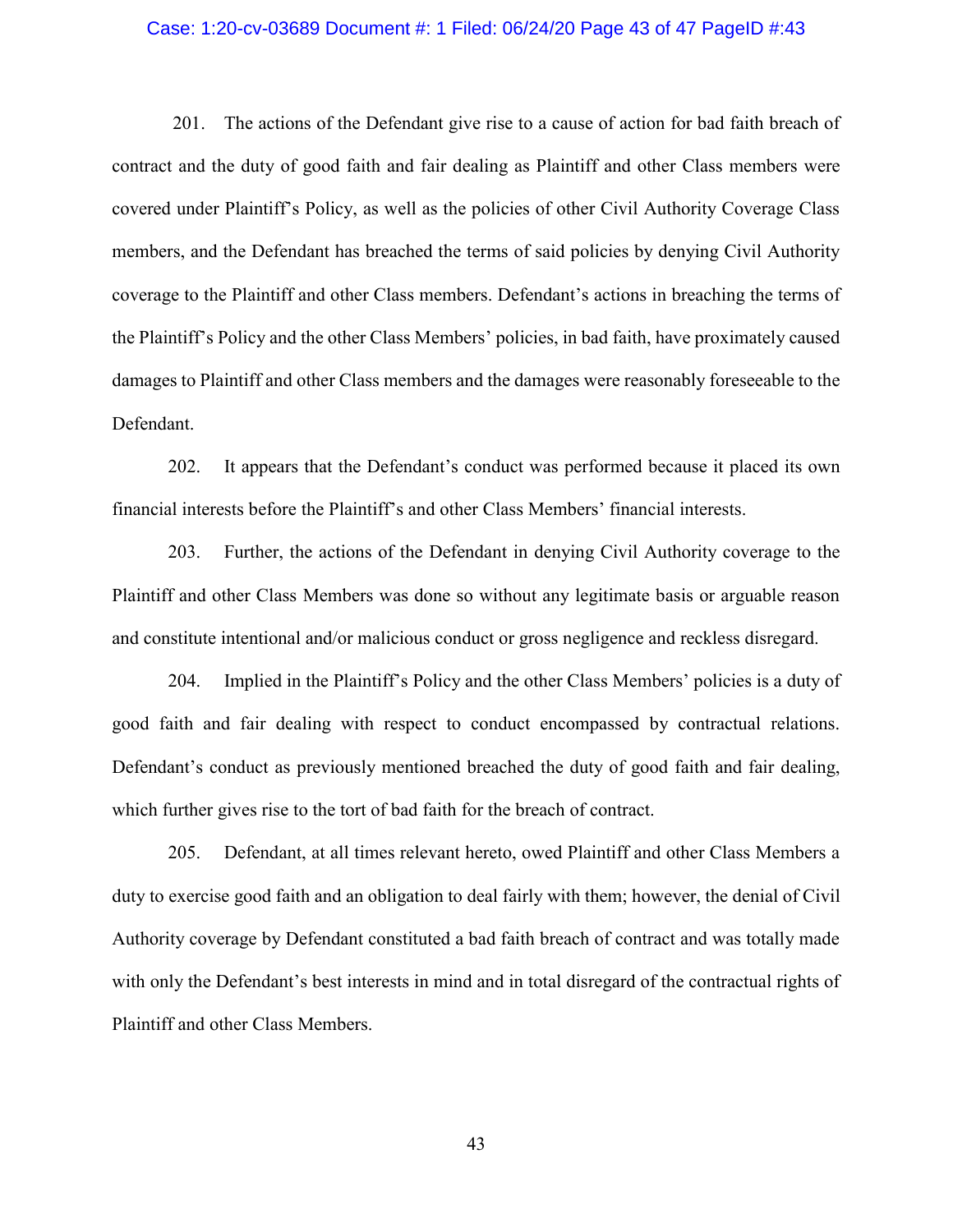#### Case: 1:20-cv-03689 Document #: 1 Filed: 06/24/20 Page 44 of 47 PageID #:44

206. Defendant's bad faith material breach(es) of the Plaintiff's Policy, as well as other Class members' policies, has resulted in actual and substantial damages to the Plaintiff and Civil Authority Coverage Class members, depriving all of the benefit of their bargain, and represents, in addition to warranting contractual damages, incidental damages, and consequential damages, an independent tort entitling Plaintiff and other Class Members to punitive damages in an amount which will punish the Defendant for its intentional, grossly negligent, and/or reckless conduct as well as to deter Defendant and others from similar misconduct in the future.

WHEREFORE, Plaintiff, both individually and on behalf of other Class members, seeks compensatory damages, contractual damages, incidental damages, consequential damages, and punitive damages, resulting from Defendant's bad faith breach(es) of the Policy and other Class Members' policies and seek all other relief deemed appropriate by this Court.

#### **PRAYER FOR RELIEF**

WHEREFORE, Plaintiff respectfully requests that the Court enter judgment in its favor and against Defendant, as follows:

- A. Entering an order certifying the proposed Classes, designating Plaintiff as Class representative for each of the Classes, and appointing Plaintiff's attorneys as Counsel for the Classes;
- B. Entering declaratory judgments on Counts I, IV, and VII in favor of Plaintiff and the members of the Business Income Coverage Class, Extended Business Income Coverage Class and Civil Authority Coverage Class as follows:
	- i. That all Business Income and Extra Expense, Civil Authority and Extended Business Income losses and expenses incurred and sustained based on the facts and circumstances set forth above are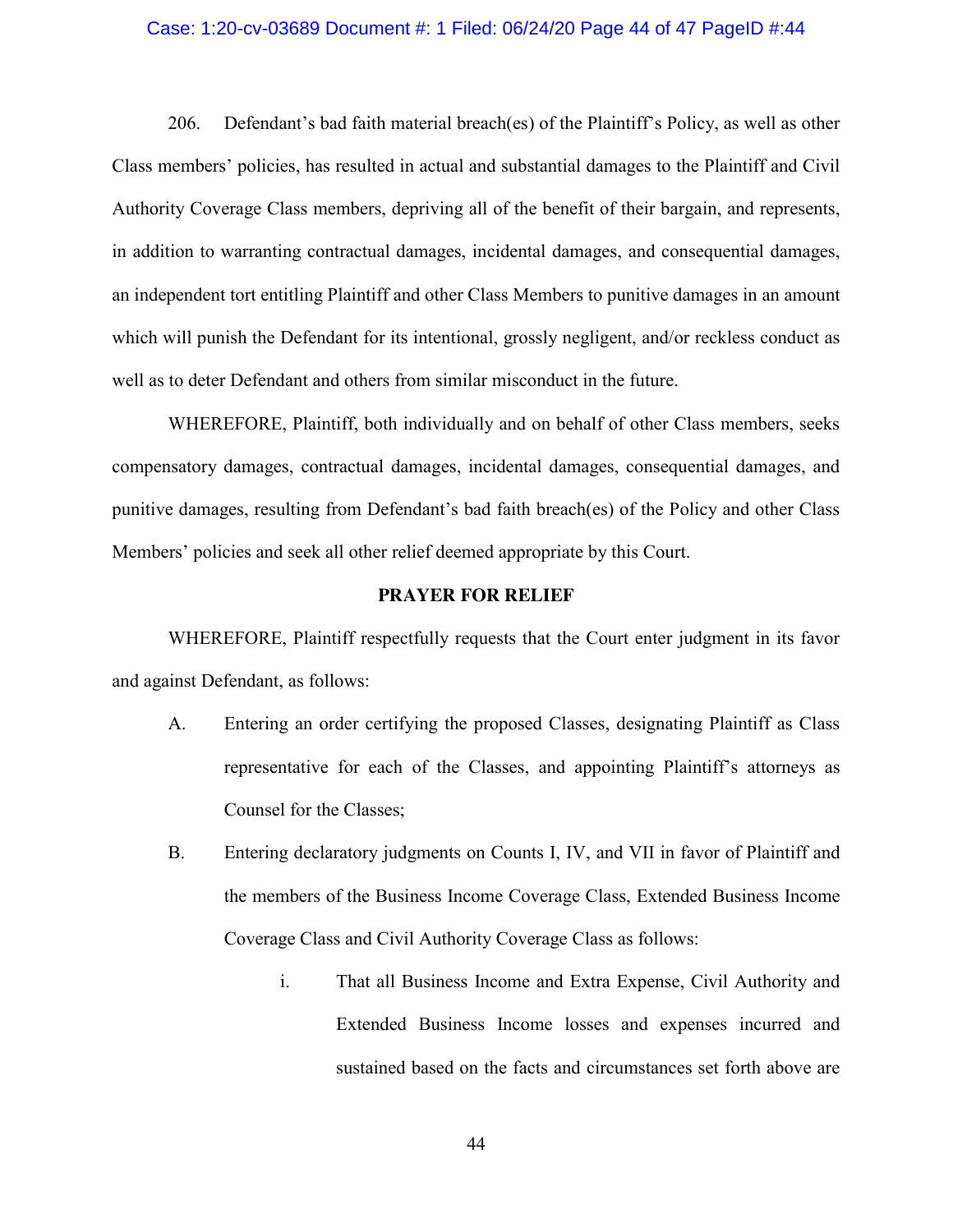#### Case: 1:20-cv-03689 Document #: 1 Filed: 06/24/20 Page 45 of 47 PageID #:45

insured and covered losses and expenses under Plaintiff's and Class members' policies; and

- ii. Defendant Markel Insurance Company is obligated to pay for the full amount of the Business Income and Extra Expense, Civil Authority and Extended Business Income losses and expenses sustained and incurred, and to be sustained and incurred, based on the facts and circumstances set forth above are insured and covered losses and expenses under Plaintiff and Class members' policies;
- C. Entering judgments on counts II, V, and VIII in favor of Plaintiff and the members of the Business Income Coverage Class, Extended Business Income Coverage Class and Civil Authority Coverage Class, and awarding damages for breach of contract in an amount to be determined at trial;
- D. Entering judgments on counts III, VI, IX in favor of the Plaintiff and the members of the Business Income Coverage Class, Extended Business Income Coverage Class and Civil Authority Coverage Class, and awarding compensatory damages, incidental damages, consequential damages, and punitive damages for the Defendant's bad faith material breach(es) in an amount to be determined at trial;
- E. An order requiring Defendant to pay both pre- and post-judgment interest on any amounts awarded; and
- F. Such other or further relief as may be appropriate.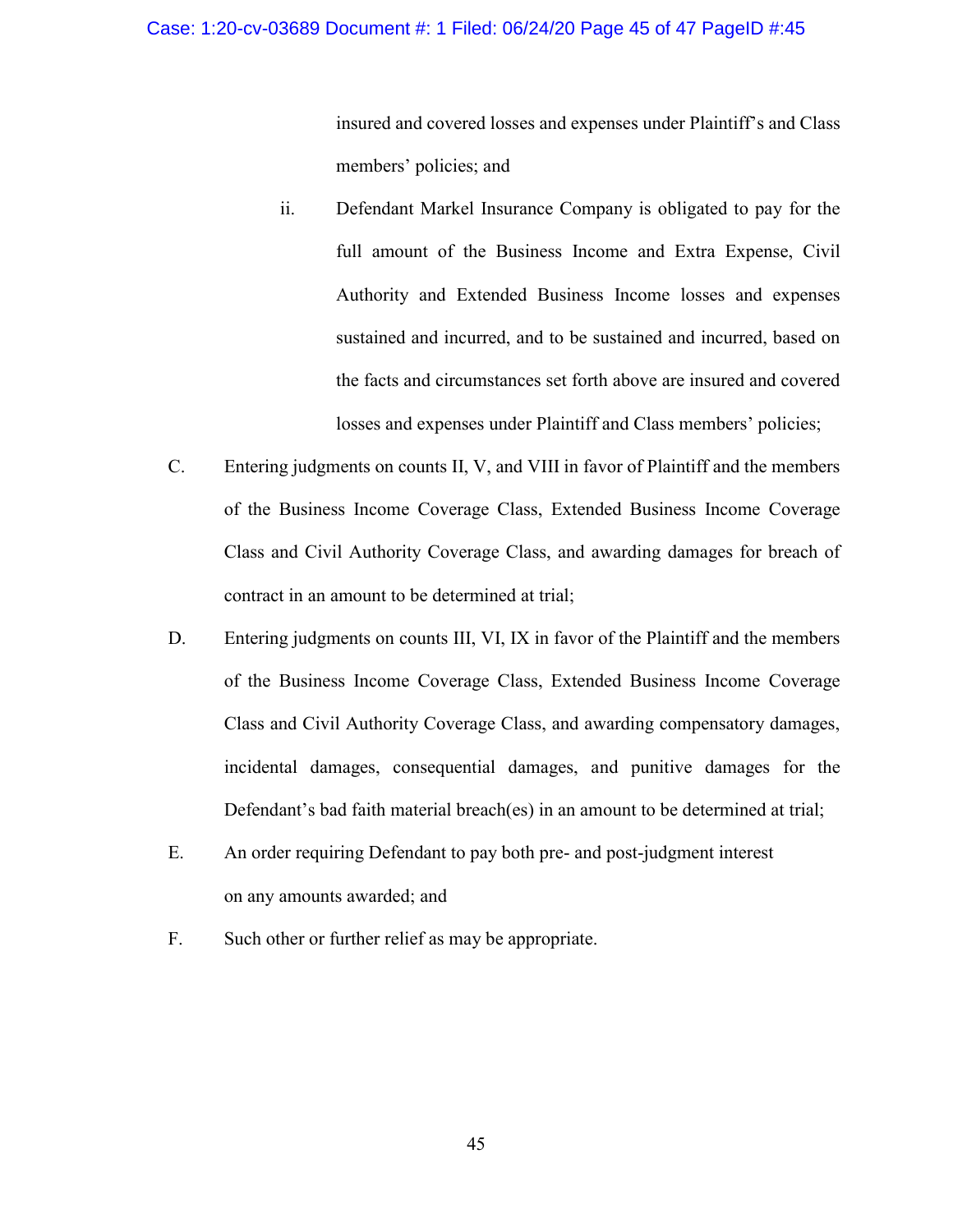Case: 1:20-cv-03689 Document #: 1 Filed: 06/24/20 Page 46 of 47 PageID #:46

### **DEMAND FOR JURY TRIAL**

The undersigned hereby demands a trial by jury as to all issues so triable.

This the  $24<sup>th</sup>$  day of June, 2020

/s/ Lisa B. Weinstein Lisa B. Weinstein GRANT & EISENHOFER P.A. 30 N. LaSalle Street, Suite 2350 Chicago, IL 60602 Phone: 312-610-5350

Diandra S. Debrosse Zimmermann\*\* April S. Rogers\*\* GRANT & EISENHOFER P.A. 505 20th Street N, Suite 1450 Birmingham, AL 35203 Phone: 205-453-6415

Adam J. Gomez\*\* GRANT & EISENHOFER P.A. 123 Justison Street,  $7<sup>th</sup>$  Floor Wilmington, DE 19801 Phone: 302-622-7100

Elizabeth Graham\*\* GRANT & EISENHOFER P.A. One Market Street Spear Tower, 36<sup>th</sup> Floor San Francisco, CA 94105 Phone: 415-789-4367

L.N. Chandler Rogers\*\* Rogers Law Group, P.A. 201 East Bankhead Street P.O. Box 1771 New Albany, MS 38652 Phone: 662-538-5990